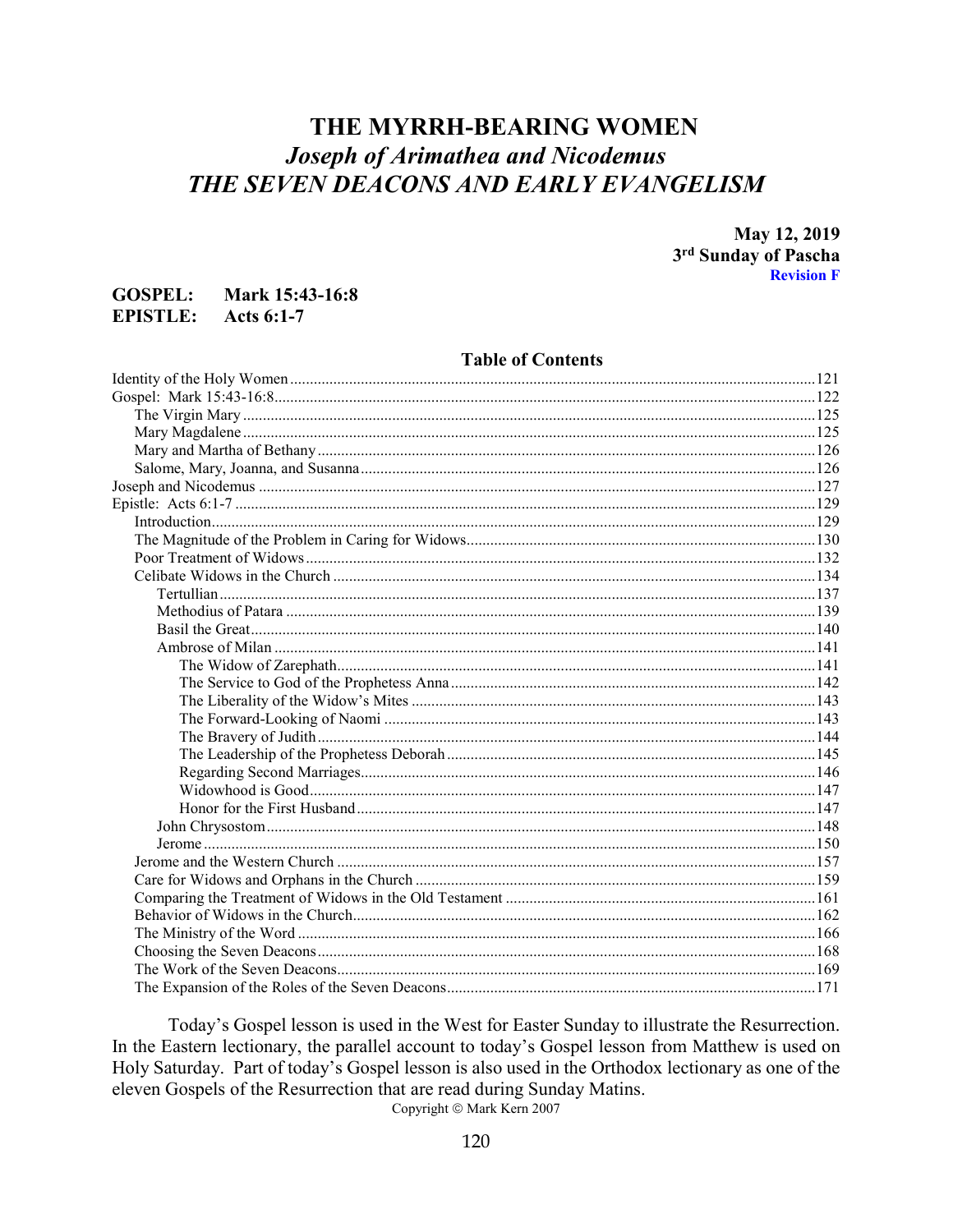The choice of this Gospel lesson today illustrates the character of some of the people involved, namely the Holy Women.

Today's Epistle lesson, the ordination of the first seven deacons, is not used at all in the West, nor is Stephen's witness and testimony. The account of Stephen's martyrdom, however, is used in the West because of its connection with the Apostle Paul. The Epistle lesson today continues the seven part series started last week on the development of Christianity after the Resurrection.

In the Eastern lectionary, the connection of today's Gospel and Epistle lessons (the Myrrh-Bearing Women and the first seven deacons) is significant and is a message in itself: the Myrrh-Bearing Women served as deaconesses to the Lord during His earthly ministry. The first seven deacons were chosen to continue this service.

## <span id="page-1-0"></span>**Identity of the Holy Women**

There are eight women that are generally identified<sup>[1](#page-1-1)</sup> as the myrrh-bearers. Each of the four Gospels gives different aspects of the roles of these eight women at the Cross, and at the tomb on Pascha morning, perhaps since the eight women arrived in different groups and at different times. These are the eight:

- Mary Magdalene
- Mary Theotokos (The Virgin Mary)
- Joanna
- Salome
- Mary the wife of Cleopas (or Alphaeus)
- Susanna

 $\overline{a}$ 

- Mary of Bethany
- Martha of Bethany

Of the eight, the first five are the more prominent and outspoken. The last three, according to tradition, were also included. Five of these women were also very wealthy. The women of means were Mary Magdalene, Joanna, Susanna, and Mary and Martha of Bethany.

A confusing aspect in Gospel references to these women is that two of the Mary's had sons named James. Mary, the wife of Alphaeus, was the mother of James, one of the Twelve Apostles; the Virgin Mary was the stepmother of James, the Lord's brother (Matthew 13:55, Galatians 1:19).

In Western church tradition, James, the son of Alphaeus, and James, the Lord's brother, have sometimes been identified as the same person. From Eastern tradition, James, the Lord's brother was Bishop of Jerusalem from 30-62 AD and never left the vicinity of Jerusalem. He is the James who rendered the decision of the Council of Jerusalem in 48 AD (Acts 15:13-19). Eastern tradition links James, the son of Alphaeus, with evangelism abroad, especially in Egypt where he was martyred.

<span id="page-1-1"></span><sup>&</sup>lt;sup>1</sup> The Life of the Virgin Mary, the Theotokos, Holy Apostles Convent, Buena Vista, Colorado, chap. 22.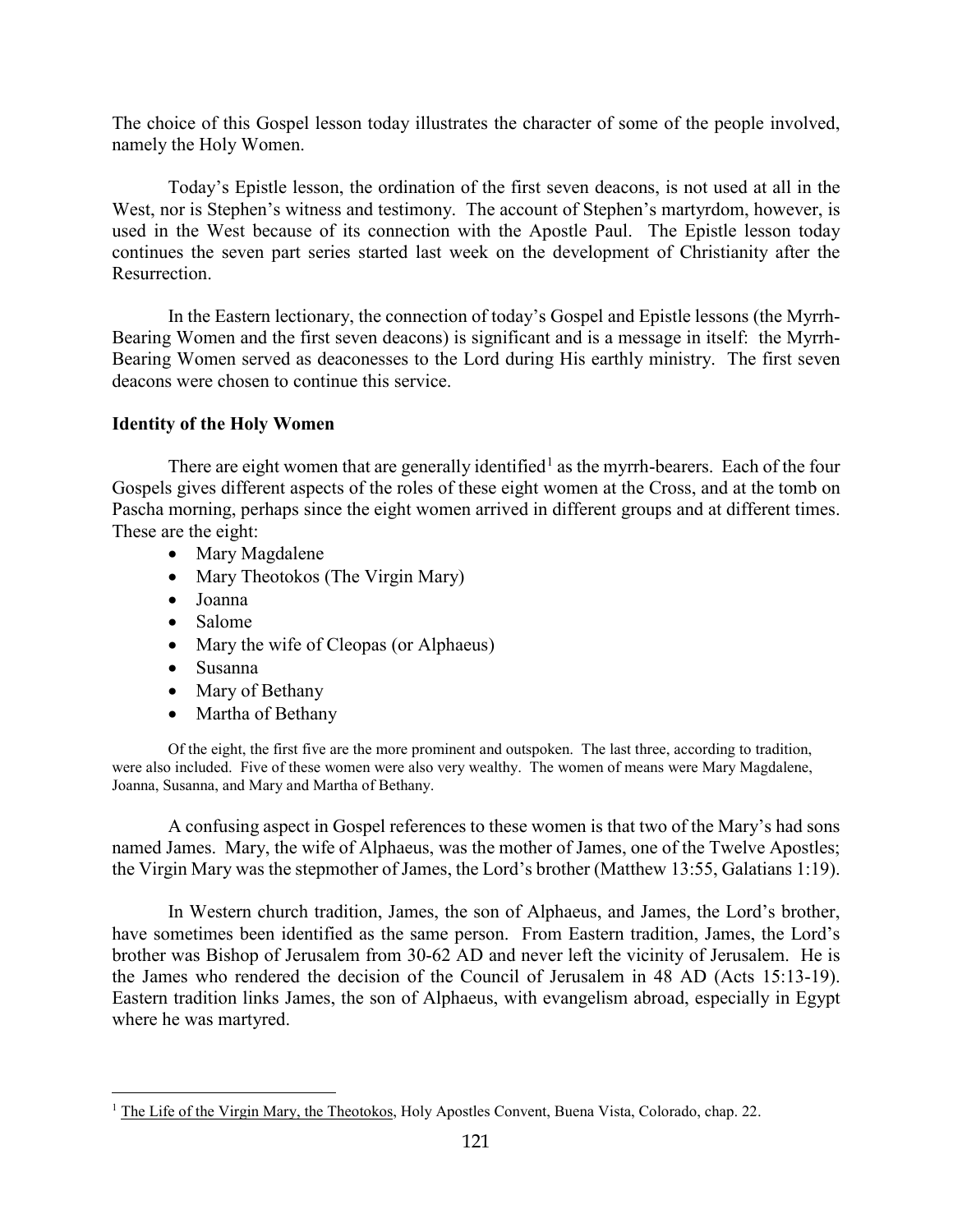One helpful tip that can clear up the confusion between these two Mary's is the passage that refers to the Virgin Mary as the mother of James and Joseph (Matthew 13:55). This Joseph is also called Barsabbas, Justus, and Judas (Acts 1:23, Acts 15:22). Therefore, the women looking on from afar<sup>[2](#page-2-1)</sup> at the cross were Mary Magdalene, the Virgin Mary (that is, Mary the mother of James and Joseph), and Salome (the wife of Zebedee and the Virgin Mary's step daughter).

Matthew refers to Mary Magdalene and "the other Mary", which is the Virgin Mary also from the context (Matthew 27:61 and 28:1). Such church Fathers as Gregory of Nyssa and Gregory Palamas support this interpretation.<sup>[3](#page-2-2)</sup> Similarly, Gregory of Nyssa identifies "Mary, the mother of James" (Mark 16:1 and Luke 24:10) as the Virgin Mary also.

These eight women had been together much of the time during Jesus' three-year public ministry. Mary Magdalene, Joanna, Susanna and others (Luke 8:3) are described as providing for Jesus out of their possessions (that is, acting as deaconesses). These same women had faithfully followed Him from Galilee and had come up with Him to Jerusalem (Matthew 27:55, Mark 15:40- 41 and Luke 23:55).

## <span id="page-2-0"></span>**Gospel: Mark 15:43-16:8**

To Jesus' disciples, the Resurrection came as amazement and surprise such that that they found it hard to believe. John Chrysostom noted<sup>[4](#page-2-3)</sup> that the Jewish leaders understood better what Jesus said about His Resurrection after three days than did His disciples.

"'For as Jonah was three days and three nights in the sea monster's belly, so shall the Son of Man be three days and three nights in the heart of the earth' (Matthew 12:39-41). Thus, He didn't say openly that He would rise again, since the Jews would have even laughed Him to scorn, but He intimated it in such manner, that they might believe Him to have foreknown it. Being aware of it, they said to Pilate, 'That deceiver said', these are their words, 'while He was yet alive, After three days I will rise again' (Matthew 27:63). Yet we know His disciples were ignorant of this; they were more void of understanding than the Jews. Therefore the Jews became self-condemned."

By piecing together the four Gospel accounts, the following was the sequence of events on Pascha:

• Mary Magdalene and the Virgin Mary set out for the tomb when it was still dark and arrived at the first glimmer of daylight. They witnessed the angel descend with an earthquake and an appearance like lightning. The guards passed out in fear, but not the two Mary's (Matthew 28:1-4). The angel rolled the stone away to reveal an already empty tomb. In the hymns of the Resurrection used in the Orthodox Church, the words are directed to the Jewish leaders: either produce a body or explain the unbroken seal.

<span id="page-2-1"></span><sup>2</sup> Thai is from Matthew 27:56.

<span id="page-2-2"></span><sup>&</sup>lt;sup>3</sup> The Life of the Virgin Mary, Pg. 381

Gregory of Nyssa, De Resurrection, 2, in PG 46. 633B

Gregory Palamas, pg. 151, 240A

<span id="page-2-3"></span><sup>4</sup> John Chrysostom, Homilies on Matthew, XLIII, 2.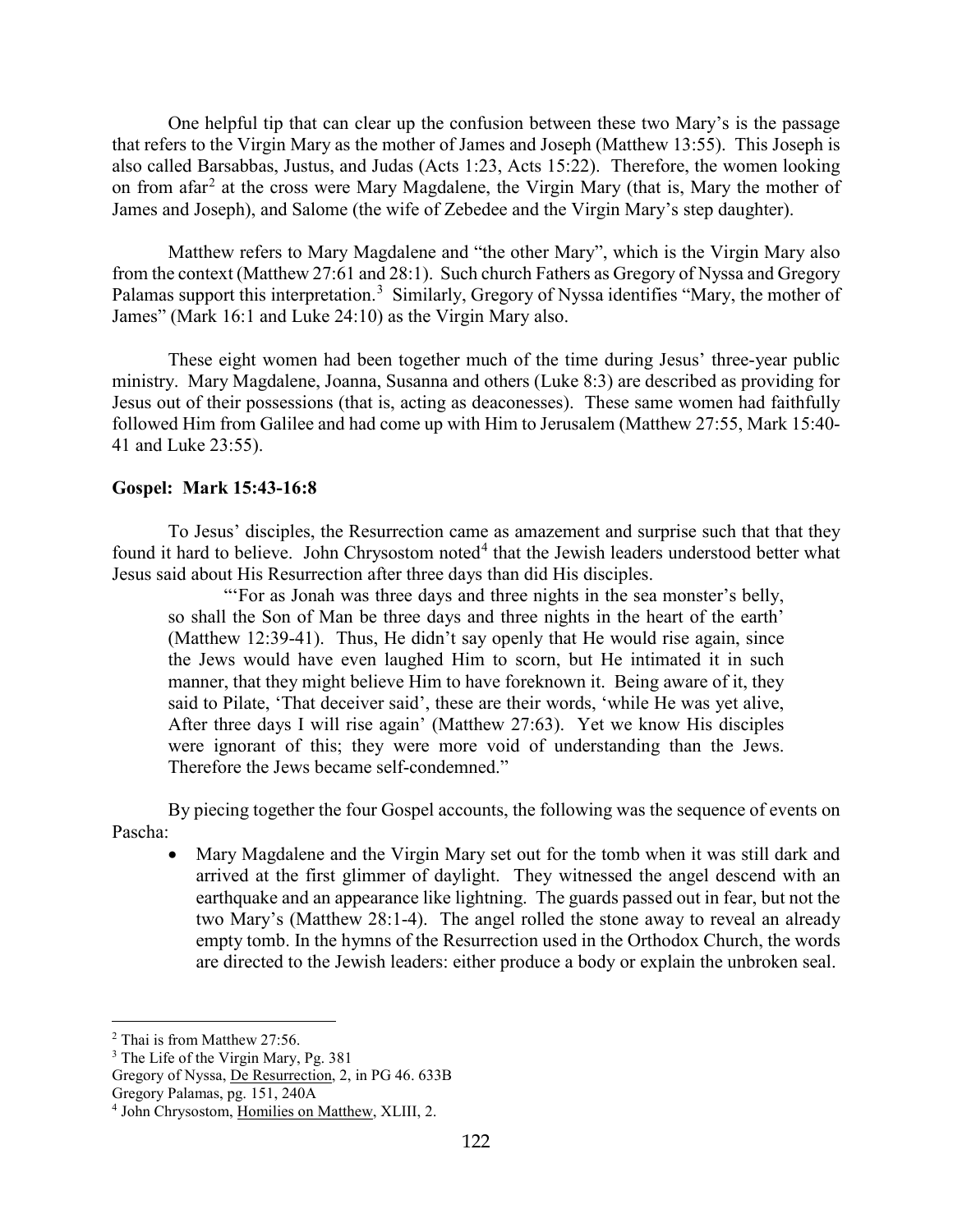- Mary Magdalene immediately ran to tell Peter and John, leaving the Virgin Mary alone at the tomb (John 20:1-4).
- As the sun was rising, the other women arrived at the tomb, joining the Virgin Mary and saw the stone already rolled away (Mark 16:1-4, Luke 24:1-2).
- Going into the tomb, they spoke with the two angels (one inside, one outside) who had taken the appearance of young men. The angels told them to go tell the Apostles that the Lord had risen (Matthew 28:5-8, Mark 16:5-8, Luke 24:3-8).
- As the women left to tell the apostles, the angels left, and the guards recovered and reported what happened to the Sanhedrin. Then Peter and John arrived. Peter and John did not report seeing any angels (John 20:5-20, Luke 24:12).
- As the women returned home, they spoke to no one until they reached the Apostles. On the way the Lord Himself met them (Matthew 28:9-10).
- Meanwhile, Mary Magdalene had returned to the tomb with Peter and John, but stayed there after they left. As she wept, she saw the two angels and met the risen Lord (John 20:11-19, Mark 16:9).
- Mary Magdalene rejoined the other women and reported all these things to the Apostles (Mark 16:10-11, Luke 24:9-11).
- During the day, Cleopas (Mary's husband) and Luke were traveling to Emmaus and met the Lord on the way. They immediately returned to Jerusalem to the Apostles in the upper room (Luke 24:13-35).
- During the day, the Lord also appeared to Peter (Luke 24:34).
- The Apostles (except for John and Peter) didn't believe the women until the Lord appeared to them in the upper room that evening (Mark 16:14-18, Luke 24:36-43, John 20:19-23). Peter and John recognized that He had risen after seeing the empty sarcophagus of the grave clothes, i.e. the 100 lb. of myrrh, aloes and linen strips, lying there undisturbed (John 19:39-40, 20:6-8).

John Chrysostom stated<sup>[5](#page-3-0)</sup> that the women were the first to see the evidence of the Resurrection due to their continued faithfulness to Christ.

"The angel prepared them to bring the good news to others, which most of all made them believe. He said well 'in Galilee', freeing them from troubles and dangers, so that fear should not hinder their faith. 'And they departed from the sepulcher with fear and great joy' (Matthew 28:8). They had seen something amazing, and beyond expectation; an empty tomb, where they had seen Him laid two days earlier. He had led them to this sight, that they might become witnesses of both things, both of His tomb, and of His Resurrection. For they considered that no man could have taken Him, when so many soldiers were sitting by Him, unless He raised Himself. For this cause they rejoiced and wondered, and received the reward of so much faithfulness to Him, that they should first see and gladly declare, not what had been said only, but also what they had seen."

Chrysostom also noted<sup>[6](#page-3-1)</sup> the courage of the women. "For what purpose do the women wait by the tomb? As yet they knew nothing great or exalted about Him, which is why they had brought

<span id="page-3-0"></span><sup>5</sup> John Chrysostom, Homilies on Matthew, LXXXIX, 2.

<span id="page-3-1"></span><sup>6</sup> John Chrysostom, Homilies on Matthew, LXXXVIII, v. 58.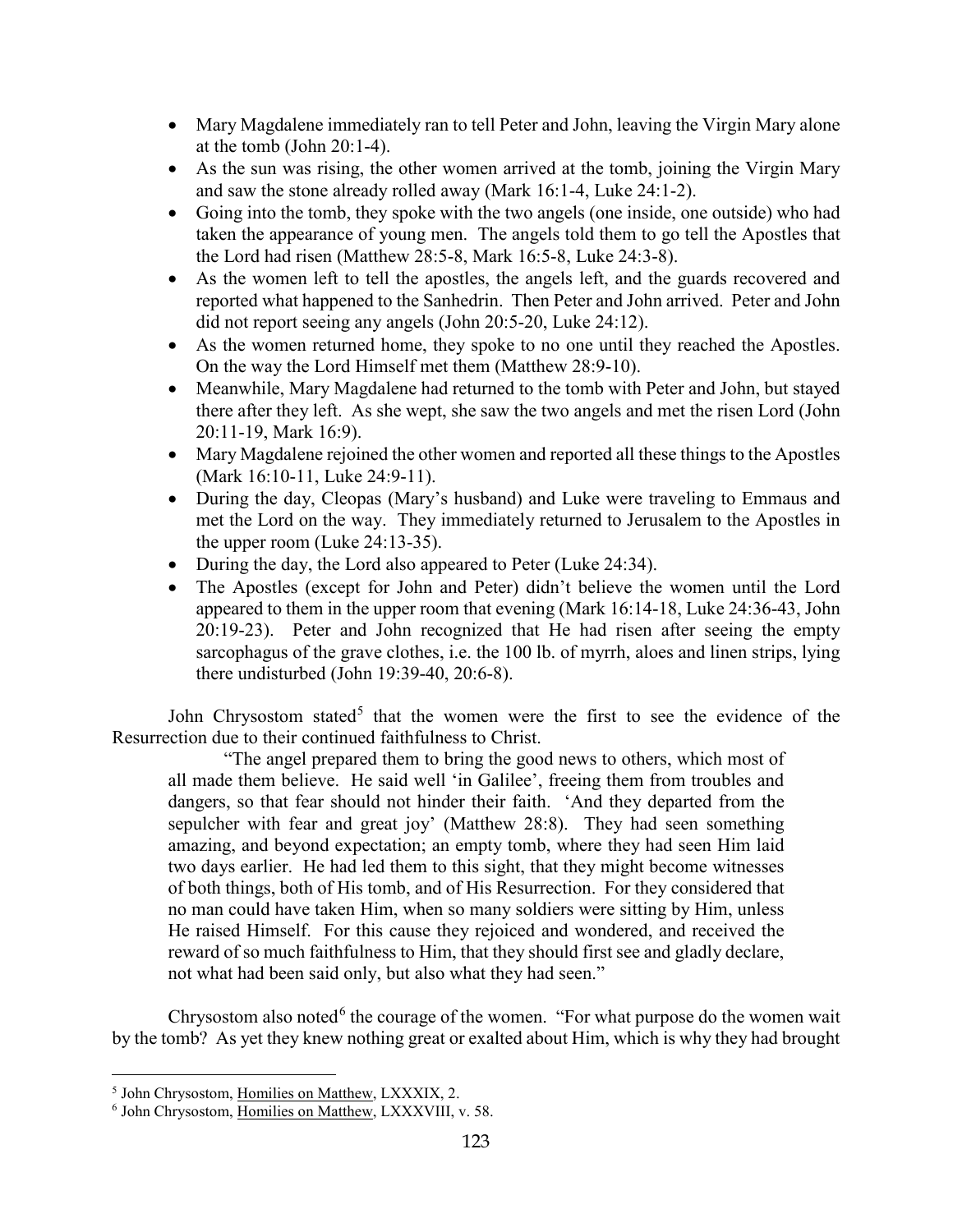ointments, and were waiting at the tomb, so that if the madness of the Jews should relax, they might go and embrace the body. Do you see the women's courage? Do you see their affection and their noble spirit even in the face of death?"

John Chrysostom also noted<sup>[7](#page-4-0)</sup> that Mary Magdalene, the first to see the risen Christ, took a little time to realize that her relationship to Him changed with the Resurrection. None of His followers were going to be as familiar with Him, when He ascended to the Father, and they needed to be more reverent toward Him. The effect of His appearance to Mary Magdalene and the other women was to instill great faith in the others.

"When Mary Magdalene tried to embrace Jesus, I think that she wished still to converse with Him as before, and that in her joy she perceived nothing great in Him, although He had become far more excellent in the Flesh. To lead her away from this idea, and that she might speak to Him with more awe, He raised her thoughts, that she might pay more reverent attention to Him. With all the disciples He does not appear as familiar as before. To say, 'Don't approach Me as you did before, for matters are not in the same state, nor shall I be with you in the same way', would have been harsh and arrogant. But by saying, 'I am not yet ascended to the Father' (John 20:17), though not painful to hear, was the saying of One declaring the same thing. For by saying, 'I am not yet ascended', He showed that He was hurrying there. It was not fitting that One about to depart there, and no longer to converse with men, should not be looked on with the same feelings as before. And the following 40 days showed that this was the case."

"When Mary Magdalene brought the news of Christ's Resurrection to His disciples, why was it that they didn't grieve any more knowing that He was about to depart to return to His Father? Earlier they were grieved, supposing that He was about to die; but now that He was risen, what reason had they to grieve? Moreover, Mary reported His appearance and His words, which were enough to comfort them. It was likely that the disciples, on hearing these things, would either not believe the woman, or believing, would grieve that He had not deemed them worthy of the vision. He had promised to meet them in Galilee; in order that they might not be unsettled by dwelling on this, He didn't let not a single day pass. He brought them to a state of longing, by their knowledge that He was risen, and by what they heard from the woman. When they were thirsting to see Him, and were greatly afraid, which thing itself especially made their desire greater, He then presented Himself before them, and that very marvelously. He appeared in the evening because it was probable that they would then be especially fearful. But the marvel was, why they did not suppose Him to be an apparition? For He entered suddenly, 'when the doors were shut'. The chief cause was that the woman beforehand had formed great faith in them; besides, He showed His face to them clearly. He didn't come by day, in order that all might be collected together. Great was their amazement; He didn't knock at the door but all at once stood in their midst, and showed His side and His hands. At the same time also by His Voice He smoothed their tossing thoughts, by saying, 'Peace be with you'" (John 20:19).

<span id="page-4-0"></span><sup>7</sup> John Chrysostom, Homilies on John, LXXXVI, 5.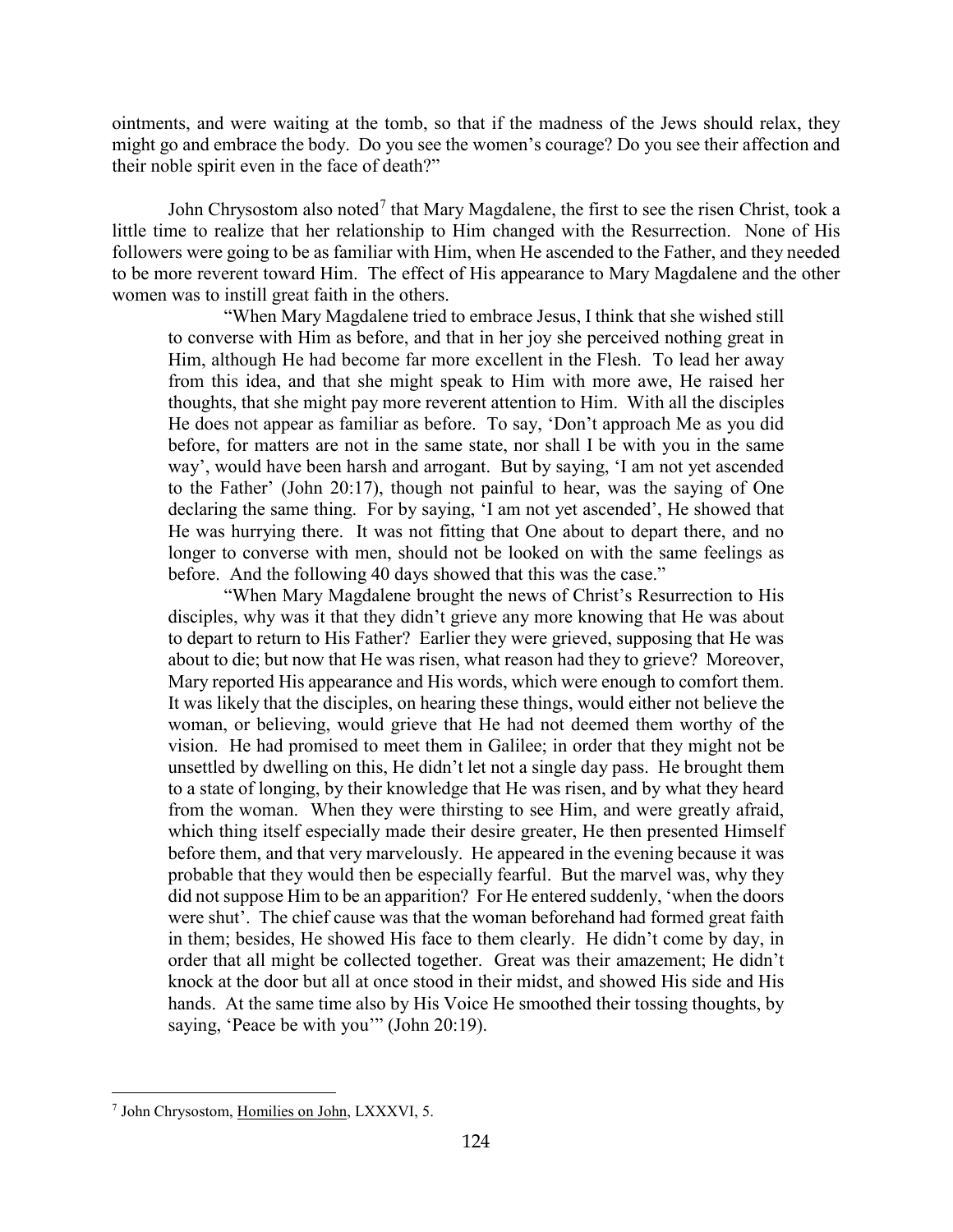Throughout the Lord's three-year earthly ministry, the myrrh-bearing women had stayed in the background but contributed to everyone's support with meals and provisions. After the resurrection, these women are mentioned as being prominent during the prayers and supplications in the upper room prior to Pentecost. During this time, the Virgin Mary was especially prominent. All the things that she had kept and pondered in her heart (Matthew 2:19) now needed to come out in order that everyone might understand the Word of the Cross (1 Corinthians 1:18ff) and how Jesus had to be crucified.

#### **The Virgin Mary**

<span id="page-5-0"></span>The Virgin Mary was quietly prominent at the Cross, and at the tomb<sup>[8](#page-5-2)</sup>. Jerome, noting her presence, stated<sup>[9](#page-5-3)</sup>,

"What a poor and impious view we take of Mary, if we hold that when other women were concerned about the burial of Jesus, she His mother was absent. John testifies that she was there present, when the Lord, upon the cross, commended her, as His mother and now a widow, to the care of John. Some say that she was entrusted to the disciple John on account of her widowhood and solitary condition. Yet didn't she have four sons, and numerous daughters, with whom she might find comfort"? (Matthew 13:54-56)

The other sons and daughters of the Virgin Mary were stepsons and stepdaughters, some of whom were older than Mary herself. These had families of their own to take care of; this is why the Lord assigned the care of His mother to John. John was Mary's nephew, and was probably her closest blood kin.

#### **Mary Magdalene**

 $\overline{a}$ 

<span id="page-5-1"></span>Later on, Mary Magdalene, who was quite wealthy, came to be called "Equal to the Apostles" for her role in the young church, primarily in Rome and later in Ephesus with the Apostle John. Following Pentecost, she traveled to Rome to appear before Tiberias Caesar and tell him the whole story of Pilate's unjust trial of Jesus, his release of a murderer and insurrectionist and his cowering to the Jewish leaders. As a result of this, Pilate was summoned to Rome, was unable to defend his actions and was banished to Gaul where he committed suicide. Mary Magdalene stayed in Rome for a long time working as an evangelist before moving to Ephesus in the 60's AD to work with the Apostle John. When Paul wrote to the Romans in c. 55 AD, Mary was still there and Paul addressed her by name (Romans 16:6). Since Peter didn't arrive in Rome until the mid 40's AD, Mary was a pioneer for the Church in Rome. In doing this, she would have had to liquidate all her wealth along with the others after Pentecost (Acts 4:34-37).

After Peter arrived in Rome, Mary stayed to continue helping the Church. In his Epistle to the Romans, Paul also addressed 18 members of the original Seventy Apostles (Romans 16:3-23), who had been sent to Rome by Peter and Paul to aid in the work Mary started. When Paul wrote his letter to the Romans, Peter has just left Rome after debunking the illusions of the Arch heretic

<span id="page-5-2"></span><sup>8</sup> John Chrysostom noted that when the Gospel writers referred to "Mary the mother of James", they were referring to the Virgin Mary. See John Chrysostom, Homilies on Matthew, LXXXVIII, v. 56.

<span id="page-5-3"></span><sup>9</sup> Jerome, The Perpetual Virginity of Blessed Mary, 14-15.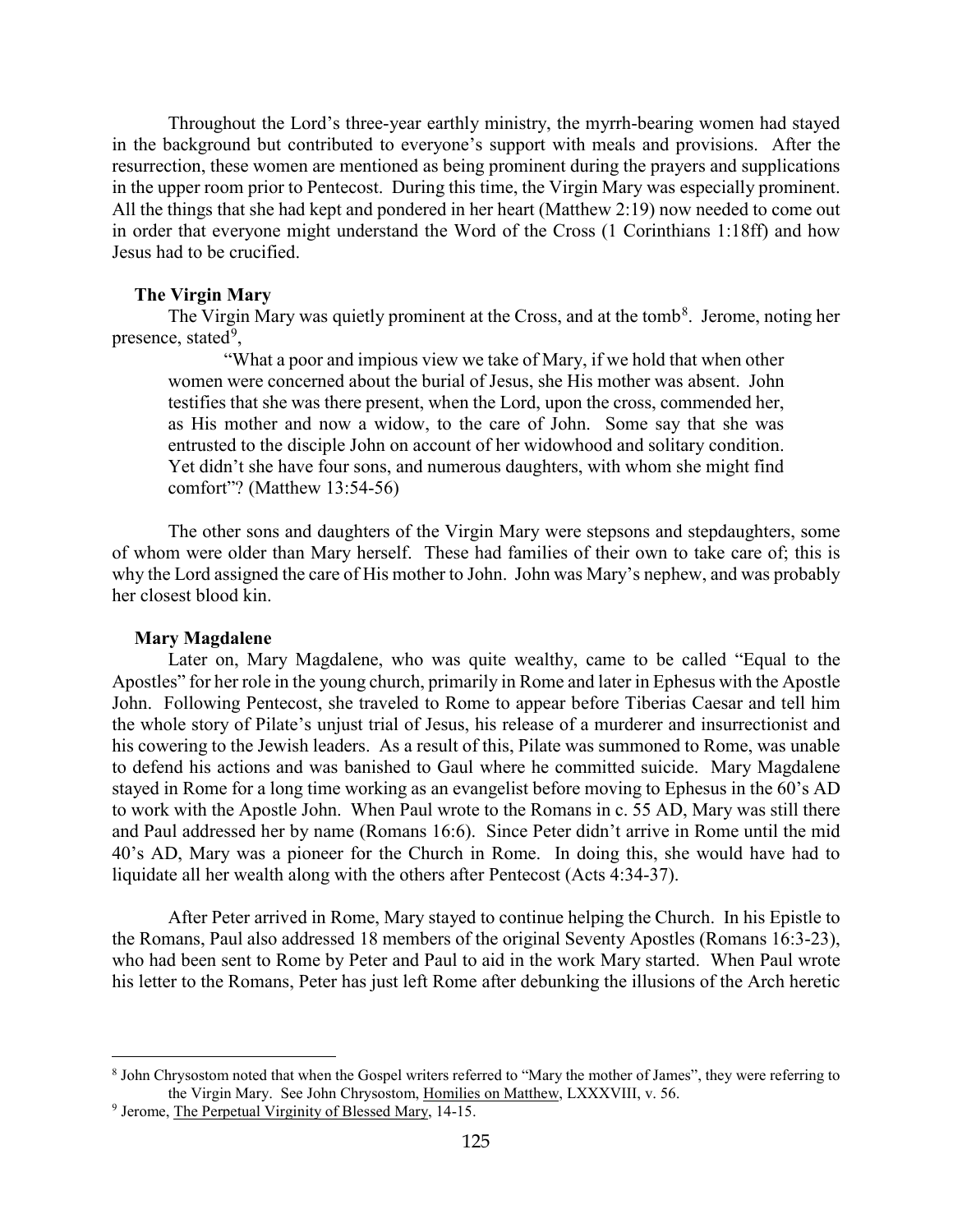Simon Magus, who was Nero's favorite sorcerer. Since Simon's influence was widespread<sup>10</sup>, the 18 Apostles were there to counteract his influence while Peter was gone.

#### **Mary and Martha of Bethany**

<span id="page-6-0"></span>Like Mary Magdalene, Mary and Martha were quite wealthy. This can be seen from Mary's anointing of Jesus with a pound of pure oil of spikenard worth over 300 denarii (John 12:3- 5). Their house was large enough to accommodate Jesus, the Twelve and a number of the Seventy when they came to Jerusalem. All the Apostles were reluctant to stay overnight too close to the plotting of the Jewish leaders (Matthew 21:17, Luke 10:38-42). The house was also large enough to hold a reception attended by many of the Jewish leaders at Lazarus' funeral (John 11:19, 31). In addition, we note that Lazarus needed to be "unbound" when he was raised from the dead (John 11:44). This describes a rich man's funeral similar to what Nicodemus and Joseph of Arimathea did for Jesus, where they wrapped Jesus' body with strips of linen and 100 pounds of myrrh and aloes (John 19:39-40).

After Pentecost, the Jewish leaders followed through on their threat to kill Lazarus (John 12:10). Putting Mary, Martha, and Lazarus in a leaking boat, they set them adrift at sea with no oars, rudder, food or water. Miraculously, they landed on Cyprus where Lazarus was later ordained bishop. Mary and Martha later went to Gaul with Simon the leper (known in Gaul as Julian) who was ordained bishop there (Matthew 26:6, Mark 14:3ff, Luke 7:36-50).

### **Salome, Mary, Joanna, and Susanna[11](#page-6-3)**

 $\overline{a}$ 

<span id="page-6-1"></span>Salome was the niece of Mary, the wife of Cleopas (Alphaeus), and was the wife of Zebedee. She was also the stepdaughter of the Virgin Mary, being the daughter of Joseph. She stayed in Jerusalem after Pentecost with her son John, who was given the charge of caring for the Virgin Mary (John 19:26, 27). Since Zebedee owned the fishing business, and prices for fresh fish were high, Salome had some money, but she wasn't really wealthy like Mary Magdalene and Joanna.

Mary, the wife of Cleopas, left for Spain with James, the son of Zebedee, to help with his evangelism abroad and was buried in Compostela, Spain, with great honor. This implies that her husband Cleopas (Alphaeus) died shortly after Pentecost.

Joanna was the wife of Chuza, Herod's steward (Luke 8:3), and lived in Tiberias by the Sea of Galilee where Herod's palace was located. She was also a wealthy woman due to her connection with royalty. She was the one who retrieved the severed head of John the Baptist after Herod's party (Matthew 14:11, 12) and buried it in the Garden of Gethsemane. Susanna was another wealthy woman that we know very little about (Luke 8:3).

<span id="page-6-2"></span> $10$  Emperor Claudius and the Roman Senate had erected a statue of Simon along the Tiber River with the inscription, "To Simon, the Holy God". Simon had dazzled many in Rome with his illusions, demonstrating his "divine" powers For more information, see the Study, Mark Kern, Simon Magus Heresiarch, St Athanasius Press, 2003.

<span id="page-6-3"></span><sup>&</sup>lt;sup>11</sup> For more details about the Myrrh-Bearing Women, see the Study, Mark Kern, The Life of the Virgin Mary, St Athanasius Press, 2000.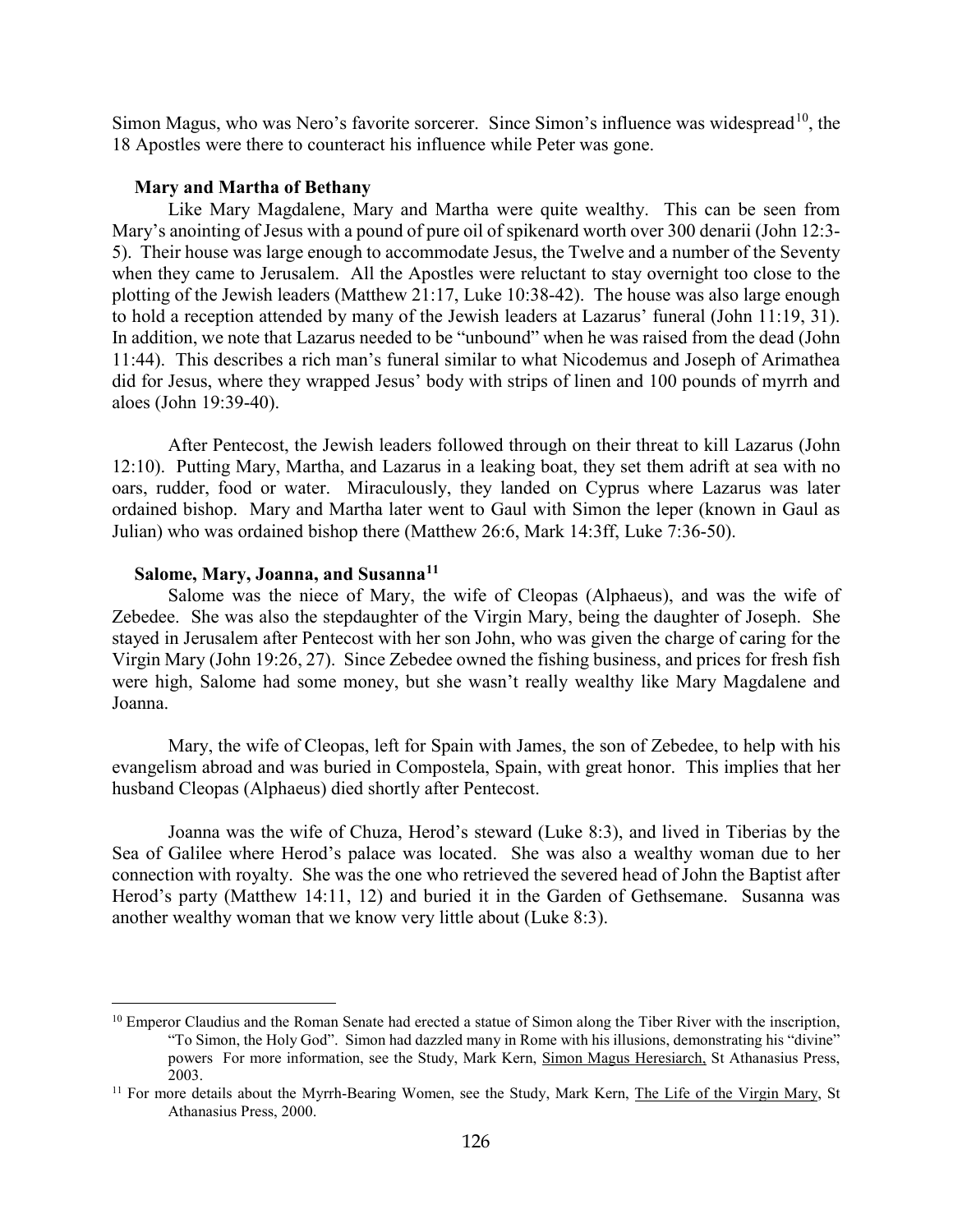#### <span id="page-7-0"></span>**Joseph and Nicodemus**

In addition to the Myrrh-Bearing Women, Joseph of Arimathea and Nicodemus are also remembered on the 3<sup>rd</sup> Sunday of Pascha for their work in the burial of Jesus. Both were members of the Sanhedrin but were also followers of Jesus secretly (John 19:38). Nicodemus had come to Jesus by night three years earlier saying, "No one can do these signs that You do unless God is with Him." Jesus proceeded to speak to Nicodemus about:

- Being born from above (John 3:3-9)
- How He must be lifted up as Moses lifted up the serpent in the wilderness (John 3:13-17)
- Light versus darkness revolving on belief in the Son (John 3:18-21).

Nicodemus later defended Jesus before fellow members of the Sanhedrin saying that the Mosaic Law forbids one to judge a man before giving him an opportunity to be heard and before the judges know what he has done. (Compare Exodus 23:1-2, Deuteronomy 1:16-17). However, Nicodemus was shouted down as they said, "Are you also from Galilee? Search and look for no prophet has arisen out of Galilee" (John 7:50-52). Not only were they violating the Law that they were charged with upholding, but also they neglected the fact that Jonah (2 Kings 14:25) and Nahum both came from Galilee. Nicodemus died while mourning the death of the Protomartyr Stephen, and he was buried in Gamaliel's tomb.

Joseph's role in the burial of Jesus was pivotal in the proof of the Resurrection. John Chrysostom observed<sup>[12](#page-7-1)</sup> that without the embalming, the burial in Joseph's tomb and the sealing of the tomb, there was no proof that Christ died. By sealing the tomb and setting a watch of soldiers, His enemies proved against their will that He rose from the dead. In their deceit, His enemies said, "We remember that that deceiver said, when He was yet alive" (Matthew 27:63). He was therefore dead! There was no unfair dealing on the part of the Apostles, and the sepulcher was found empty; it is clear that He had risen, plainly and incontrovertibly. Do you see how even against their will they contend for the proof of the truth?

Chrysostom also noted<sup>[13](#page-7-2)</sup> that Joseph had concealed his recent discipleship; but he became very bold after the death of Christ. He was not an obscure person, but one of the council, and highly distinguished; from this especially one may see his courage. He exposed himself to death, taking upon him enmity with the whole council; by his affection to Jesus, he both dared to beg the body, and not to desist until he obtained it. He showed his love, and his courage not only by taking Jesus' body, and burying it in a costly manner, but also by laying it in his own new tomb. This was so ordered with purpose, so that there should not be any suspicion, that one had risen instead of another.

After the Resurrection, Joseph was fettered and imprisoned by the Jews. Eventually they released him and drove him from Israel. According to the gospel of Nicodemus (sometimes called the Acts of Pilate), Joseph played an important role in starting the first Christian community at Lydda.

<span id="page-7-1"></span><sup>&</sup>lt;sup>12</sup> John Chrysostom, Homilies on Matthew, LXXXIX, 1.

<span id="page-7-2"></span><sup>13</sup> John Chrysostom, Homilies on Matthew, LXXXVIII, v. 58.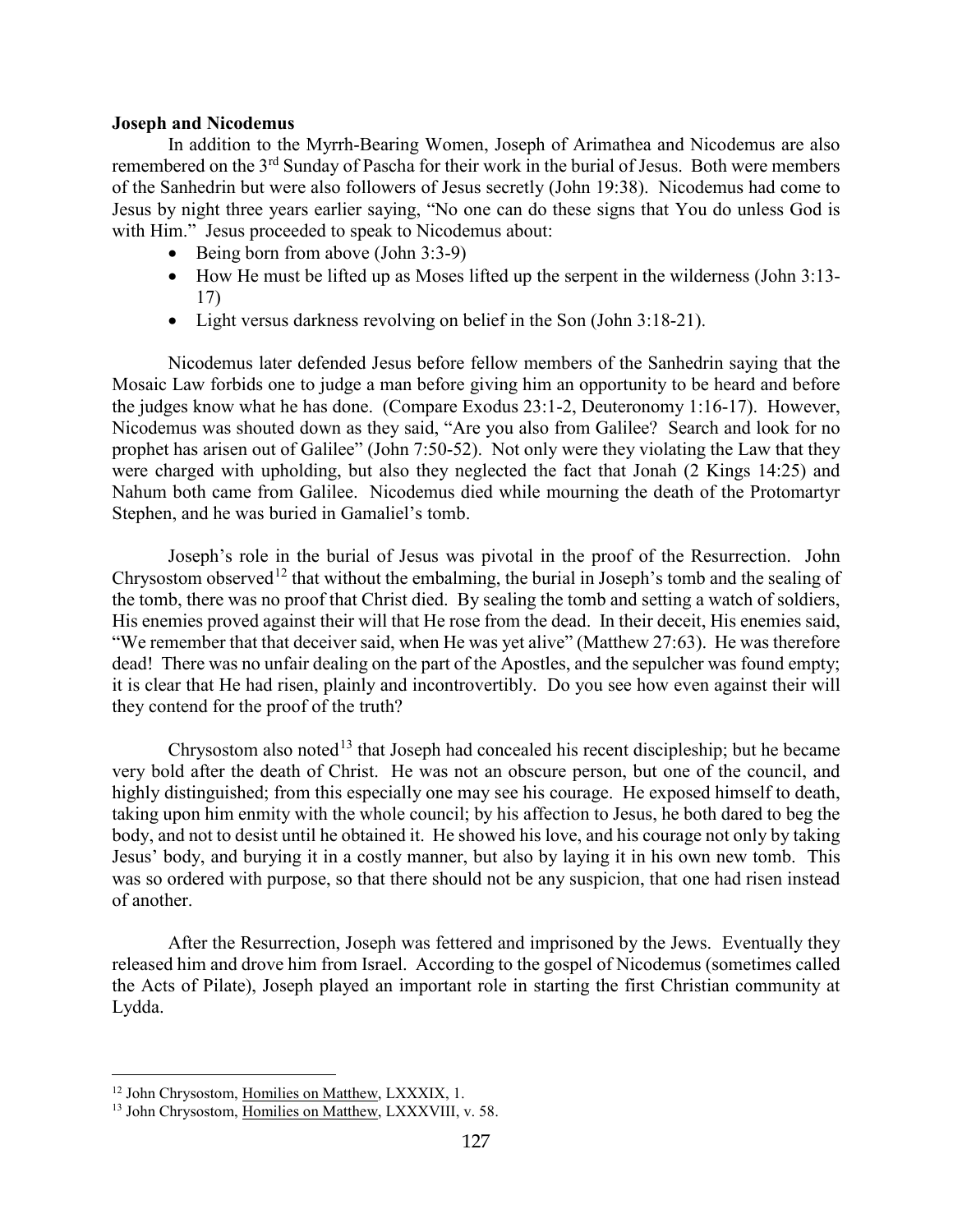Later accounts speak of Joseph traveling with the Apostle Philip, preaching the Gospel throughout Gaul. From there Philip sent 12 priests with Joseph as bishop to England. Considerable legend has grown up in later centuries around Joseph (and his son Josephes) especially associated with the Holy Grail. The pagans of that region, who drank blood regularly, were fascinated with the Lord's Table when they converted to Christianity. Joseph died peacefully in what is now North Wales.

In being driven from his homeland by the Jews, Joseph undoubtedly had to pay quite a price. The Scriptures (Matthew 27:57) refer to Joseph as being a rich man. According to tradition, he made a lot of money from the tin trade between Britain and Palestine<sup>[14](#page-8-0)</sup>. Being driven away, he had to leave his wealth behind. Compare Matthew 19:16-30. For more details on the life of Joseph and Philip, see the Study on the life of the Apostle Philip.

<span id="page-8-0"></span><sup>&</sup>lt;sup>14</sup> Joseph made his fortune from a shipping business that mined tin in the British Isles and brought it to Palestine to make bronze, an alloy of copper and tin. Bronze with a high tin content was harder and stronger, and the British Isles was the closest source of tin. The copper content of bronze was mined to the East of the Jordan River. Thus Joseph had a monopoly on a key ingredient used for tools and weapons.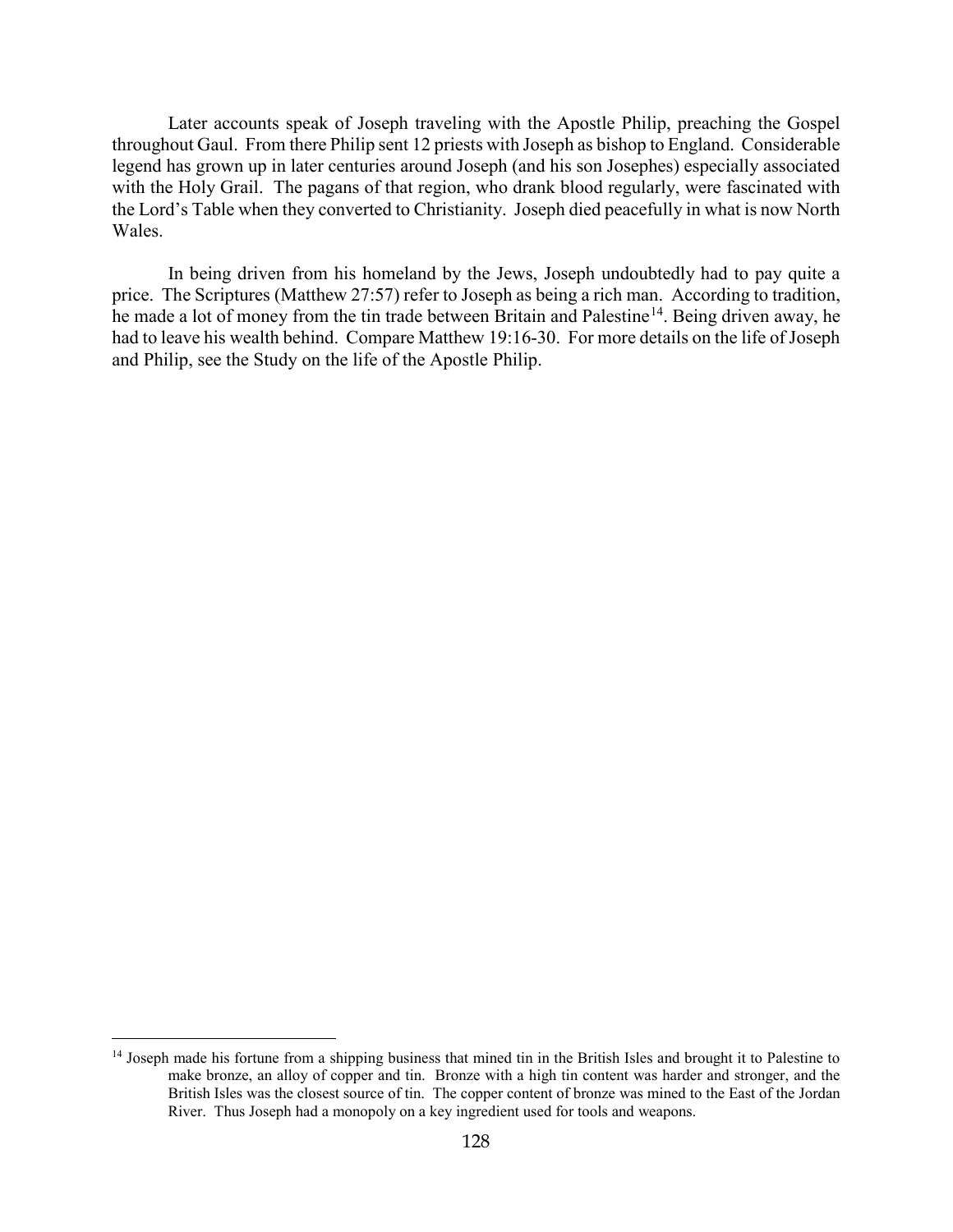## *THE SEVEN DEACONS AND EARLY EVANGELISM*

**May 12, 2019 3rd Sunday of Pascha Revision F**

## <span id="page-9-0"></span>**Epistle: Acts 6:1-7**

## <span id="page-9-1"></span>**Introduction**

 $\overline{a}$ 

This reading from Acts goes well with the Gospel Reading since the first seven deacons continued the faithful service that was started by the Myrrh-Bearing Women.

During the Lord's three-year ministry, the Twelve and the Seventy left everything (Matthew 19:27), including their jobs to follow Jesus wherever He went. The eight Myrrh-Bearing Women had filled in the gap to bankroll Christ's ministry out of their substance (Luke 8:3). Thus Myrrh-Bearing Women served as deaconesses to the Lord during His earthly ministry. After Pentecost, when everyone had everything in common, people sold their possessions, brought the proceeds of the things that were sold and laid them at the Apostles' feet. They (the Apostles) distributed to each as anyone had need (Acts 4:32-34; 2:44-45). Over the next year or so, some of the Holy Women had a hand in the distribution since that was what they did during the Lord's three-year ministry.

However, there was a bit of a problem. Of the eight Myrrh-Bearing women, Mary Magdalene and Mary the wife of Cleopas had left town because they were called to other things<sup>[15](#page-9-2)</sup>. Mary and Martha of Bethany were forced to leave town due to a murder plot against them and their brother Lazarus (John 12:10-11). This left a hole in the operation that others needed to fill; the first seven deacons were chosen to continue this ministry. During transitions, something often gets overlooked; in this case, it was the Greek-speaking widows, who were overlooked and neglected in the daily distribution (Acts 6:1).

Toward the end of the first year of the Church, the Twelve Apostles were still together in Jerusalem (Acts 6:2). We can put a rough date on this since the first deacon Stephen was stoned to death in the first year<sup>[16](#page-9-3)</sup> after Pentecost. The Church in Jerusalem had increased rapidly and included a great number of widows<sup>17</sup>. Some of the widows had gotten neglected in the daily distribution, and the Twelve decided to appoint responsible men to handle the situation (Acts 6:1- 3), and ordained seven men: Stephen, Philip, Prochorus, Nicanor, Timon, Parmenas, and Nicolas. Copyright © Mark Kern 2007

<span id="page-9-2"></span><sup>&</sup>lt;sup>15</sup> Mary Magdalene left for Rome; Mary, the wife of Cleopas, left for Spain.

<span id="page-9-3"></span><sup>&</sup>lt;sup>16</sup> Nickolai Velimirovic, Prologue From Ochrid, Lazarica Press, Birmingham, 1986, December 27.

<span id="page-9-4"></span><sup>&</sup>lt;sup>17</sup> We may have difficulty appreciating a large number of widows, since that is usually not a major part of our culture. To put this in perspective, the Church in Antioch in the 4<sup>th</sup> Century supported 3000 widows and virgins (John Chrysostom, Homilies on Matthew, LXVI, 3), where supporting widows was a major task of the Church. For more information, see the Study for the Third Sunday of Pascha.

See also John Chrysostom, Commentary on Acts, XIV, v 1-2.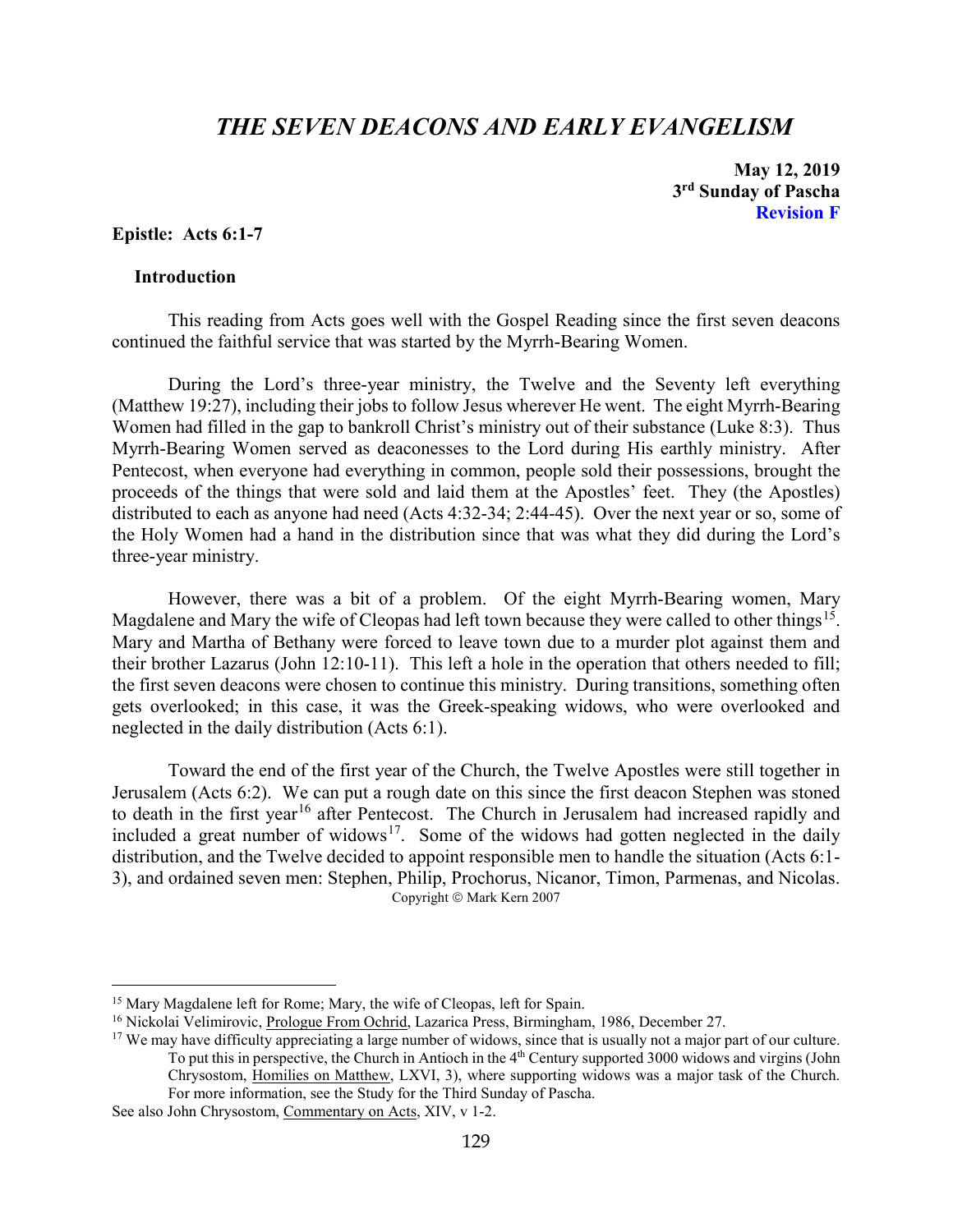Demetrius of Rostov characterized<sup>[18](#page-10-1)</sup> these Greek-speaking widows as Jews obedient to the Laws of Moses, but whose primary language was Greek, not Hebrew.

"When a murmuring of the Grecians arose against the Hebrews (Acts 6:1), the Greeks here referred to were not the pagan idolaters generally called the heathen in the Scriptures, for the time had not come for the door of faith to be opened to these, nor had the word of salvation been preached to them. The Greek-speaking Christians who grumbled against the Jews soon after the day of Pentecost were not converts from heathenism, but Jews obedient to the Law of Moses, dispersed among other nations. The Apostle James addressed them, opening his epistle, 'To the twelve tribes which are scattered abroad, greeting' (James 1:1). Though they had not adopted the beliefs and customs the Hellenes, they were called Greeks by the inhabitants of Jerusalem, because they spoke Greek."

Thus it was among Greeks of the Dispersion that there arose a murmuring against the Hebrews, because their widows were neglected in the daily distribution (Acts 6); they were assigned the lowest tasks, or given poor and insufficient food and clothing.

There were many Jews throughout the world that did not speak Hebrew well; in Alexandria alone, there was such a large number of Jews who only spoke Greek, that Pharaoh Ptolemy III commissioned the Septuagint<sup>[19](#page-10-2)</sup> to make the Hebrew Scriptures available to his people.

At this point, it is instructive to look closely at the Scriptures to see both what it says and what it doesn't say. If the issue was for the Twelve to leave the Word of God and serve tables, this implies that they weren't serving tables at that time. They were busy teaching the people daily on Solomon's porch (Acts 3:11, 4:1-3, 5:12, 20-21) and in every house (Acts 5:42). But it also says that the Twelve "distributed to each as anyone had need" (Acts 4:35) of the proceeds of the things that were sold. This seems to make a compelling case for the distribution to have been delegated to someone, and the Holy Women stand out as the most likely. Regarding delegations, John Chrysostom mentioned<sup>[20](#page-10-3)</sup> that the Twelve "had been taught by Moses' example (Numbers 11:14-17, Exodus 18:14-27) not to undertake the management of everything by themselves".

## <span id="page-10-0"></span>**The Magnitude of the Problem in Caring for Widows**

John Chrysostom, speaking<sup>[21](#page-10-4)</sup> to the Church in Antioch in c. 386 AD, mentioned<sup>[22](#page-10-5)</sup> that the Church consisted of about 100,000 believers and that the Church supported<sup>[23](#page-10-6)</sup> about 3,000 widows

<span id="page-10-1"></span><sup>&</sup>lt;sup>18</sup> Demetrius of Rostov, The Great Collection of the Lives of the Saints, tr. Fr Thomas Marretta, Chrysostom Press, House Springs, MO, 2000, December 27.

<span id="page-10-2"></span> $19$  The Septuagint, called the LXX from the seventy translators, was a translation of the Hebrew Old Testament into Greek. It was widely used in the 1st Century, and most Old Testament quotes in the New Testament are taken from the Septuagint and not from the Hebrew original.

<span id="page-10-3"></span> $20$  John Chrysostom, Commentary on Acts, XIV, vv 5-6.

<span id="page-10-4"></span><sup>&</sup>lt;sup>21</sup> Editor, Preface to the Oxford Edition, Chrysostom Homilies on Matthew

<span id="page-10-5"></span><sup>22</sup> John Chrysostom, Homilies on Matthew, LXXXV, 3-4.

<span id="page-10-6"></span><sup>&</sup>lt;sup>23</sup> John Chrysostom, Homilies on Matthew, LXVI, 3.

Philip Schaff, ed., Preface to Chrysostom's Homilies on 1 Corinthians, 6.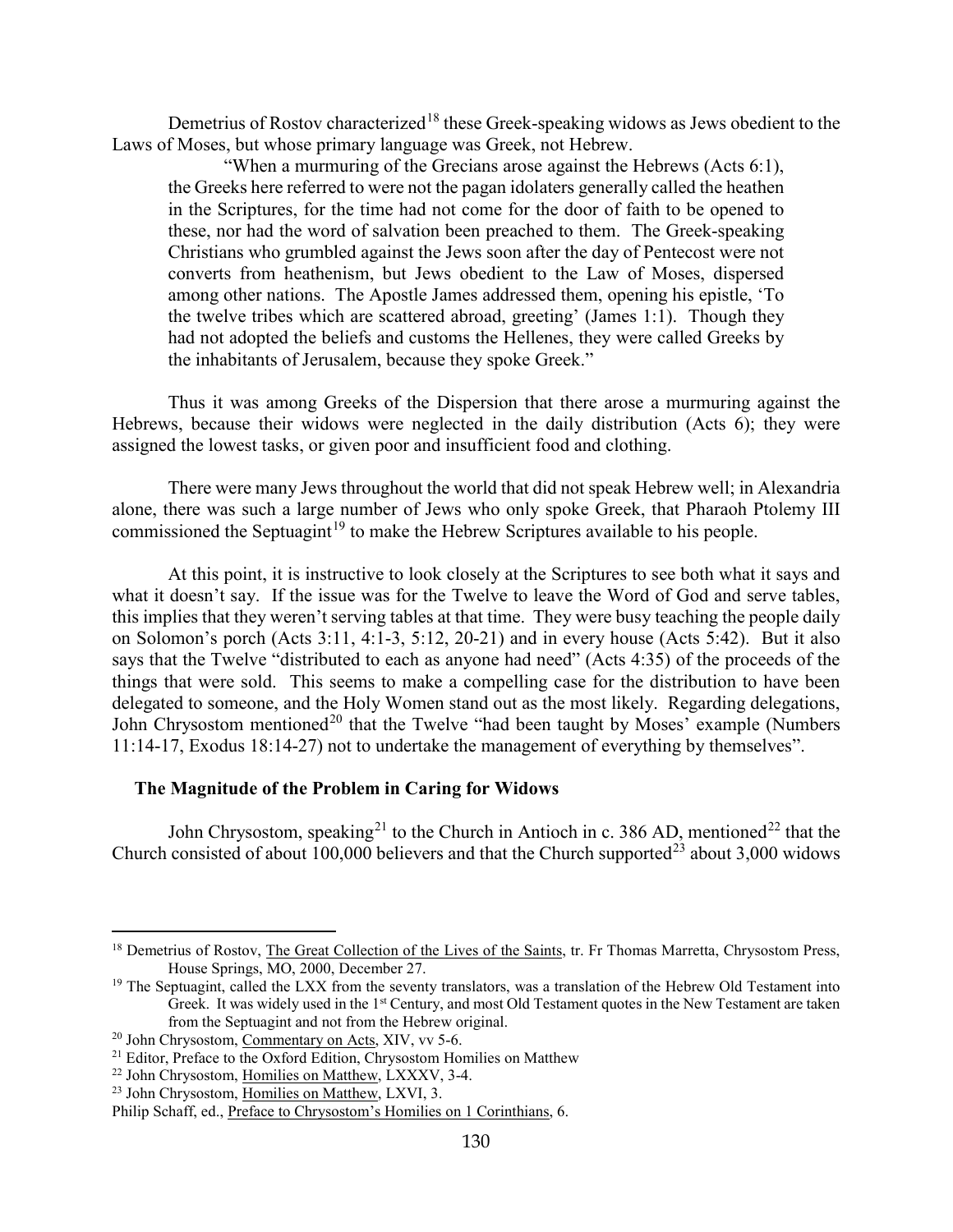and virgins. [Cyprian mentioned<sup>[24](#page-11-0)</sup> that the Church in Rome had a similarly large number of widows to support.] On the other hand, Chrysostom mentioned that the Jews used to care for 8,000 Levites, who had no livelihood outside the Temple or synagogue, plus many more widows and orphans. Chrysostom's complaint was that the priests were becoming too burdened with fundraising in order to help fend off starvation of the poor. If each Christian were to give one loaf of bread to the poor, there would be plenty to go around. Instead the priests are subject to reviling in the marketplace because they have to be too involved in business activities.

Chrysostom described<sup>[25](#page-11-1)</sup> Antioch as about  $10\%$  wealthy,  $80\%$  middle class and  $10\%$  poor. The Church was not wealthy, and also helped those in prison, the sick among the nomads, the maimed and crippled, those that show up at the doors of the Church, as well as the clergy. If ten men were to help one poor man, there would be no poor. Chrysostom stated<sup>[26](#page-11-2)</sup> that he was ashamed and embarrassed at how little the average person in the Church in Antioch gave to the poor. Although he spoke about this often, he only noticed a small change.

"Some increase indeed there has been, but not so much as I hoped for. I see you sowing, but not with a liberal hand. Therefore I fear that you also 'reap sparingly' (2 Corinthians 9:6). For as proof that we sow sparingly, let us inquire which are more numerous in the city: poor or rich; and which are they, who are neither poor nor rich, but are of the middle class. For instance, 10% is rich, 10% is poor, having nothing at all, and the rest are of the middle class."

"Let us, the whole multitude of the city, distribute among the poor, and you will see the disgrace how great it is. For the very rich are few, but those that come next to them are many; the poor are much fewer than these. Nevertheless, although there are so many that are able to feed the hungry, many go to sleep in their hunger, not because those that have are not easily able to help them, but because of their great inhumanity. If both the wealthy and the middle class were to distribute among themselves those who are in need of bread and clothing, scarcely would one poor person fall to the share of fifty men or even a hundred. Though there are such a great abundance of persons to assist them, the poor are wailing every day. That you may learn the inhumanity of the others, when the Church has a revenue of one of the lowest among the wealthy, not of the very rich, consider how many widows it helps every day, how many virgins; for the list of those has already reached three thousand. Together with these, the Church helps those that dwell in the prison, the sick among the nomads, the healthy, those that are absent from their home, those that are maimed in their bodies, those that serve the altar, those that come casually every day for food and clothing. Yet her substance is in no respect diminished. If ten men only were thus willing to spend for each poor man, there would be no poor."

<span id="page-11-0"></span> $24$  Cyprian mentioned that the Archdiocese of Cornelius, Priest in the Church of Rome, consisted of 46 Priests, 6 Deacons, 6 Sub-Deacons and more than 1500 widows and sufferers. See Eusebius, Church History, VI, 43 and Cyprian, Epistles, LXVII, 6, Elucidation 15.

<span id="page-11-1"></span><sup>&</sup>lt;sup>25</sup> John Chrysostom, Homilies on Matthew, LXVI, 3.

<span id="page-11-2"></span><sup>&</sup>lt;sup>26</sup> John Chrysostom, Homilies on Matthew, LXVI, 3.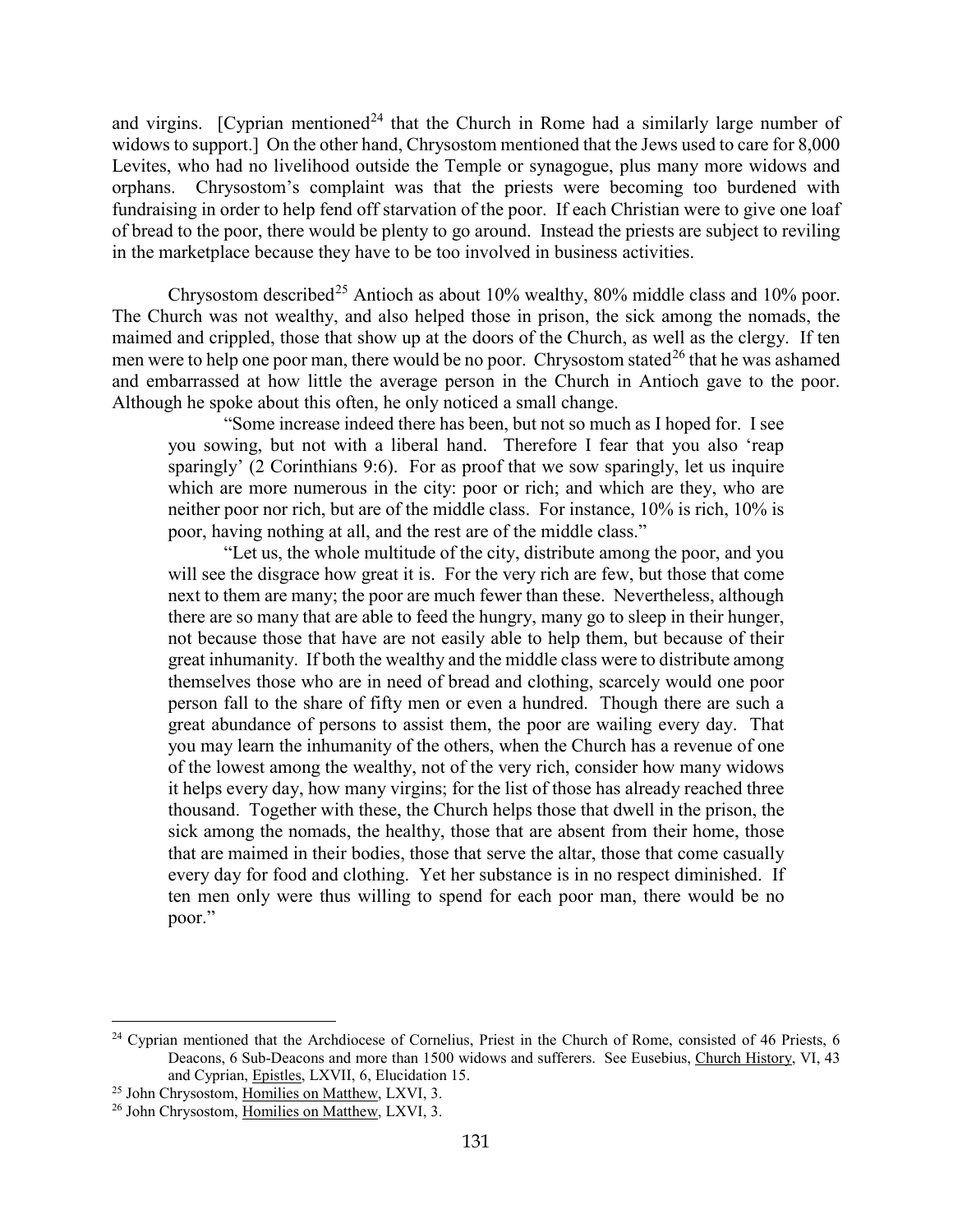The size of the Church in Jerusalem prior to the scattering of the saints after the stoning of Stephen and the others (Acts 8:4) may have rivaled the size of the Church in Antioch, with a corresponding number of widows.

## <span id="page-12-0"></span>**Poor Treatment of Widows**

There were much different standards of morality between Hebrew Law and the surrounding Gentile nations. In addition, Israel often followed the morality of the surrounding nations rather than what was decreed by the Mosaic Law. This is the case also in the treatment of widows. Alfred Edersheim mentioned<sup>[27](#page-12-1)</sup> that the provisions of the Mosaic Law were wise and kind toward widows.

"Among the Romans interest was calculated monthly. Regarding pledges, and in dealing with insolvent debtors, the mildness of the Jewish Law has never been equaled. It was lawful, with certain restrictions, to take a pledge, and in the event of non-payment to sell it; but clothing, bedding, plows, and all articles required for the preparation of food were exceptions."

"It was unlawful, under any circumstances, to take a pledge from a widow, or to sell what belonged to her. These are only some of the provisions by which the interests of all parties were not only guarded, but a higher religious tone sought to be imparted to ordinary life. Those who are acquainted with the state of matters among the nations around, and the cruel extortion of the Roman law, will best appreciate the difference in this respect also between Israel and the Gentiles. The more the Rabbinical code is studied, the higher will be our admiration of its provisions; characterized as these are by wisdom, kindness, and delicacy, we venture to say, they are far beyond any modern legislation. Not only the history of the past, the present privileges, and the hope connected with the promises, but the family, social, and public life, which he found among his brethren, would attach a Jew to his people."

Hermas, of the Seventy, encouraged<sup>[28](#page-12-2)</sup> people to purchase afflicted souls, such as by helping widows and orphans, with their money, rather than purchasing land and big houses.

"You who serve the Lord, and have Him in your heart, take care that you work the works of God, remembering His commandments and promises, and believe that He will bring them to pass if His commandments are observed. Instead of lands, therefore, buy afflicted souls, according as each one is able, and visit widows and orphans, and do not overlook them. Spend your wealth and all your preparations, which you received from the Lord, upon such lands and houses. For to this end did the Master make you rich, that you might perform these services to Him; and it is much better to purchase such land, possessions, and houses, as you will find in your own city, when you come to reside in it. This is a noble and sacred expenditure, attended neither with sorrow nor fear, but with joy. Do not practice the expenditure of the heathen, for it is injurious to you, who are the servants of God. Practice an expenditure of your own, in which you can rejoice; and do not touch what is another's nor covet it, for it is an evil thing to covet the goods of other men; but work your own work, and you will be saved".

<span id="page-12-1"></span><sup>&</sup>lt;sup>27</sup> Alfred Edersheim, Sketches of Jewish Social Life, Chapter 12, p. 158

<span id="page-12-2"></span><sup>28</sup> Hermas, The Shepherd, Book III, Similitude 1.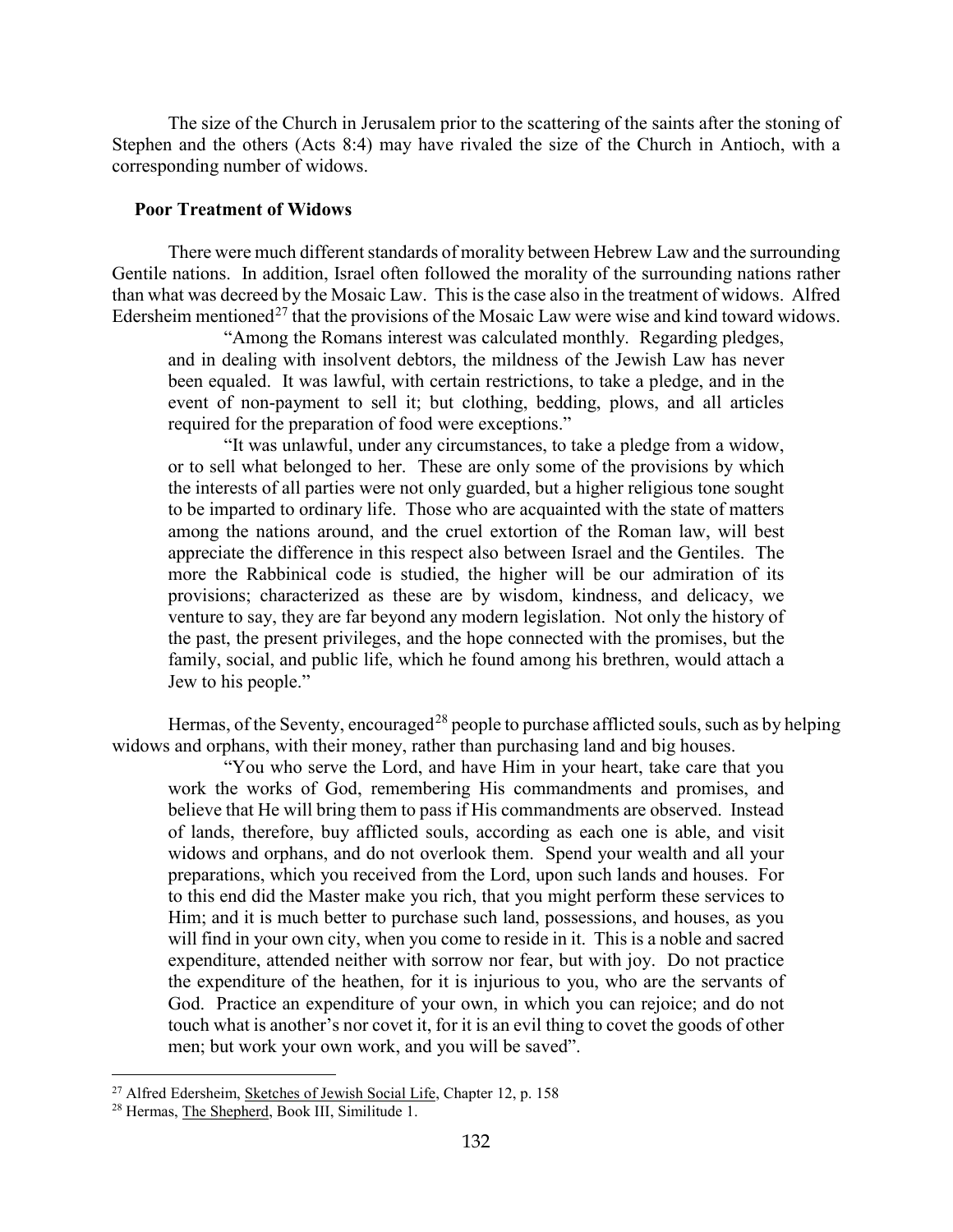On the other hand, treatment of widows, orphans and the poor by the (heretic) Arians was worse than that by the Gentiles, such that it was obvious by their works that the Arians were not of God. Athanasius of Alexandria described<sup>[29](#page-13-0)</sup> the Arian persecution of widows as follows:

"The Arians devised another yet more cruel and unholy deed; cruel in the eyes of all men, but well suited to their antichristian heresy. The Lord commanded that we should remember the poor; He said, 'Sell what you have, and give alms' (Luke 12:33), and again 'I was hungry and you gave Me food; I was thirsty, and you gave Me drink; for inasmuch as you have done it to one of these little ones, you have done it unto Me' (Matthew 25:35, 40). But these men, as being opposed to Christ, have presumed to act contrary to His will in this respect also. When the Duke gave up the Churches to the Arians, and the destitute widows were unable to continue any longer in them, the widows sat down in places where the Clergy set apart for their appointed care. When the Arians saw that the brethren readily served them and supported them, they persecuted the widows also, beating them on the feet, and prosecuted those who gave to them before the Duke. This was done by means of a certain soldier named Dynamius, and it was well pleasing to General Sebastian. For there is no mercy with the Manicheans; it is considered a hateful thing among them to show mercy to a poor man. Here then was a novel subject of complaint; and the Arians first invented a new kind of court. Persons were brought to trial for acts of kindness, which they had performed; he who showed mercy was accused, and he who had received a benefit was beaten. They wished rather that a poor man should suffer hunger, than that he who was willing to show mercy should give to him. Such sentiments these modern Jews, for such they are, have learned from the Jews of old, who when they saw him who had been blind from his birth recover his sight (John 5:16), and him who had been paralyzed a long time made whole (John 9:13-16), accused the Lord who had granted these benefits to them, and judged them to be transgressors who had experienced His goodness."

Cyprian of Carthage stated<sup>[30](#page-13-1)</sup> that serving widows and the poor, even though risky, will be rewarded greatly by Christ at His return.

"Brethren, even those who have fallen may amend their minds by your exhortation; if they may confess, they can make amends for their previous sin. Any who may have fallen into temptation, and begin to become sick, and repent of what they have done, and desire communion, it should be granted them. If you have widows or bedridden people who are unable to maintain themselves, or those who are in prisons or are excluded from their own houses, these ought in all cases to have someone to serve them. Catechumens, when seized with sickness, ought not to be deceived, but help should be given to them. As a matter of the greatest importance, if the bodies of the martyrs are not buried, those whose duty it is to do this service incur a considerable risk. By whomever this duty may have been performed, we are sure that he is regarded as a good servant, as one who has been faithful in the least, and will be appointed ruler over ten cities (Luke 19:17). May

<span id="page-13-0"></span><sup>&</sup>lt;sup>29</sup> Athanasius of Alexandria, History of the Arians, VII, 61; VIII, 72.

Athanasius of Alexandria, Personal Letters, XLVII.

<span id="page-13-1"></span><sup>&</sup>lt;sup>30</sup> Cyprian of Carthage, Epistles, II, 3.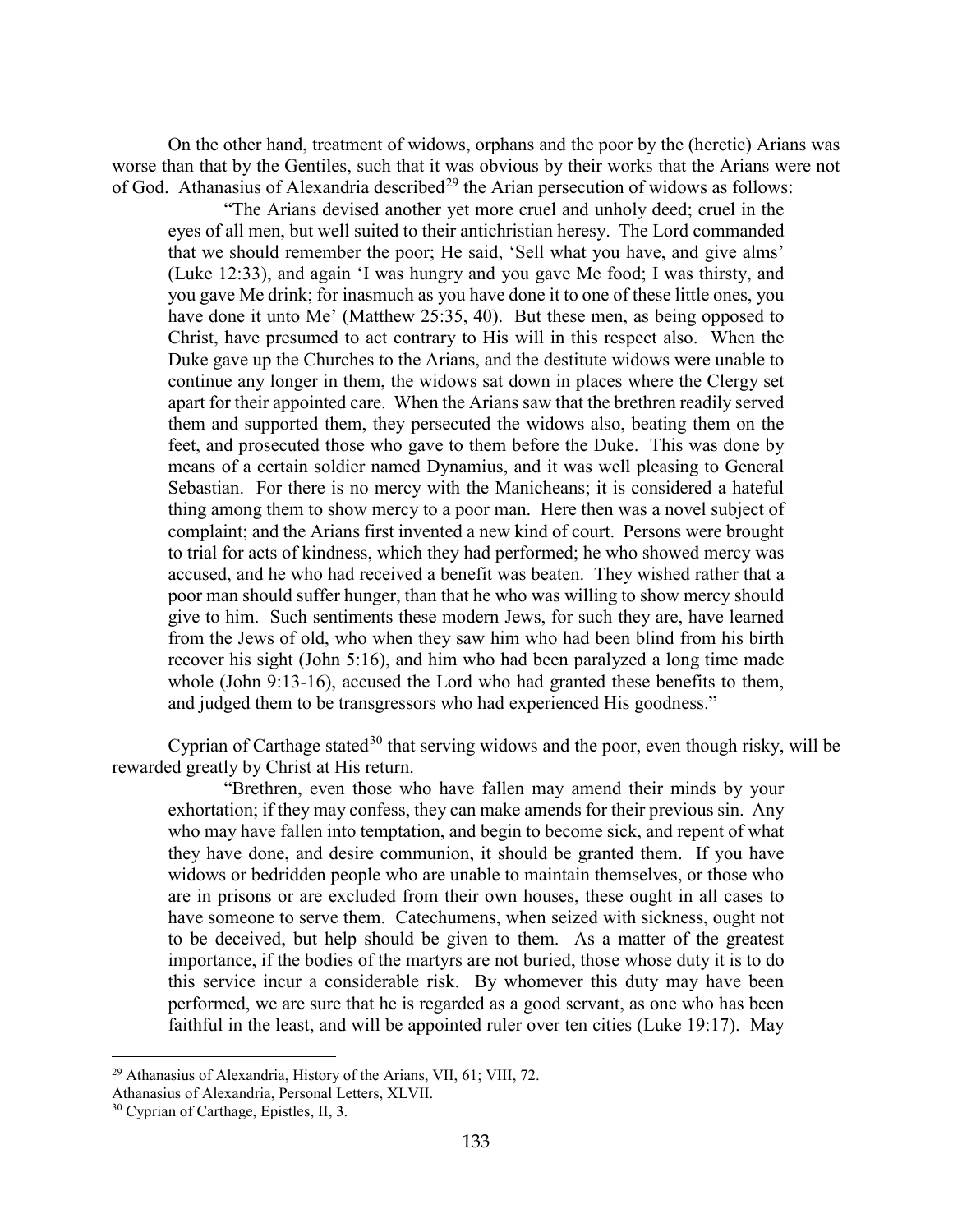God, however, who gives all things to them that hope in Him, grant to us that we may all be found in these works."

## <span id="page-14-0"></span>**Celibate Widows in the Church**

Paul wrote to Timothy in c. 64 AD regarding some Apostolic instructions in caring for widows. The emphasis in providing support for the widows is that they are providing a service to the Church from their constant prayer and good works.

- 1. Only give support to widows over 60; that is "Take into the number" (1 Timothy 5:9).
- 2. Support only those widows, who exhibit a blameless life with many good works, and who are constantly in prayer night and day (1 Timothy 5:3-10).
- 3. Refuse support to younger widows; instead let them marry and raise children (1 Timothy 5:14).
- 4. The danger with the younger widows is that they may be led away by the lusts of the flesh and become unable to live celibate (1 Timothy 5:6, 12-15).

Paul had written earlier, c. 55 AD, to Corinth regarding whether one should marry or not. This is applicable to widows in the case where they wish to remarry. Paul's instruction to Corinth is as follows:

- 1. Because of sexual immorality, let each man have his own wife and each woman her own husband (1 Corinthians 7:1-3).
- 2. Husband and wife are bound to each other; they do not have over their own body, but their spouse does. It is sin to deprive each other of sexual intimacy (1 Corinthians 7:3-6).
- 3. For widows and virgins, it is best for them to remain celibate. If they don't have selfcontrol, it is better for them to marry than to burn (1 Corinthians 7:6-9, 25-40).
- 4. Those who came to the Lord after they were married: sanctify rather than divorce your unbelieving spouse (1 Corinthians 7:10-24).

How did the early Church interpret Paul's words regarding widows and virgins? Paul's instructions in the summary above are not given a detailed discussion very often today, perhaps because Paul's underlying emphasis is celibacy. Jerome examined<sup>[31](#page-14-1)</sup> Paul's words in great detail:

"Paul spoke concerning widows, 'I desire that the younger women marry, bear children, manage the house, give no opportunity to the adversary to speak disgracefully. For some have already turned away after Satan' (1 Timothy 5:14- 15). I must begin by considering the meaning of this pronouncement. He had previously described his ideal widow as one who had been the wife of one man, who had brought up children, who has diligently followed every for good works, who had relieved the afflicted with her substance (1 Timothy 5:9-10), whose trust had been in God, and who had continued in prayer day and night. With her he contrasted her opposite, saying, 'She that lives in pleasure is dead while she lives' (1 Timothy 5:6). And that he might warn Timothy, he immediately added these

<span id="page-14-1"></span> $\overline{a}$ <sup>31</sup> Jerome, Letter to Ageruchia, CXXIII, 3-7.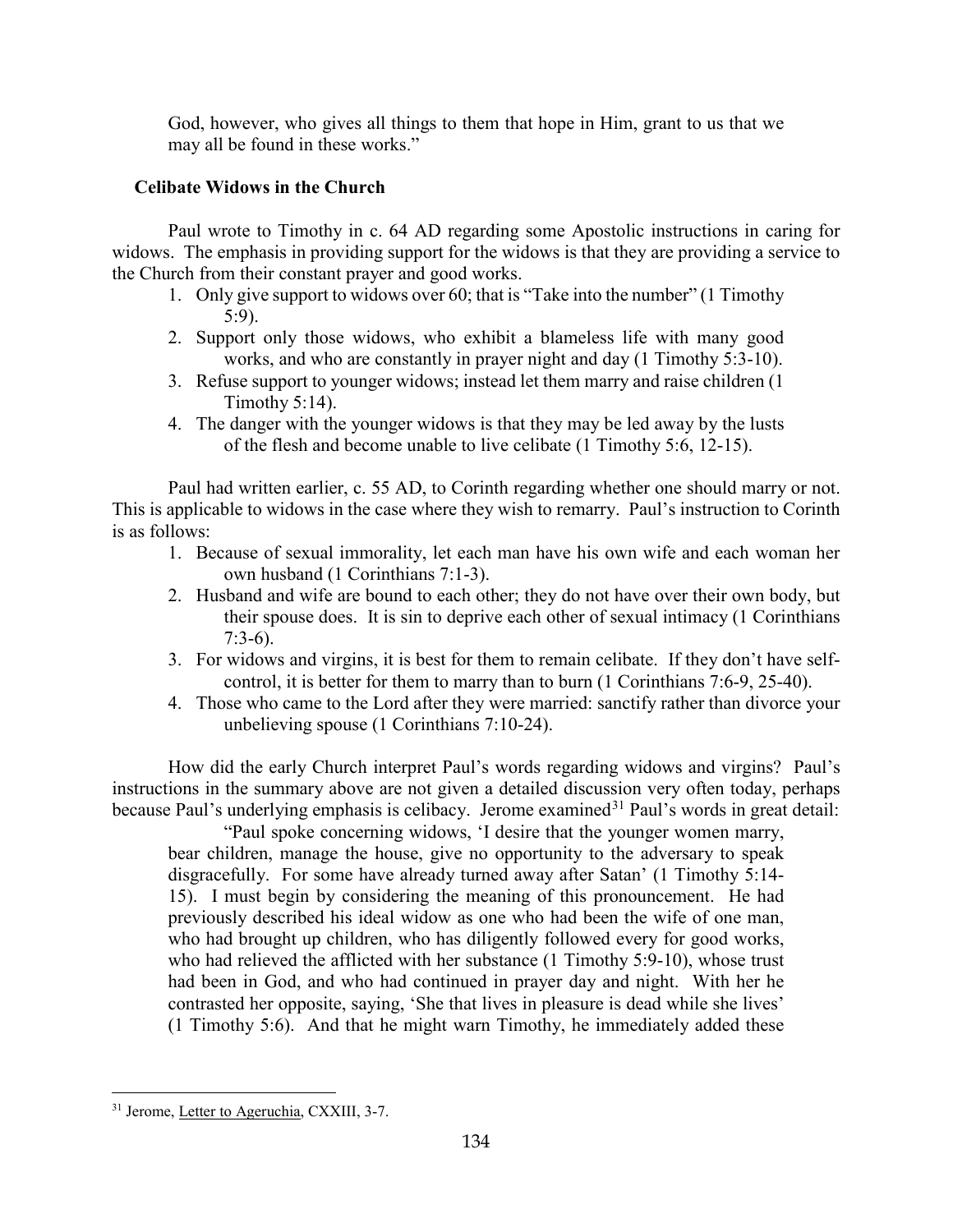words, 'the younger widows refuse; for when they have begun to grow sensuous<sup>[32](#page-15-0)</sup> against Christ, they will marry; having condemnation because they have cast off their first faith' (1 Timothy 5:12). It is then for these who have outraged Christ their Spouse by committing fornication against Him (for this is the sense of the Greek word); it is for these that Paul wishes a second marriage, thinking bigamy<sup>[33](#page-15-1)</sup> preferable to fornication; but this second marriage is a concession and not a command."

| <b>Paul's Statement</b>   | <b>Reason for Paul's Statement</b>                  |  |
|---------------------------|-----------------------------------------------------|--|
|                           |                                                     |  |
| I desire that the younger | I don't want the young women to commit              |  |
| women marry               | fornication                                         |  |
| That they bear children   | I don't want them killing children (i.e. abortion), |  |
|                           | whom they have conceived in adultery                |  |
| That they be the heads of | It is better that a woman should marry again than   |  |
| households                | that she should be a prostitute; better that she    |  |
|                           | should have a second husband than several lovers    |  |

"We must take Paul's words clause by clause, as shown in the Table below."

"A second marriage brings relief to a miserable plight, but the alternative involves a sin and its punishment. He continues, 'that they give no occasion to the adversary to speak disgracefully' (1 Timothy 5:14), which is a brief and comprehensive precept, in which many admonitions are summed up. For instance, a woman must not bring discredit upon her profession of widowhood by too great attention to her dress; she must not draw troops of young men after her by smiles or glances; she must not profess one thing by her words and another by her behavior."

"Paul compressed into a few words all the reasons for such marriages; he shows the motive for his command, 'for some have already turned away after Satan' (1 Timothy 5:15). Thus he allows to those with little self-control to have a second marriage, or in case of need a third, simply that he may rescue them from Satan, preferring that a woman should be joined to the worst of husbands rather than to the devil. 'For it is better to marry than to burn' (1 Corinthians 7:9). Why is it better to marry? He answers immediately: because it is worse to burn."

"Apart from these considerations, that which is absolutely good and not merely relatively so is to be as Paul was: that is loose, not bound; free, not enslaved; caring for the things of God, not for the things of a wife. Immediately afterwards he adds, 'The wife is bound by the Law to her husband as long as her husband lives, but if her husband has fallen asleep, she is at liberty to be married to whom she will; only in the Lord. But she is happier if she remains celibate, after my judgment; and I think also that I have the Spirit of God' (1 Corinthians 7:39-40). Marriage then is a bond, and widowhood is the loosing of it. The wife is bound to the husband and the husband to the wife; and so close is the tie that they have no power over their own bodies (1 Corinthians 7:3-5), but each stands obligated to the other. Those who are under the yoke of marriage don't have the option of choosing abstinence."

<span id="page-15-0"></span><sup>&</sup>lt;sup>32</sup> A similar form of the Greek word for "grow sensuous" is also used to refer to the whore Babylon the Great (Revelation 18:7, 9).

<span id="page-15-1"></span><sup>&</sup>lt;sup>33</sup> He uses the term "bigamy" since their first spouse, Christ, is still living.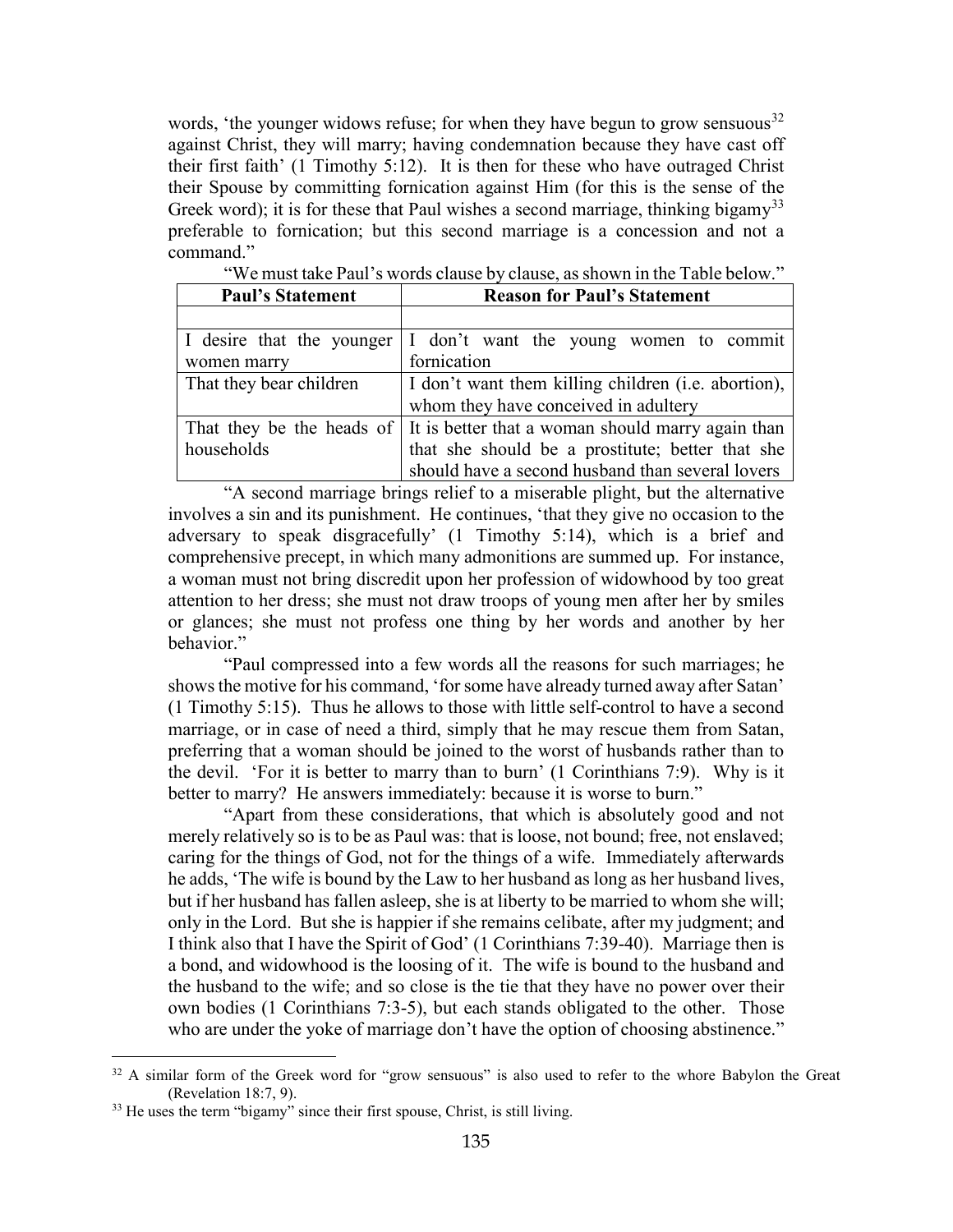"Paul is not urging unmarried girls or youthful widows to marry. He is speaking to widows who have relatives that are able to support them, or who have sons and grandsons that are able to be responsible for their support. Paul commands these younger widows to show piety at home, to be grateful to their parents and to relieve them adequately by honest work. The point is that the Church may not be burdened, but may be free to relieve those that are really widows (1 Timothy 5:16). That is, widows that are desolate, who have no relatives to help them, who cannot labor with their hands, who are weakened by poverty and overcome by years, whose trust is in God and whose only work is prayer. From which it is easy to infer that the younger widows, unless they are excused by poor health, are either left to their own efforts or else are consigned to the care of their children or relatives. In 'honoring widows who are really widows' (1 Timothy 5:3), this implies either alms or a gift, as also, 'Let the elders be counted worthy of double honor, especially those who labor in the word and doctrine' (1 Timothy 5:17). Paul compels poor widows, those who are young and not broken down by sickness, to labor with their hands that the Church, not charged with their maintenance, may be able to support such widows as are old."

"Consider too that no one is to be elected a widow, except she has been the wife of one husband. A distinction of the priesthood is that no one but monogamists shall be admitted to the altar. The twice married are excluded from the priestly office; they are barred from receiving the alms of the Church. Similarly a woman who has resorted to a second marriage is held unworthy to be supported by the faithful."

"We must distinguish between what Paul himself desires and what he is compelled to acquiesce in. If he allows me to marry again, this is due to my own lack of self-control and not to his wish. For he wishes all men to be as he is, and to think of the things of God; once they are loosed, they should no longer seek to be bound. But when he sees unstable men with lack of self-control in danger of falling into the abyss of lust, he extends to them the offer of a second marriage; if they must wallow in the mire, let it be with one and not with many. The husband of a second wife must not consider that this is a harsh saying or one that conflicts with the rule Paul laid down. Paul has two directions: first, he proclaims a command, 'I say to the unmarried and widows, it is good for them if they remain as I do'. Next, he makes a concession, 'But if they have no self-control, let them marry; for it is better to marry than to burn' (1 Corinthians 7:8-9). He first shows what he himself desires, then that in which he is forced to acquiesce. He wishes us, after one marriage, to remain celibate as he is celibate, and sets before us in his own Apostolic example, an instance of the blessedness of which he speaks. If he finds that we are unwilling to do as he wishes, he makes a concession to our lack of selfcontrol. Which then of the two alternatives do we choose for ourselves? The one, which he prefers and which is in itself good? Or do we choose the one, which in comparison with evil is tolerable, yet as it is only a substitute for evil is not completely good? Suppose that we choose that course which Paul does not wish, but to which he only consents against his will, allowing those who seek lower ends to have their own way. In this case we don't carry out Paul's wish but our own. We read in the Old Testament that the daughters of the priests, who have been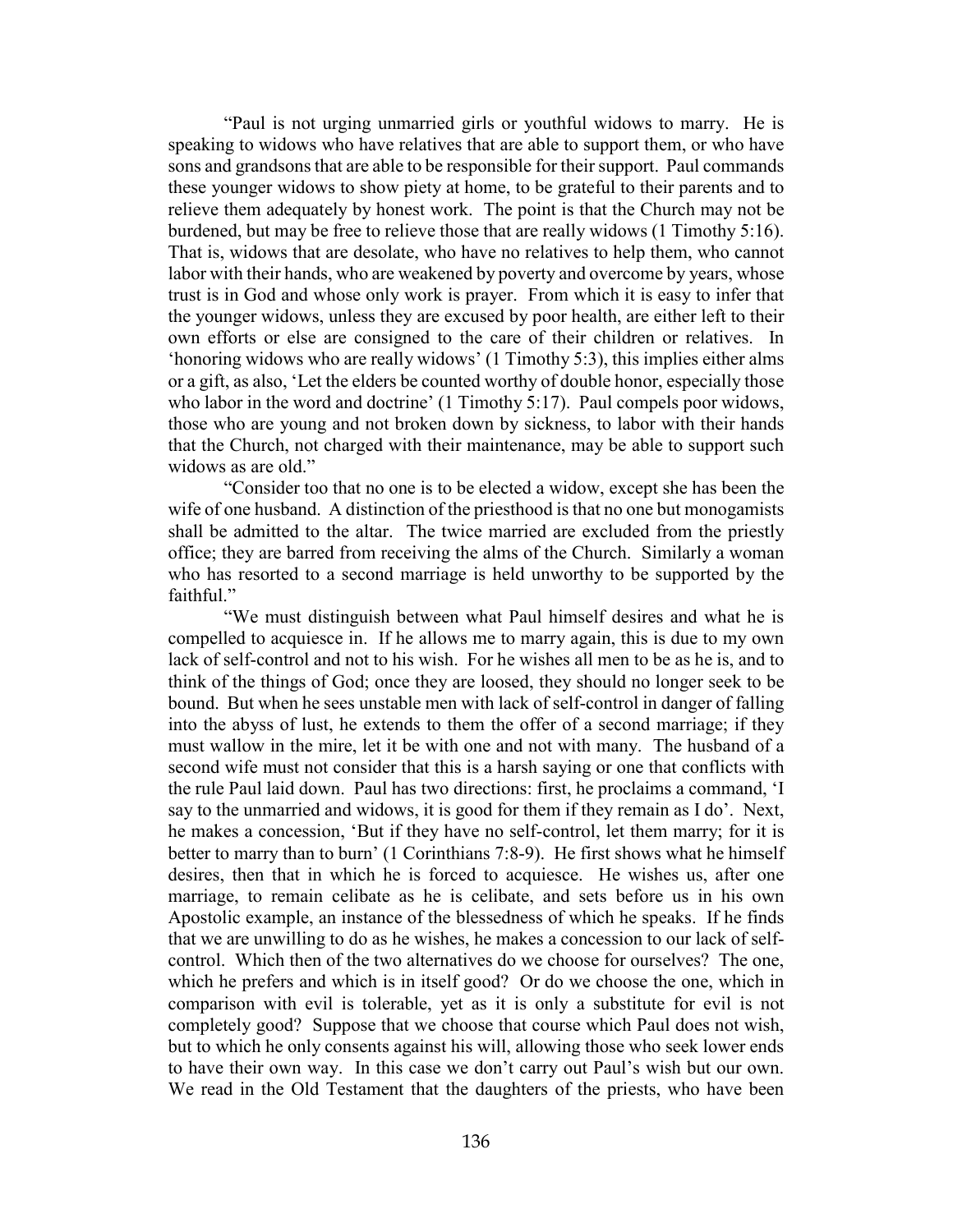married once and have become widows, are to eat of the priests' food and that when they die they are to be buried with the same ceremonies as their father and mother. If on the other hand they take other husbands they are to be kept apart both from their father and from the sacrifices and are to be counted as strangers (Leviticus  $22:12-13$ )."

In the following paragraphs are more detailed comments on whether widows should remain celibate from Tertullian, Methodius, Basil the Great, Ambrose of Milan, John Chrysostom and Jerome. Each of these Fathers of the Church quotes Paul's instruction regarding celibacy for widows, virgins and even for married couples.

## **Tertullian**

<span id="page-17-0"></span>Tertullian, a widower and the Father of the Latin-speaking Church, wrote<sup>[34](#page-17-1)</sup> a short work, dedicated to his late wife, regarding his advice to others who were in the same state, or who were contemplating doing so. He looked at the events of one's life as an opportunity to turn to the Lord in a renewed fashion. The death of a spouse or a divorce can be such an opportunity, and it is good not to throw away the opportunity of attaining so great a good. Even if one chooses remarriage one should be mindful of the rule that 'above all they marry in the Lord' (1 Corinthians 7:39, 2 Corinthians 6:14).

"Remaining celibate is the highest aim of widowed life, even though it is more difficult than remarriage. Marrying 'in the Lord' is permissible, as being within our power (1 Corinthians 7:39), but it is far more culpable not to observe that which you can observe. Paul advised widows and the unmarried to remain permanently in that state, 'But I desire all to persevere in imitation of my example' (1 Corinthians 7:7). Regarding marrying 'in the Lord', he no longer advises, but plainly commands. If we do not obey, we run a risk, because one may with more impunity neglect 'advice' than 'orders'. Remaining celibate springs from counsel, and is proposed to the will for acceptance or rejection. Marrying 'in the Lord' descends from authority, and is bound to necessity. Disregard advice to remain celibate is within our liberty; disregarding the command to marry 'in the Lord' represents a stubborn resistance to authority."

Some people interpreted Paul's words to imply that it is OK to marry an unbeliever, and that Paul gave such his blessing. Paul stated:

'If any of the brethren has an unbelieving wife, and she consents to the matrimony, let him not dismiss her; similarly, let not a believing woman, married to an unbeliever, if she finds her husband agreeable (to their continued union), dismiss him; for the unbelieving husband is sanctified by the believing wife, and the unbelieving wife by the believing husband; otherwise your children would be unclean' (1 Corinthians 7:14).

<span id="page-17-1"></span> $\overline{a}$ <sup>34</sup> Tertullian, To His Wife, IV, ii, 1.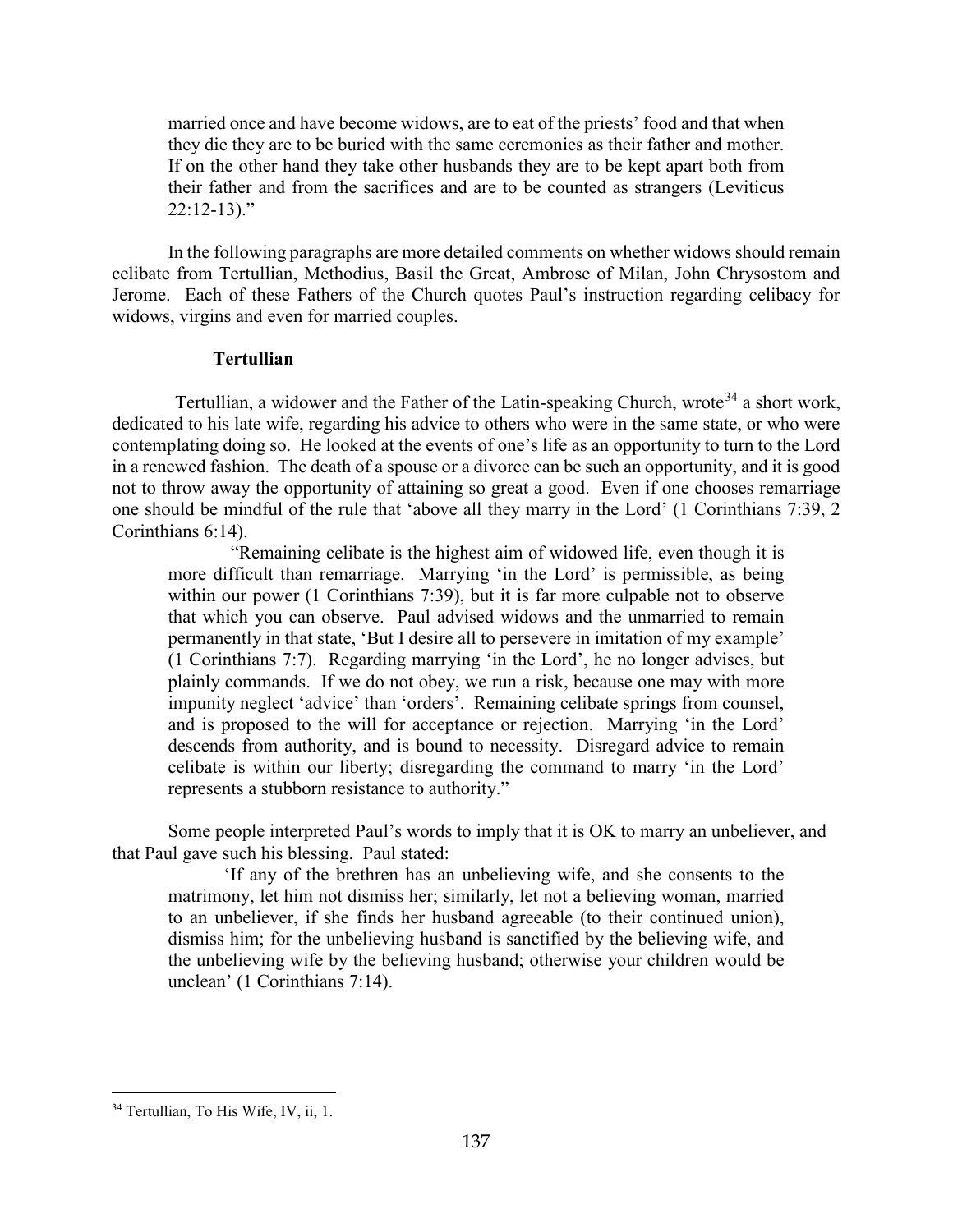Tertullian refuted<sup>[35](#page-18-0)</sup> the misinterpretation of Paul's words to say that we should not wittingly ensnare ourselves. We are called to peace, however; if we come to know the Lord while married, our marriage to an unbeliever may draw the unbeliever to the Lord.

"God forbid that he who thus interprets the passage be wittingly ensnaring himself! Paul points to those believers who may have been found by the grace of God in the state of Gentile matrimony. Paul's words state, 'If any believer has an unbelieving wife' (1 Corinthians 7:12); it does not say, 'takes an unbelieving wife'. It shows that it is the duty of someone who, already living in marriage with an unbelieving woman, has presently been by the grace of God converted, to continue with his wife. To be sure, no one, after attaining to faith, should think that he must turn away from a woman, who is now in some sense an 'alien' and 'stranger'. Accordingly he gives a reason, that 'we are called in peace to the Lord God'; 'the unbeliever may, through the use of matrimony, be gained by the believer' (1 Corinthians 7:15-16). Otherwise Paul would be giving the saints permission to marry promiscuously."

Paul foresaw many dangers and wounds to faith in marriages to unbelievers, which he prohibits. He took precaution, in the first place, against the defilement of holy flesh by joining it to Gentile flesh. Tertullian continued<sup>[36](#page-18-1)</sup> to answer questions about marriage to Gentile unbelievers.

"Why, if we are defiled by marriage to a Gentile, is not the one already married to a Gentile not forced to divorce his wife, just as the unmarried is forbidden from seeking a Gentile spouse? The answer is that the Lord holds it more pleasing that matrimony should not be contracted, than that it should be dissolved. Divorce He prohibits, except for the cause of fornication; but celibacy He commends. Let the newly converted believer, therefore, have the necessity of continuing with his spouse; let the unmarried have the power of not marrying. Secondly, those who are converted to the faith in the state of Gentile marriage are not defiled since together with themselves, others also are sanctified. Christians have been sanctified before marriage; if they get mixed up with 'strange flesh', they cannot sanctify that flesh in their union. The grace of God sanctifies what it finds; what has not been able to be sanctified is unclean; and what is unclean has no part with the holy."

Regarding the unmarried, either widows or virgins, Tertullian stated  $37$  that there is a difference between what God permits and what He desires for us to do. If we choose what would be the best for us, God will reward us accordingly for our pursuit of this. If we reject what would be best for us, and do the minimum that God permits, we deserve no reward, and the unwillingness to deserve a reward is flirting with sin. A second marriage is permitted for us, but it is given with the caveat that it is better to marry than to burn and be consumed with lust (1 Corinthians 7:9). If one cannot contain his lust, it is better to marry; marrying is 'good' only because burning is worse. The analogy, 'it is better to marry than to burn" can be compared to 'it is better to lose one eye than two eyes'; neither is 'good', but one is more tolerable than the other.

<span id="page-18-0"></span><sup>35</sup> Tertullian, To His Wife, IV, ii, 2.

<span id="page-18-1"></span><sup>&</sup>lt;sup>36</sup> Tertullian, To His Wife, IV, ii, 2.

<span id="page-18-2"></span><sup>&</sup>lt;sup>37</sup> Tertullian, On Exhortation to Chastity, IV, v, 3.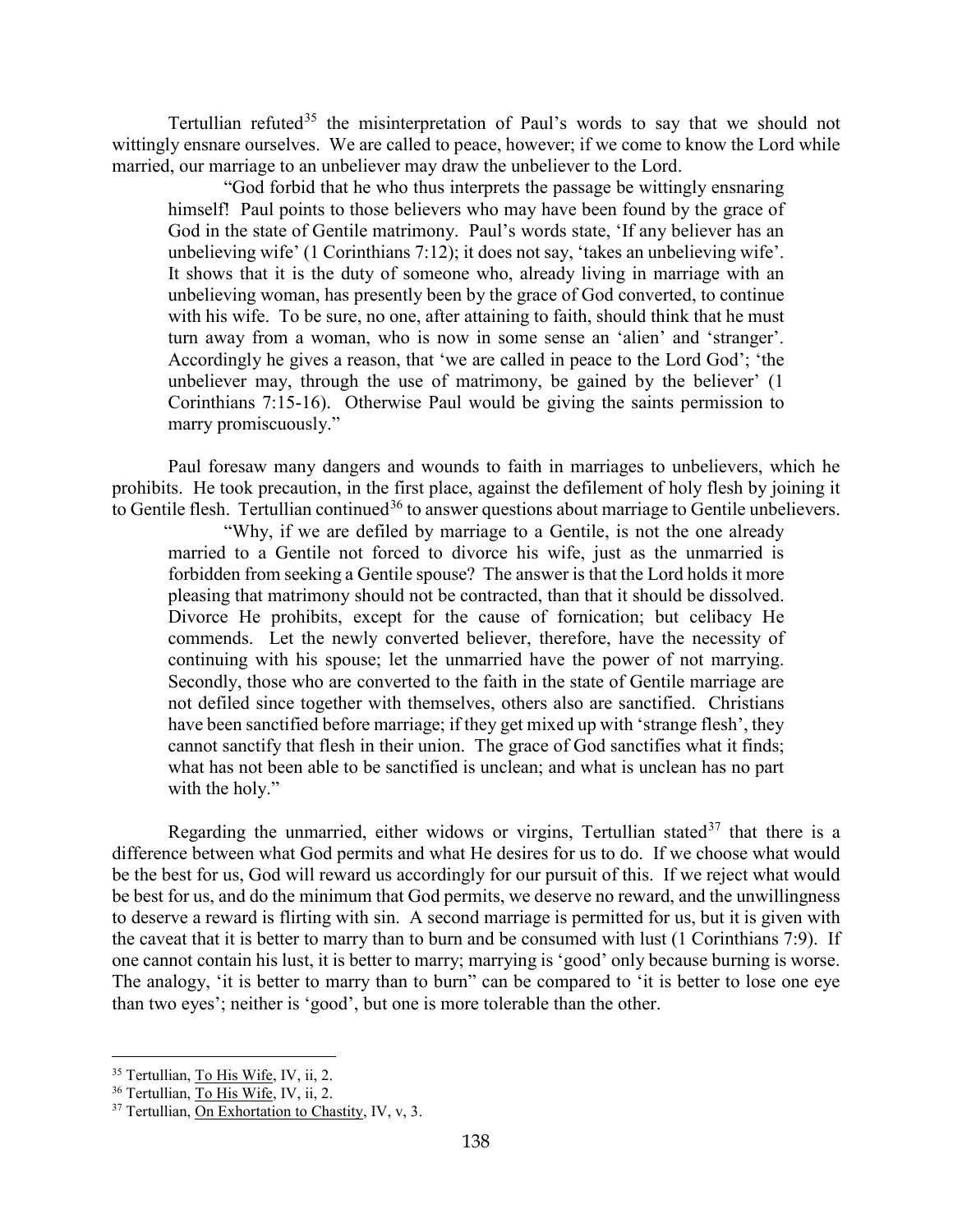#### **Methodius of Patara**

<span id="page-19-0"></span>Methodius lived an ascetic life from his youth<sup>38</sup>, and is known as one of the first critics of the heretic Origen. He examined<sup>[39](#page-19-2)</sup> Paul's instructions regarding widows and virgins and divided them into advice and commands. To avoid fornication, Paul said let every man have his own wife and every woman her own husband. Each spouse does not have power over his/her own body; to avoid fornication, they are not allowed to defraud each other of sexual intimacy (1 Corinthians 7:3-5). This is a command! If both husband and wife desired to be celibate for a short time to devote himself or herself to prayer, this is OK so long as both consent. The danger is that Satan tempt one spouse beyond their capacity to resist during the time of celibacy and prayer, and fornication result (1 Corinthians 7:5-6). This is advice!

Regarding widows and widowers, Paul said that it is good for them if they are able to remain celibate. If this would lead to fornication, Paul's advice was to remarry; not that a second marriage was good, but that it was better than burning (1 Corinthians 7:9, 39). Methodius made an analogy to the 40-day Paschal fast. If someone was dangerously sick and was having difficulty maintaining his strength during the fast, it would be good to offer him food.

"Just as though, in the fast which prepares for the Paschal celebration, one should offer food to another who was dangerously ill. We might say, 'My friend, it's fitting and good that you should bravely hold out like us, and partake of the same things, for it is forbidden even to think of food today. But since you are held down and weakened by disease, and cannot bear it, therefore, 'by permission', we advise you to eat food, lest, because of your sickness, you are unable to hold up against the desire for food and perish'. Thus Paul speaks here, first saying that he wished all were healthy and celibate, as he was, but afterwards allowing a second marriage to those who are burdened with the disease of the passions. The danger is that they should be wholly defiled by fornication, goaded on by the itchings of their sex organs to promiscuous intercourse, Paul considers such a second marriage far preferable to burning and indecency."

Paul's advice to those considering celibacy was to assess their own capabilities. Methodius summarized $40$  this by saying

"Paul cautioned those who had chosen celibacy, but afterwards found it intolerable and grievous, boasting of their perseverance before men, out of shame, but no longer having the power to persevere in the life of a celibate. There are those who of their own free will and purpose decide to preserve their flesh in virgin purity, 'having no necessity', that is, no passion calling forth their members to intercourse. For there are, as it seems, differences in men's bodies. Such a one can contend, struggle, and zealously continue in his profession; admirably fulfilling it, Paul exhorts him to continue and to preserve it, according the highest prize to virginity. He that is able and ambitious to preserve his flesh pure, does better; but he that is unable, and enters into marriage lawfully, and does not indulge in secret corruption, does well".

<span id="page-19-1"></span><sup>38</sup> Nickolai Velimirovic, Prologue From Ochrid, Lazarica Press, Birmingham, 1986, June 20.

<span id="page-19-2"></span><sup>&</sup>lt;sup>39</sup> Methodius, Banquet of the Ten Virgins, III, 12.

<span id="page-19-3"></span><sup>40</sup> Methodius, Banquet of the Ten Virgins, III, 12.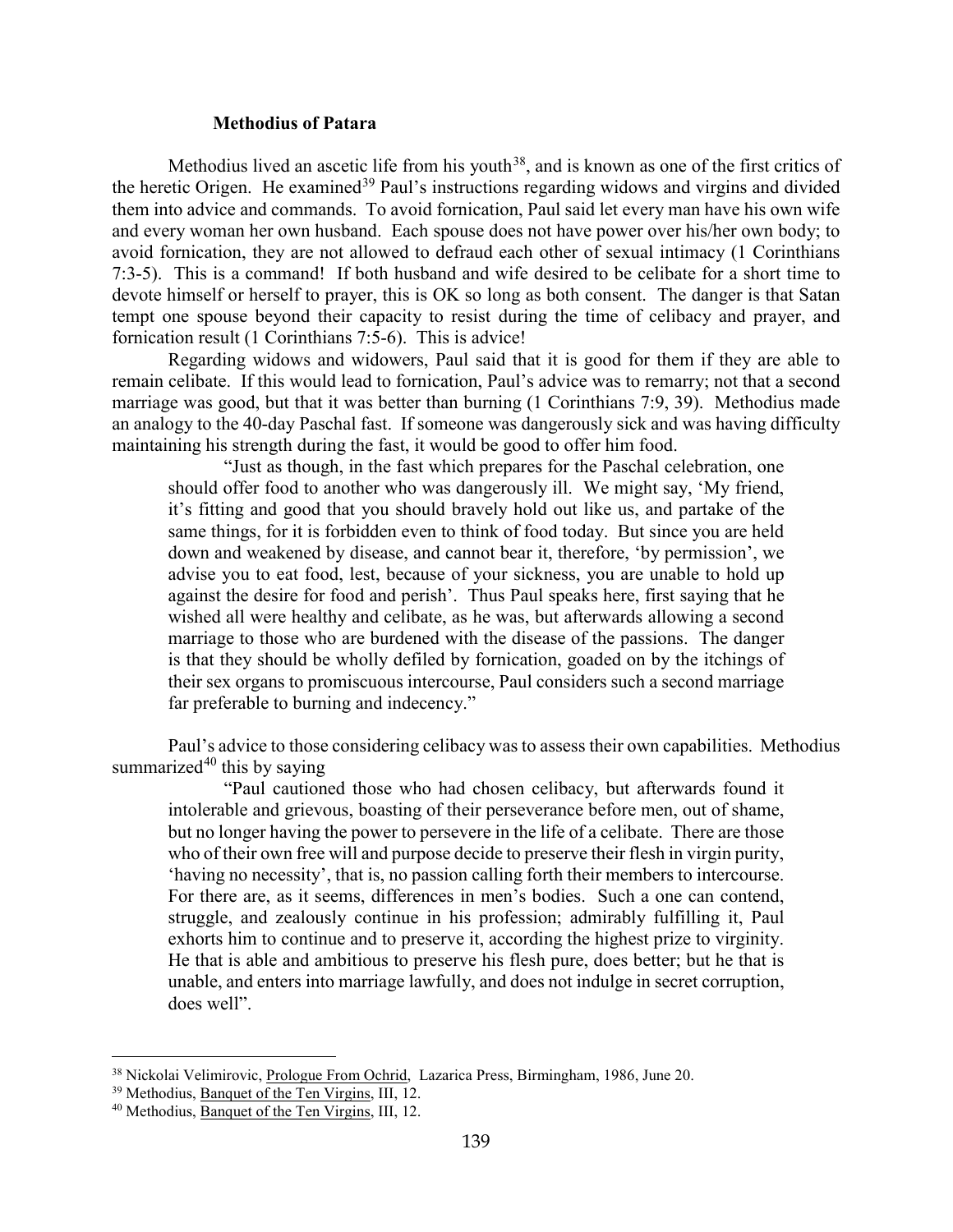#### **Basil the Great**

<span id="page-20-0"></span>Basil the Great settled into the monastic life after completing his education at the best schools of his day. He was appointed Bishop of Caesarea, and is referred to as a "Doctor" of the Greek-speaking Church<sup>[41](#page-20-1)</sup>. He clarified<sup>[42](#page-20-2)</sup> some issues with widows and virgins who desire to live the celibate life, but subsequently fall and desire to marry. He also gave some guidelines for accepting young women and men into the ranks of the celibate.

"There are cases of fallen virgins, who make their vows vain; after professing a chaste life before the Lord, they fall under the lusts of the flesh. Our fathers tenderly and meekly made allowance for their infirmities, and determined that they might be received after a year, ranking them with those who have a second husband. Since the Church grows stronger as she advances, and the order of virgins is becoming more numerous, it is my judgment that careful attention should be given both to celibacy, and to the mind of Scripture, which may be discovered from the context. Widowhood is inferior to virginity; consequently the sin of the widows comes far behind that of the virgins. 'The young widows refuse; for when they have begun to grow sensuous against Christ, they will marry; having condemnation because they have cast off their first faith' (1 Timothy 5:11). If, therefore, a widow lies under a very heavy charge, as negating her faith in Christ, what must we think of the virgin, who is the bride of Christ, and a chosen vessel dedicated to the Lord? It is a grave fault even on the part of a slave to give herself away in secret marriage and fill the house with impurity, and, by her wicked life, to wrong her owner. It is far more shocking for the bride to become an adulteress, dishonoring her union with the bridegroom, and yielding herself to unchaste indulgence. The widow, as being a corrupted slave, is rightly condemned for abandoning celibacy; but the virgin comes under the charge of adultery. We call the man who lives with another man's wife an adulterer, and do not receive him into communion until he has ceased from his sin. So we shall ordain in the case of him who has the virgin. One point, however, must be determined beforehand, that the name 'virgin' is given to a woman who voluntarily devotes herself to the Lord, renounces marriage, and embraces a life of holiness. We admit professions of celibacy dating from the age of full intelligence. For it is not right in such cases to admit the words of children. But a girl of sixteen or seventeen years of age, in full possession of her faculties, who has been submitted to strict examination, and is then constant, and persists in her entreaty to be admitted, may then be ranked among the virgins, her profession ratified, and its violation rigorously punished. Many girls are brought forward by their parents and brothers, and other kinsfolk, before they are of full age, and have no inner impulse towards a celibate life. The object of the friends is simply to provide for themselves. Such women as these must not be readily received, before we have made public investigation of their own sentiments."

"I do not recognize the profession of men, except in the case of those who have enrolled themselves in the order of monks, and seem to have secretly adopted the celibate life. Yet in their case I think it becoming that there should be a previous examination, and that a distinct profession should be received from them, so that

<span id="page-20-1"></span><sup>&</sup>lt;sup>41</sup> That is, along with Gregory of Nazianzus and John Chrysostom.

<span id="page-20-2"></span><sup>42</sup> Basil the Great, Letter to Amphilochius, CXCIX, 18-19.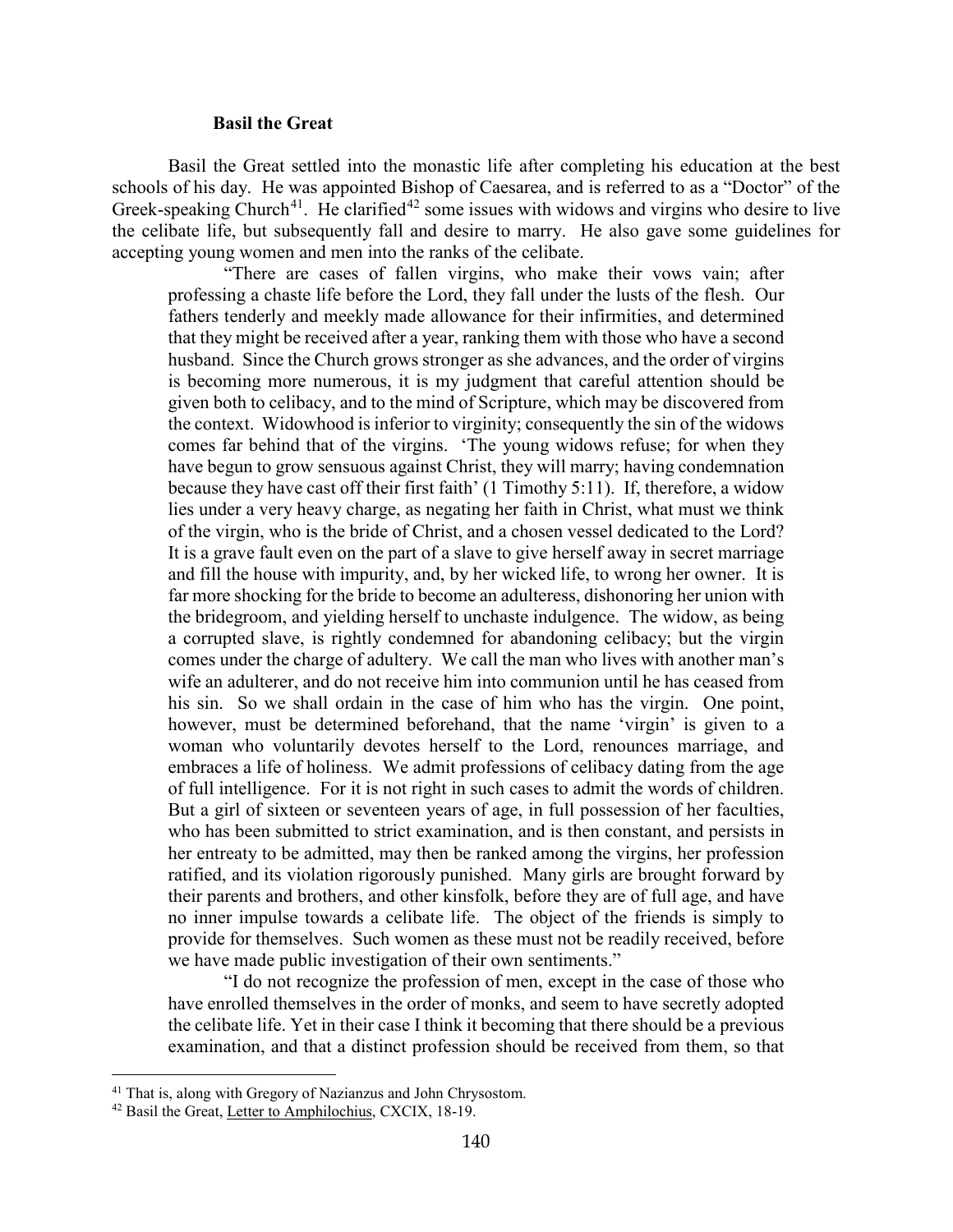whenever they may revert to the life of the pleasures of the flesh, they may be subjected to the punishment of fornicators."

#### **Ambrose of Milan**

<span id="page-21-0"></span>Ambrose is one of the four "Doctors" of the Latin-speaking Church<sup>[43](#page-21-2)</sup> and lived a strict ascetic life after his baptism. He was the governor of Liguria, where Milan is the chief city, during the Arian controversy. Although only a catechumen at the time, he was elected Bishop of Milan by popular demand and against his will. As Bishop, he slept little, prayed constantly, fasted every weekday and performed a number of miracles.

Ambrose wrote a treatise "Concerning Widows" as a sequel to his longer treatise "Concerning Virgins". In this treatise, he went into great detail regarding how the examples of great widows in Hebrew history give background to Paul's advice for widows in the Church. Some examples are: the faith of the widow of Zarephath, the service to God of the Prophetess Anna, the liberality of the widow who gave the two mites, the forward-looking of Naomi, the bravery of the widow Judith, and the leadership of the widow Deborah. In all this, Ambrose points to the honor of celibacy in widowhood and faithfulness to a widow's first husband. Introducing his subject, Ambrose stated $44$ :

"A widow is not distinguished only by bodily abstinence, but is distinguished by virtue. I do not give commandments regarding this, but Paul does. 'Honor widows that are really widows! But if any widow has children or grandchildren, let them first learn to show piety at home and to repay their parents' (1 Timothy 5:3-4). Affection ought to exist in a widow, to love her children and to do her duty to her parents. So when discharging her duty to her parents she is teaching her children, and is rewarded herself by her own compliance with duty, in that what she performs for others benefits<sup>[45](#page-21-4)</sup> herself."

"Paul says, 'For this is good and acceptable before God' (1 Timothy 5:4). If widows care for the things of God, and 'continues in supplications and prayers night and day' (1 Timothy 5:5), great respect is paid to them, so that they are honored even by bishops."

## **The Widow of Zarephath[46](#page-21-5)**

<span id="page-21-1"></span>What is the meaning of the fact that when there was a very great famine in all the Land, yet the care of God was not lacking to the widow<sup>[47](#page-21-6)</sup>, and Elijah was sent to sustain her? In this story the Lord warns me that He is about to speak (Luke 4:25); He seems to request that my ears attend to a mystery, Christ and the Church. One is preferred among many widows! Who is such an one, to whom so great a prophet, who was carried up into heaven, should be guided, especially at that time when the heaven was shut for three years and six months? The famine was

<span id="page-21-2"></span><sup>&</sup>lt;sup>43</sup> That is, along with Jerome, Augustine and Gregory the Great.

<span id="page-21-3"></span><sup>44</sup> Ambrose of Milan, Concerning Widows, I, 7-8.

<span id="page-21-4"></span><sup>&</sup>lt;sup>45</sup> More details on this will be covered under the following subsection on Naomi.

<span id="page-21-5"></span><sup>&</sup>lt;sup>46</sup> Ambrose of Milan, Concerning Widows, III, 14, 17, 20; For reference, see 1 Kings 17:12-24.

<span id="page-21-6"></span> $47$  Zarephath was in Sidon, a Gentile region. We may presume that Hebrew widows were ignored and this one Gentile widow merited God's attention.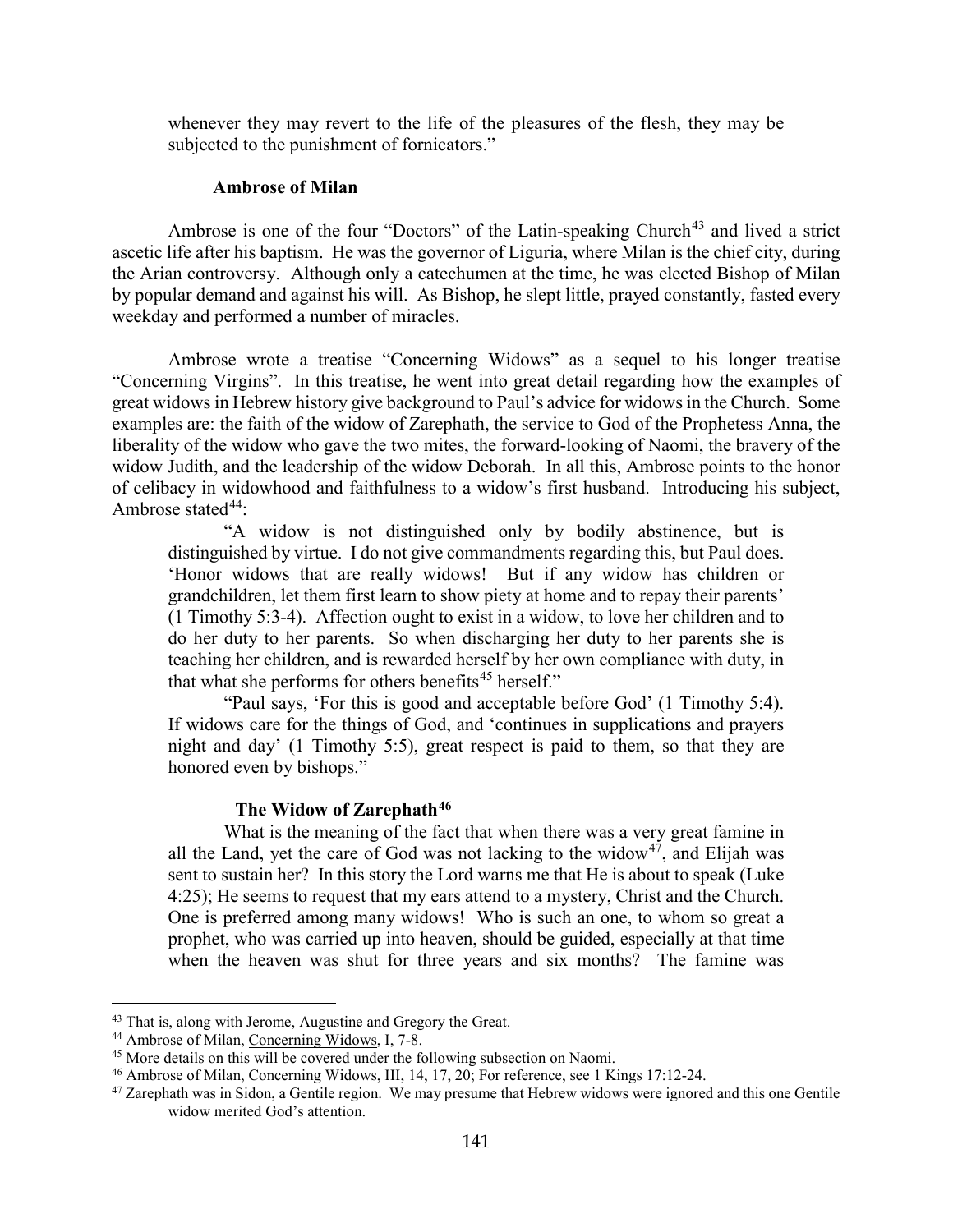everywhere, and yet this widow did not lack. These three years are those in which the Lord came to the earth and could not find fruit on the fig-tree, 'For three years I came seeking fruit on this fig-tree, and found none. Cut it down; why does it use up the ground?'" (Luke 13:7).

Elijah is of no small account, who by his word moistened the dry earth with the dew of heaven, and unlocked the closed heavens. For who is he who can open the heavens except Christ, for Whom daily an increase for the Church is gathered?

By this example, then, it is shown that not all can merit the miracles of divine power, but only they who are aided by the pursuits of godly devotion; they, who are devoid of reverence for heaven, lose the fruits of divine working.

## **The Service to God of the Prophetess Anna[48](#page-22-1)**

<span id="page-22-0"></span>Great is the gift of divine blessing in widows, since such honor is given them by God. The Prophetess Anna shows what widows ought to be; she was left destitute by the early death of her husband, yet obtained the reward of full praise, being intent not less on the duties of the Faith than on the pursuit of chastity. She was a widow of 84 years, who didn't leave the temple, who served God night and day with fasting and with prayers.

She was a widow, the wife of one man, tested by age, vigorous in faith, and worn out in body, whose resting-place is the temple, whose conversation is prayer, whose life is fasting, who day and night serves in unwearied devotion, who knows no age in her piety. She was trained from her youth, who kept her widowhood through weakness of body, in large-heartedness in virtue. She was with her husband for seven years, such that the things which are the support of her old age began in the aims of her youth.

We are taught that the virtue of chastity is threefold, first that of married life, a second that of widowhood, and the third that of virginity, where one does not exclude the others. These result each in that which belongs to each. The training of the Church is rich in this, that it has those whom it may set before others, but has none whom it rejects, and would that it never could have any! We have so spoken of virginity as not to reject widowhood, we so reverence widows as to reserve its own honor for marriage. It is not our precepts but the divine sayings, which teach this.

Let us remember then how Mary, how Anna, and how Susanna<sup>[49](#page-22-2)</sup> are spoken of. Since not only must we celebrate their praises but also follow their manner of life. Let us remember where Susanna<sup>[50](#page-22-3)</sup>, Anna (Luke 2:37), and Mary (Luke 1:28) are found, and observe how each is spoken of with her special commendation, and where each is mentioned, she that is married in the garden, the widow in the temple, the virgin in her secret chamber.

<span id="page-22-1"></span><sup>48</sup> Ambrose of Milan, Concerning Widows, IV, 21-24. For reference, see Luke 2:36-37.

<span id="page-22-2"></span><sup>&</sup>lt;sup>49</sup> See Lancelot C. L. Brenton, "History of Sussana" 1-63, The Septuagint with Apocrapha, Hendrickson, Peabody MA, 1990.

<span id="page-22-3"></span><sup>&</sup>lt;sup>50</sup> Lancelot C. L. Brenton, "History of Sussana" 1-7, The Septuagint with Apocrapha, Hendrickson, Peabody MA, 1990.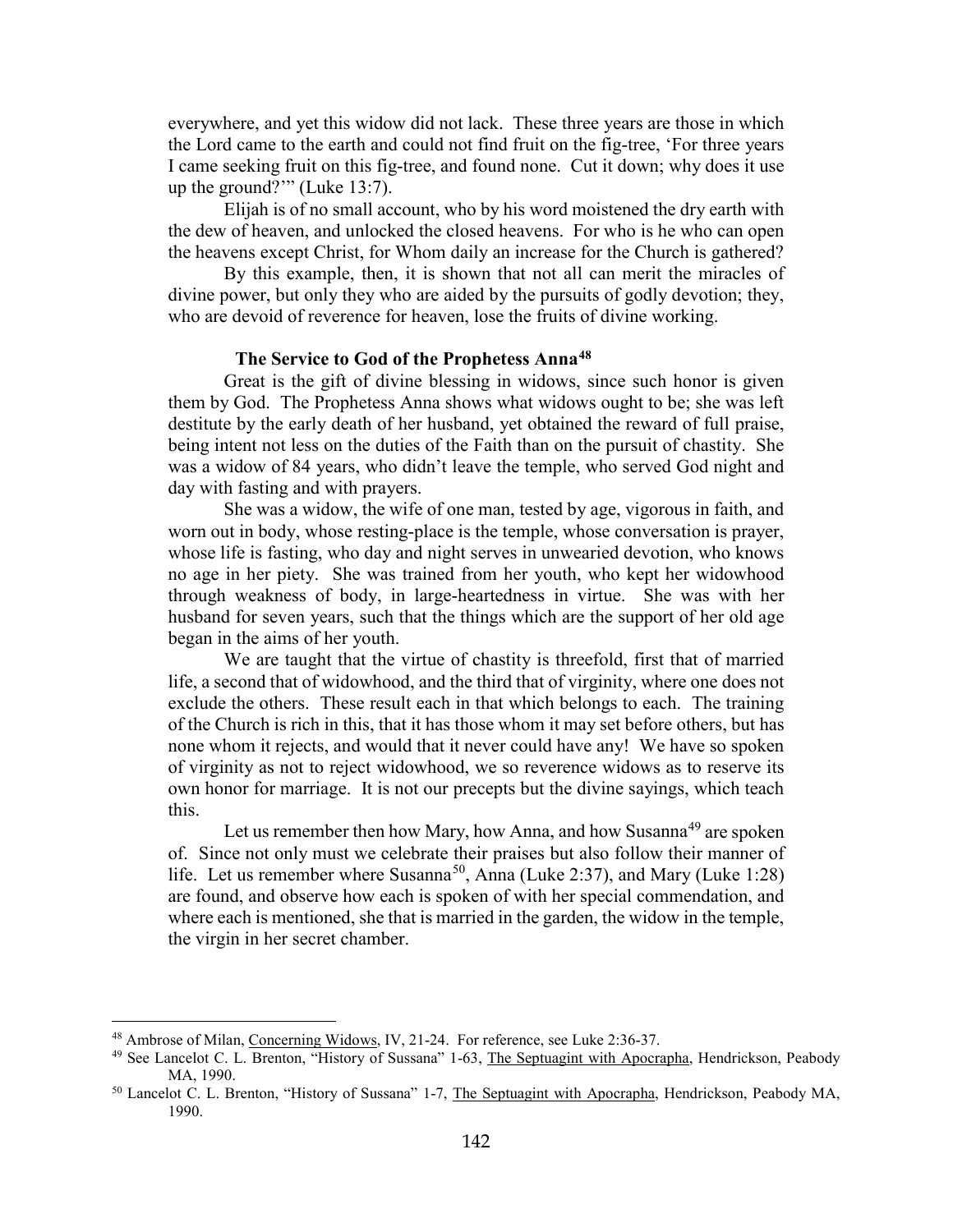#### **The Liberality of the Widow's Mites[51](#page-23-2)**

<span id="page-23-0"></span>By a widow, we are taught how fitting it is to be merciful and liberal towards the poor, and that this feeling should not be hindered by our own poverty. Liberality is determined not by the amount of our possessions, but by the willingness to give. By the voice of the Lord that widow is preferred above everyone, 'This poor widow has put in more than everyone' (Luke 21:3). The Lord characteristically teaches everyone, that no one should be held back from giving assistance through shame at his own poverty, and that the rich should not flatter themselves that they seem to give more than the poor. For the piece of money out of a small stock is richer than treasures out of abundance, because it is not the amount that is given but the amount that remains which is considered. No one gives more than she who has left nothing for herself.

Considering the mystical sense, one must not despise this woman casting in two mites. Plainly the woman was noble who in the divine judgment was found worthy to be preferred to everyone. Perhaps it is she who of her faith has given two testaments for the help of man, and so no one has done more. No one could equal the amount of her gift, who joined faith with mercy. Those who practice widowhood, do not hesitate to cast into the treasury the two mites, full of faith and grace.

Strive to equal this widow, my daughters. 'It is good to be zealous in a good thing always' (Galatians 4:18). 'Earnestly desire the best gifts' (1 Corinthians 12:31). The Lord is always looking at you; Jesus looks at you when He goes to the treasury, where the gain of your good works assists those in need. Is it a small thing that you should give your two mites and gain in return the Lord's Body? Moses proclaimed, 'None shall appear before the Lord empty-handed' (Exodus 34:20), empty of mercy, empty of faith or empty of chastity. The Lord Jesus tends to look on and to commend not the empty, but those who are rich in virtues. Let the maiden see you at work; let her see you serving others. The return, which you owe God, you should make from the progress of others. No return is more acceptable to God than the offerings of piety.

#### **The Forward-Looking of Naomi[52](#page-23-3)**

<span id="page-23-1"></span>Does the widow Naomi seem to you of small account, who supported her widowhood on the gleanings from another's harvest, and who was supported by her daughter-in-law? (Ruth 2:2) It is a great benefit for the support of widows, that they so train their daughters-in-law to have in them a payment and reward for their training. To her who has well taught her daughter-in-law, a Ruth will never be lacking, who will prefer the widowed life of her mother-in-law to her father's house. So that Naomi, deprived of her husband and her two sons, didn't lose the reward of her pious care, for she found both a comfort in sorrow and a support in poverty.

Holy women can see how fruitful a widow is in the offspring of virtues. A good widow knows no lack, and she has as a rule the reward of the training she has given. The widow has, then, this excellent recommendation, that while she mourns

<span id="page-23-2"></span><sup>&</sup>lt;sup>51</sup> Ambrose of Milan, Concerning Widows, V, 27, 29, 32. See also Luke 21:1-4.

<span id="page-23-3"></span><sup>&</sup>lt;sup>52</sup> Ambrose of Milan, Concerning Widows, VI, 33, 34, 36. See also the Book of Ruth.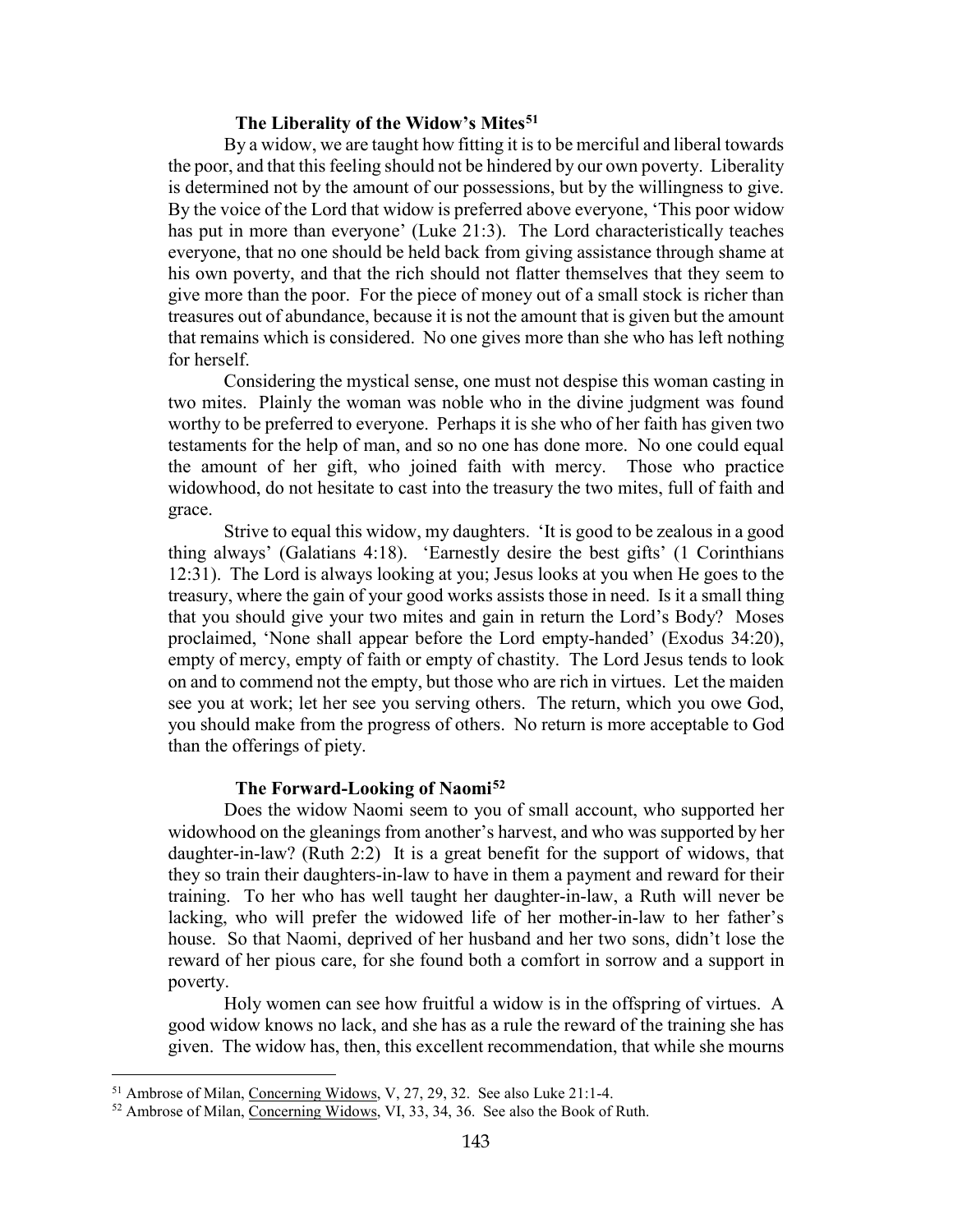her husband she also weeps for the world, and the redeeming tears, which shed for the dead, will benefit the living.

## **The Bravery of Judith[53](#page-24-1)**

 $\overline{a}$ 

<span id="page-24-0"></span>Bravery also is usually not lacking in a good widow. True bravery surpasses the usual nature and the weakness of the sex by the devotion of the mind, such as was in the widow Judith (Judith 8:4-5). She alone was able to rouse up from utter prostration and defend men broken down by the siege, smitten with fear, and grieving with hunger. Everyone dreaded Holofernes after his success in so many battles, and after he had driven countless thousands of men to hide within the walls of Jerusalem. When the armed men were afraid, and were already discussing the final surrender, she went outside the wall, excelling the army, which she delivered, and was braver than the army, which she put to flight.

From the time when her husband died, she began a time of mourning. Every day she fasted except on the Sabbath and the holy days, out of respect for the Faith. Holy Judith (Judith 10:1-3), strengthened by lengthy mourning and by daily fasting, didn't seek the enjoyments of the world regardless of danger, and was strong in her contempt for death. In order to accomplish her stratagem, she put on the bridal clothes, which she wore in her husband's lifetime, as though she would give pleasure to her husband, if she freed her country. But she saw another man, whom she was seeking to please, even Him, of Whom it is said, 'After me comes a Man Who is preferred before me' (John 1:30). And she did well in resuming her bridal ornaments, when about to fight, for the reminders of marriage are the arms of chastity, and in no other way could a widow gain the victory.

Living among the thousands of enemies, she remained chaste. In her wisdom, she designed a scheme, where she chose out the commander, and prepared an opportunity for victory. She reserved the merit of abstinence and the grace of

<span id="page-24-1"></span><sup>53</sup> Ambrose of Milan, Concerning Widows, VII, 37-42. See also Lancelot C. L. Brenton, "Judith" 7:1-15:13, The Septuagint with Apocrypha, Hendrickson, Peabody MA, 1990. The events of the Book of Judith are difficult to place historically, such that some deny that they took place at all. These events probably took place about 700 BC, just after the Assyrian conquest of the Northern Kingdom. When the Assyrians laid siege to Bethulia, Judith's city in the hills above Dothan, everyone cowered before them except Judith, a wealthy widow. By night, Judith and her handmaid left the city and went to the Assyrian camp to speak to the Commander Holofernes. Holofernes was stunned by her extraordinary beauty and by her godliness; Judith told Holofernes that she had fled from the Hebrews because of the sins of the people. Holofernes offered to feed Judith at his own table, but Judith declined since she was fasting. She would eat only of the provisions she brought until the Lord showed her what she was to do. Judith fasted for three days and prayed to the Lord all night, every night. On the  $4<sup>th</sup>$  day, Holofernes invited Judith to a feast of his servants, and Judith accepted. Judith only consumed the provisions she brought, while Holofernes, in great delight, drank more than he had ever done in his life. After the feast, Judith went into Holofernes' tent with him, and he passed out drunk. When everyone else was asleep, Judith cut off Holofernes' head with his own sword, put the head in a knapsack, and returned to Bethulia by night. Ordering the head put on a pole for everyone to see, Judith ordered everyone to attack the Assyrian army at daybreak. The Assyrians woke up hung over; when they tried to arouse their commander and found him dead, they panicked and ran. Israel thus defeated the Assyrians decisively, and the Assyrians were so embarrassed at being defeated by a woman that they didn't return for Judith's lifetime. (Judith lived to the age of 104.) Judith never remarried even though many proposed to her. For more details of the background of the Book of Judith, see [http://www.specialtyinterests.net/judith.html,](http://www.specialtyinterests.net/judith.html) which is an on-line copy of Damien Mackey, A Historical Commentary on the Book of Judith, March 2003.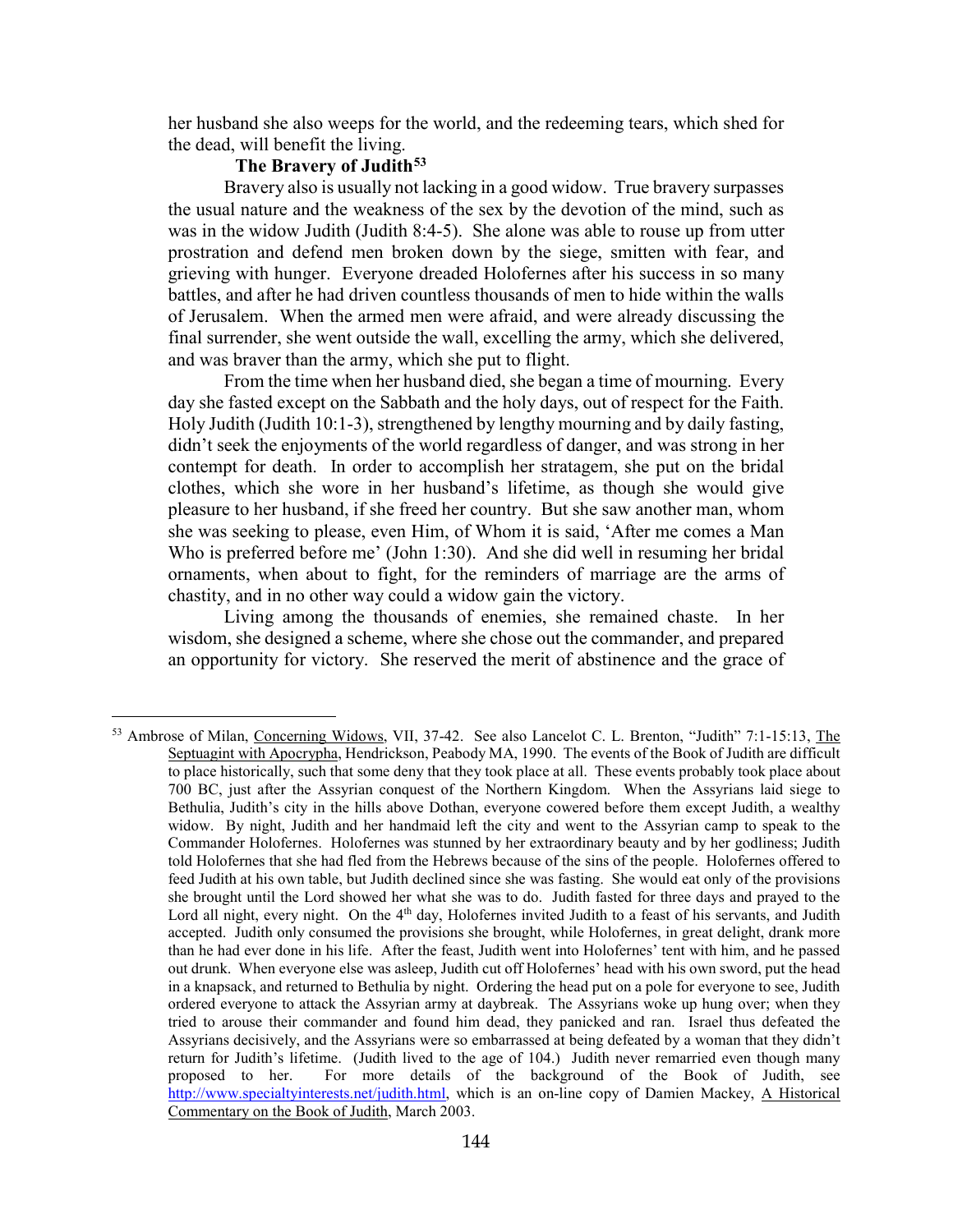chastity. Unpolluted, either by food or by adultery, she gained no less a triumph over the enemy by preserving her chastity than by delivering her country.

Temperance is the virtue of women. When the men of the enemy were intoxicated with wine and buried in sleep, the widow took the commander's sword, cut off the commander's head, and passed unharmed through the ranks of the enemy. Drunkenness can injure a woman, seeing that wine so weakens men that women overcome them. Let a widow, then, be temperate, pure in the first place from wine, that she may be pure from adultery. He will tempt you in vain, if wine doesn't tempt you. If Judith had drunk she would have slept with the adulterer. But because she didn't drink, the sobriety of one without difficulty was able both to overcome and to escape from a drunken army.

This was not so much a work of her hands, as a trophy of her wisdom. Having overcome Holofernes by her hand alone, she overcame the whole army of the enemies by her wisdom. Hanging up the head of Holofernes in Jerusalem, a deed that the wisdom of the men had been unable to plan, she raised the courage of her countrymen, and broke down that of the enemy. She stirred up her own friends by her modesty, and struck terror into the enemy, so that they were put to flight and slain. So the temperance and sobriety of one widow even made men braver.

Though she might well exult in her victory, she was not so elated by this success that she gave up the exercise of her widowhood. She refused all who desired to marry her, laid aside her bridal clothes, and took up again the widow's clothes. She did not care for the adornments of her triumph, thinking those things better whereby vices of the body are subdued than those whereby the weapons of an enemy are overcome.

#### **The Leadership of the Prophetess Deborah[54](#page-25-1)**

<span id="page-25-0"></span>The Prophetess Deborah showed not only that widows have no need of the help of a man, since she undertook the duties of a man, and did even more than she had undertaken. When the Judges were ruling Israel, because the rulers could not govern the people with manly justice, or defend them with manly strength, wars broke out on all sides. They chose Deborah, by whose judgment they might be ruled. And so one widow both ruled many thousands of men in peace, and defended them from the enemy. There were many judges in Israel, but no woman before was a judge. I think that her judgeship and her deeds have been described, that women should not be restrained from deeds of valor by the weakness of their sex. As a widow, she governed the people, led armies, chose generals, determined the outcome of wars and ordered triumphs. So, then, it is not nature, which is liable to weakness, but valor, which makes strong.

Deborah brought from her home, her son as leader of the army, that we might acknowledge that a widow can train a warrior. As a mother, she taught, and as judge, she placed in command; being herself brave, she trained him, and, as a prophetess, she sent him to certain victory.

<span id="page-25-1"></span><sup>&</sup>lt;sup>54</sup> Ambrose of Milan, Concerning Widows, VIII, 44-47. See also Judges 4. The account we have in Judges does not confirm or deny whether Deborah's husband Lapidoth was still alive. Also it refers to Barak as the son of Abinoam, not the son of Lapidoth. It is possible that Barak was Deborah's stepson, and that her second husband, Lapidoth had died, since he is not mentioned as being present in any part of the account.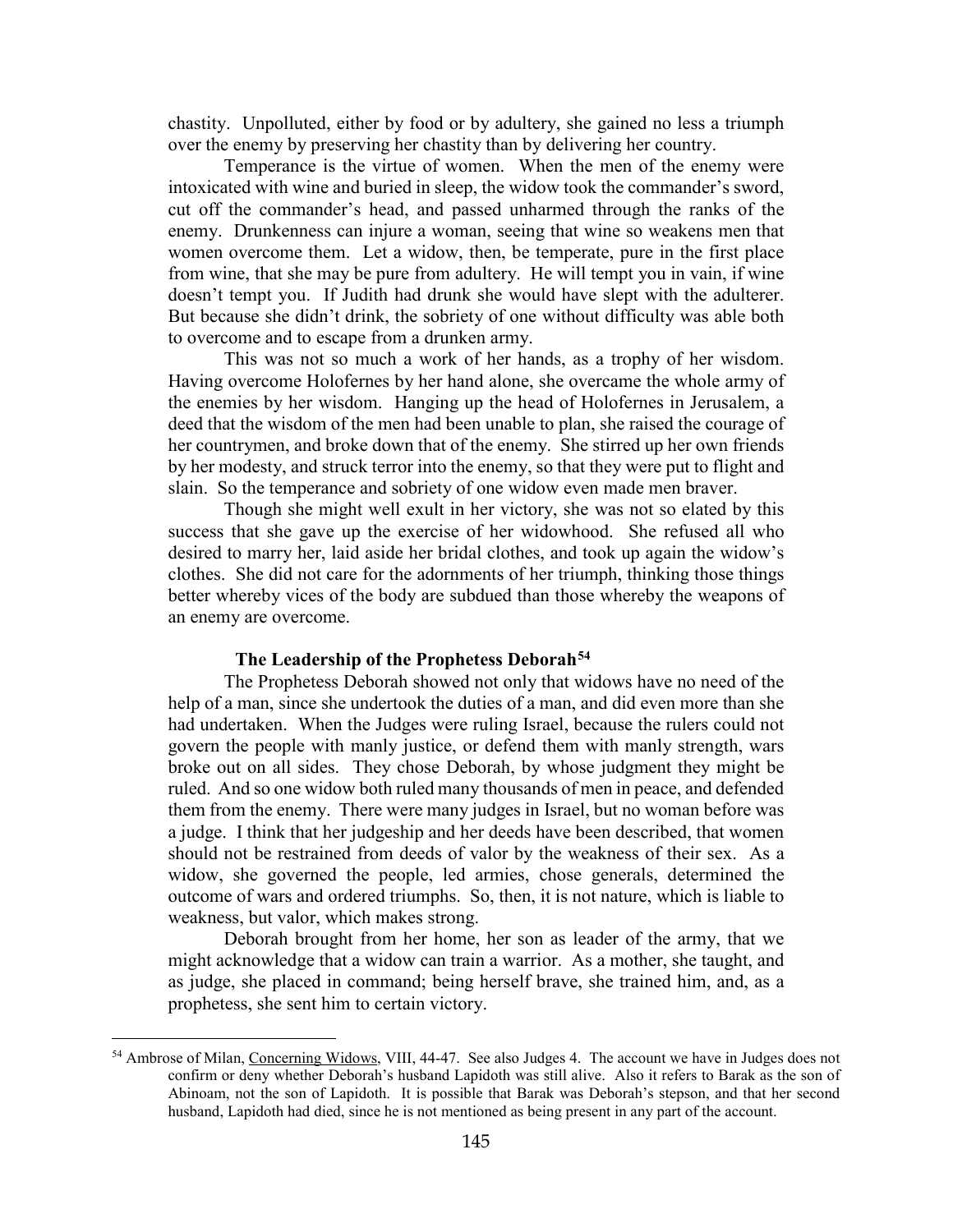Deborah's son Barak shows that the chief part of the victory was in the hands of a woman when he said, 'If you will not go with me I will not go, for I don't know when the Lord is sending His angel with me' (Judges 4:8 LXX). How great, then, was the strength of that woman to whom the leader of the army says, 'If you will not go, I will not go'. How great is the fortitude of the widow who doesn't keep back her son from dangers through motherly affection, but rather with the zeal of a mother exhorts her son to go on to victory, while saying that the decisive point of that victory is in the hand of a woman!

Deborah foretold the events of the battle. Barak, as he was told, led the army; Jael carried off the triumph<sup>[55](#page-26-1)</sup>, for the prophecy of Deborah fought for her. In a mystery this revealed to us the rising of the Church from among the Gentiles, for whom should be found a triumph over Sisera, that is, over the powers opposed to her. It was not the Jews but Jael who gained the victory over the enemy; those people could not follow the enemy, whom it had put to flight by the virtue of faith. By their fault salvation came to the Gentiles, by their sluggishness the victory was reserved for us.

## **Regarding Second Marriages[56](#page-26-2)**

<span id="page-26-0"></span>Widows who have been in the habit of giving don't lack of their necessary expenses; they receive help themselves, who in great dangers have time and again guarded the resources of their husbands. Further, I think that the help that a husband gives is usually provided for widows by sons-in-law and other relatives, and that God's mercy is more ready to help them; therefore, when there is no special cause for marrying, the desire of so doing should not exist.

This, however, I say as advice, we do not order it as a precept; we stir up the wills of widows rather than bind them. I do not forbid second marriages, only I do not advise them. 'All things are lawful to me', Paul says, 'but all things are not helpful' (1 Corinthians 6:12). Also, to drink wine is lawful, but, for the most part, it is not expedient.

It is then lawful to marry, but it is more appropriate to abstain, for there are bonds in marriage. Beautiful is the grace of mutual love, but the bondage is more constant. 'The wife does not have authority over her own body, but the husband does' (1 Corinthians 7:4). This bondage is not just by one of sexes, but, 'Likewise the husband does not have authority over his own body, but the wife does'. The constraint in marriage is great, which subjects even the stronger to the other; for by mutual constraint each is bound to serve. Neither husband nor wife can withdraw their neck from the yoke, for they are subject to the lack of self-control of the other. Paul said, 'You were bought with a price, do not become slaves of men' (1 Corinthians 7:23). You see how plainly the servitude of marriage is defined. If a good marriage is servitude, what is a bad one, when they cannot sanctify, but destroy one another?

I exhort widows to keep the grace of their gift; also I incite women to observe Church discipline. Though it is the flock of Christ, yet some are fed on

<span id="page-26-1"></span><sup>&</sup>lt;sup>55</sup> Sisera, the commanding general of the enemy, hid in Jael's tent to rest from the fighting. As he slept, Jael drove a tent peg through his head, pinning him to the ground.

<span id="page-26-2"></span><sup>56</sup> Ambrose of Milan, Concerning Widows, XI, 67-70.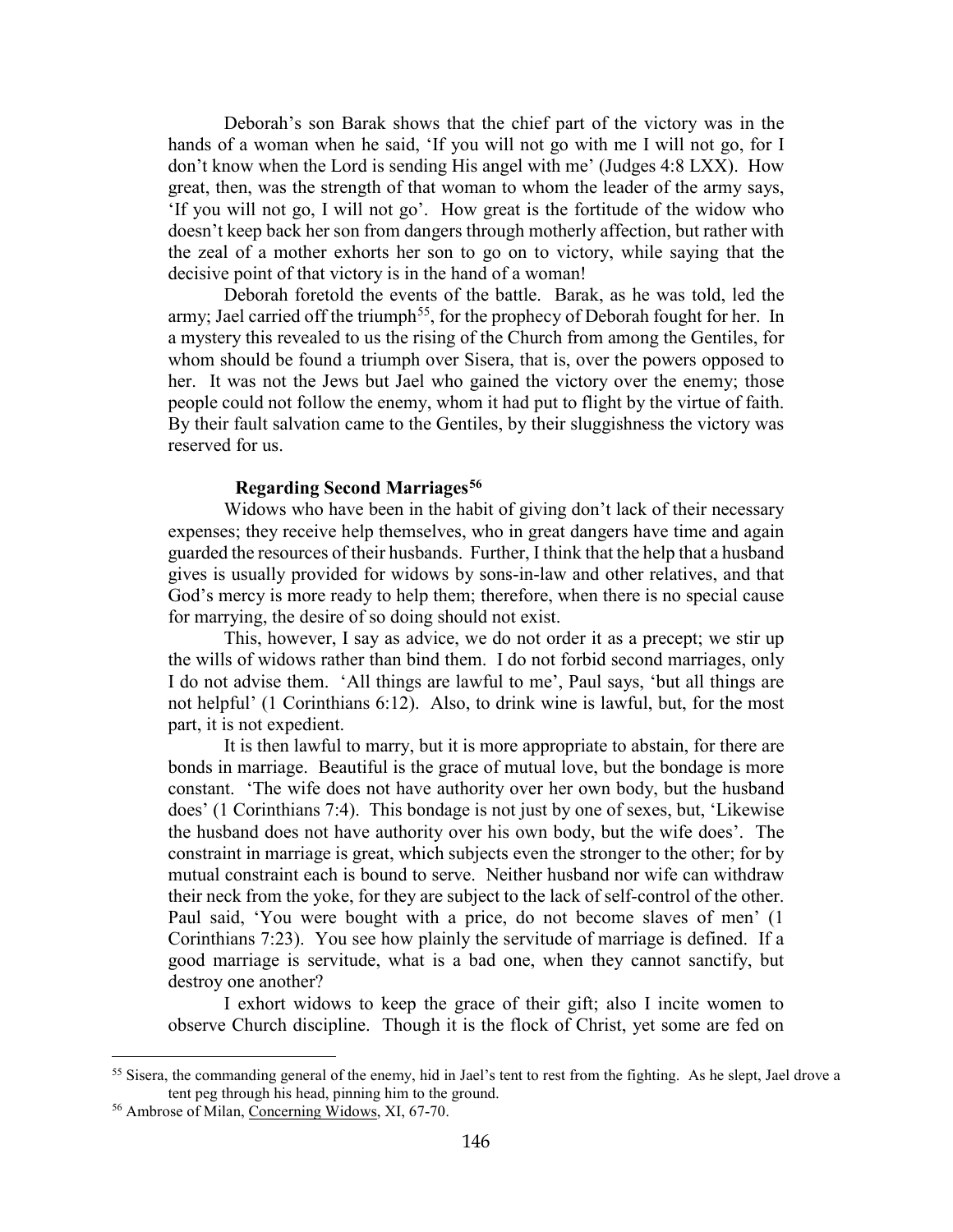strong food; others are still nourished with milk, who must be on their guard against those wolves who are hidden in sheep's clothing, pretending to be celibate. For they know how severe are the burdens of chastity, since they cannot touch them with the tips of their fingers. The measure of the burden must always be according to the strength of him who has to bear it; otherwise, where the bearer is weak, he breaks down with the burden laid upon him; for too strong meat chokes the throats of infants.

#### **Widowhood is Good[57](#page-27-2)**

<span id="page-27-0"></span>The widow has not received a command, but advice; advice not given only once but often repeated. First, it is said, 'It is good for a man not to touch a woman' (1 Corinthians 7:1). And again, 'I wish that all men were even as I myself' (1 Corinthians 7:7); and once more, 'It is good for them if they remain even as I am' (1 Corinthians 7:8); and a fourth time, 'It is good because of the present distress' (1 Corinthians 7:26). It is well pleasing to the Lord, honorable, and perseverance in widowhood is happier, Paul lays this down not only as his own judgment, but also as a desire of the Holy Spirit. Who, then, can reject the kindness of such a counselor? Who, then, would shrink from becoming holy in body and spirit, since the reward is far above the labor, grace beyond need, and the wages above the work?

And this, I say, not in order to lay a snare for others, but that as a good vinedresser of the land entrusted to me, I may see this field of the Church to be fruitful, at one time blossoming with the flowers of purity, at another time strong in the gravity of widowhood, and yet again abounding with the fruits of marriage. For though they are diverse, yet they are the fruits of one field; there are not so many lilies in the gardens as ears of grain in the fields, and many more fields are prepared for receiving seed than lie unseeded after the crops are gathered in.

Widowhood is good then, and is so often praised by the judgment of the Apostles, for it is a teacher of the faith and a teacher of chastity.

The widow, like a veteran, having served her time, lays aside the arms of married life, yet orders the peace of the whole house. Though now freed from carrying burdens, she is watchful for the younger who are to be married. With the thoughtfulness of old age, she arranges where more pains (as in marriage) would be profitable, where produce would be more abundant, which is fitting for the marriage bond. If the field is entrusted to the elder rather than to the younger, why should you think that it is more advantageous to be a married woman than a widow? If the persecutors of the faith have also been the persecutors of widowhood, most certainly by those who hold the faith, widowhood is not to be shunned as a penalty, but to be respected as a reward.

#### **Honor for the First Husband[58](#page-27-3)**

<span id="page-27-1"></span>The divine Law has bound together husband and wife by its authority, and yet mutual love remains a difficult matter. For God took a rib from the man, and formed the woman so as to join them one to the other, and said, 'They shall be one

<span id="page-27-2"></span><sup>57</sup> Ambrose of Milan, Concerning Widows, XIV, 82-85.

<span id="page-27-3"></span><sup>58</sup> Ambrose of Milan, Concerning Widows, XV, 89-90.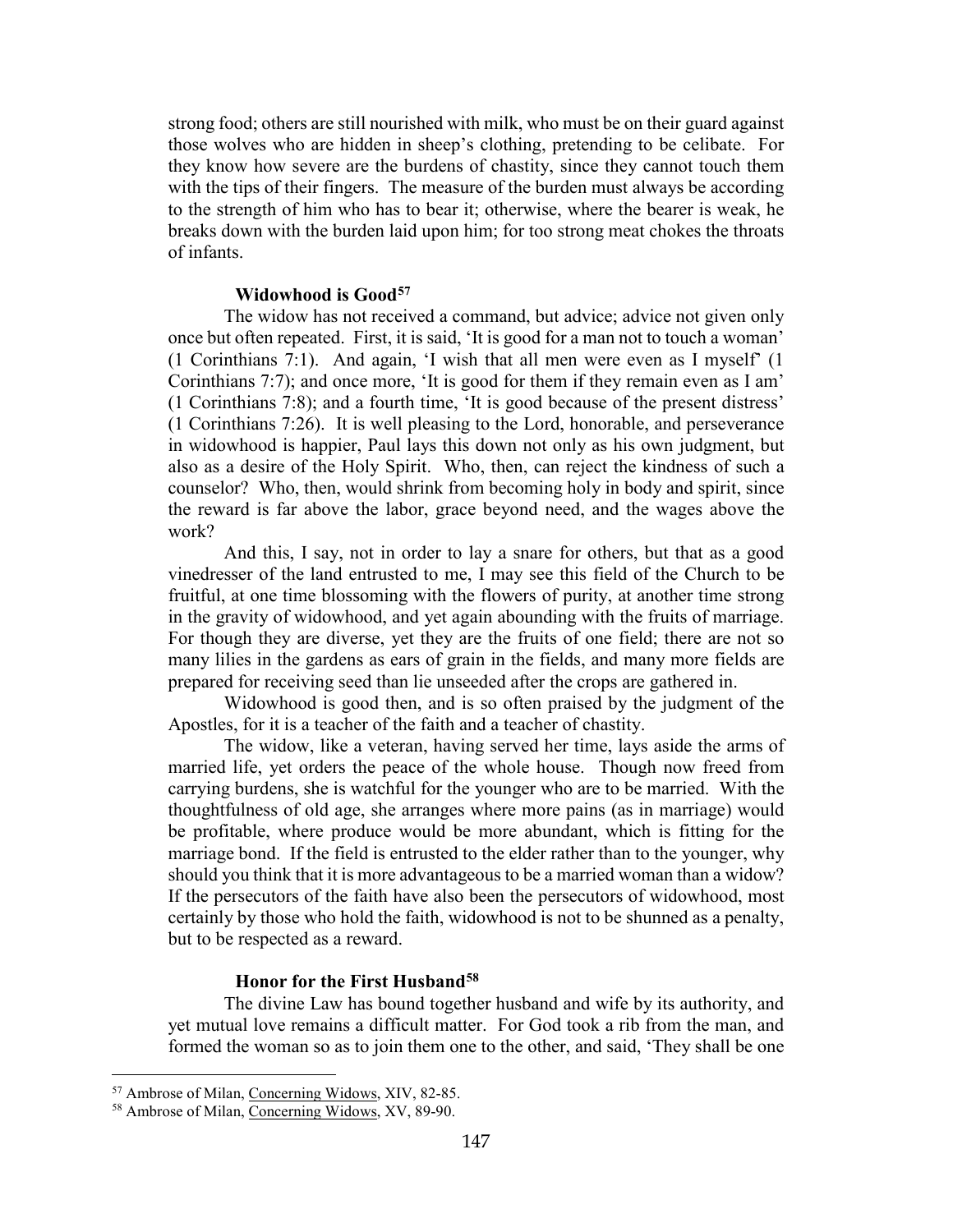flesh' (Genesis 2:24). He said this not of a second marriage but of the first, for Eve didn't take a second husband, nor does the holy Church recognize a second bridegroom. 'This is a great mystery in Christ and in the Church (Ephesians 5:32). Neither, again, did Isaac know another wife besides Rebecca (Genesis 24:67), nor bury his father, Abraham, with any wife but Sarah' (Genesis 25:10).

In holy Rachel (Genesis 29:28) there was the figure of a mystery rather than a true order of marriage. In her we have something which we can refer to the grace of the first marriage, since he loved her best whom he had first betrothed, and deceit did not shut out his intention, nor the intervening marriage destroy his love for his betrothed. And so the holy patriarch (Jacob) has taught us how highly we ought to respect a first marriage, since he himself respected his first betrothal so highly. Take care, then, my daughter, lest you be unable to hold onto the grace of marriage, and also increase your own troubles.

#### **John Chrysostom**

<span id="page-28-0"></span>John Chrysostom felt an early desire for the monastic life, but he was delayed in doing this because of care for his widowed mother. He lived at first under a monastic rule at home before becoming a hermit, and later Bishop of Constantinople and "Doctor" of the Greek-speaking Church<sup>[59](#page-28-1)</sup>. He addressed<sup>[60](#page-28-2)</sup> Paul's words to the Corinthians about whether or not virgins should marry or widows should remarry. The underlying issue was whether to live a celibate life as the Apostles were doing. Marriage is not sin, unless a previous vow was broken in order to marry. But marriage is a burden that can distract one from prayer and the things of God.

"Paul had said, 'Are you bound to a wife? Do not seek to be loosed. Are you loosed from a wife? Do not seek one' (1 Corinthians 7:27). Paul's caveat was, 'Except it be by consent', as here he says, 'Are you bound to a wife? Do not seek separation'. This is not a contradiction if both husband and wife consent both live celibate, with no breakup of their marriage."

"To make it clear that he is not laying down a law, he adds, 'but if you marry, you have not sinned' (1 Corinthians 7:28). Paul next addresses the existing state of things, 'the present distress, the shortness of the time' and the affliction' (1 Corinthians 7:29-33). For marriage draws along with it many things and an additional burden. In the discussion about celibacy, he said, 'the wife does not have power over herself' (1 Corinthians 7:4); and here he says the same thing, by the expression, 'You are bound'" (1 Corinthians 7:39).

"'But if you marry, you have not sinned'. He is not speaking about her who has made a choice of virginity, for if it comes to that, she has sinned<sup>[61](#page-28-3)</sup>. Since if the widows are condemned for entering a second marriages after they have once chosen widowhood, much more so the virgins."

<span id="page-28-1"></span><sup>59</sup> That is, along with Basil the Great and Gregory of Nazianzus.

<span id="page-28-2"></span><sup>60</sup> John Chrysostom, Homilies on 1 Corinthians, XIX, 7.

<span id="page-28-3"></span> $61$  That is, she has broken a solemn vow to the Lord, where she had abandoned the things of this world in choosing celibacy; but now she has decided to return to the things of this world to get married.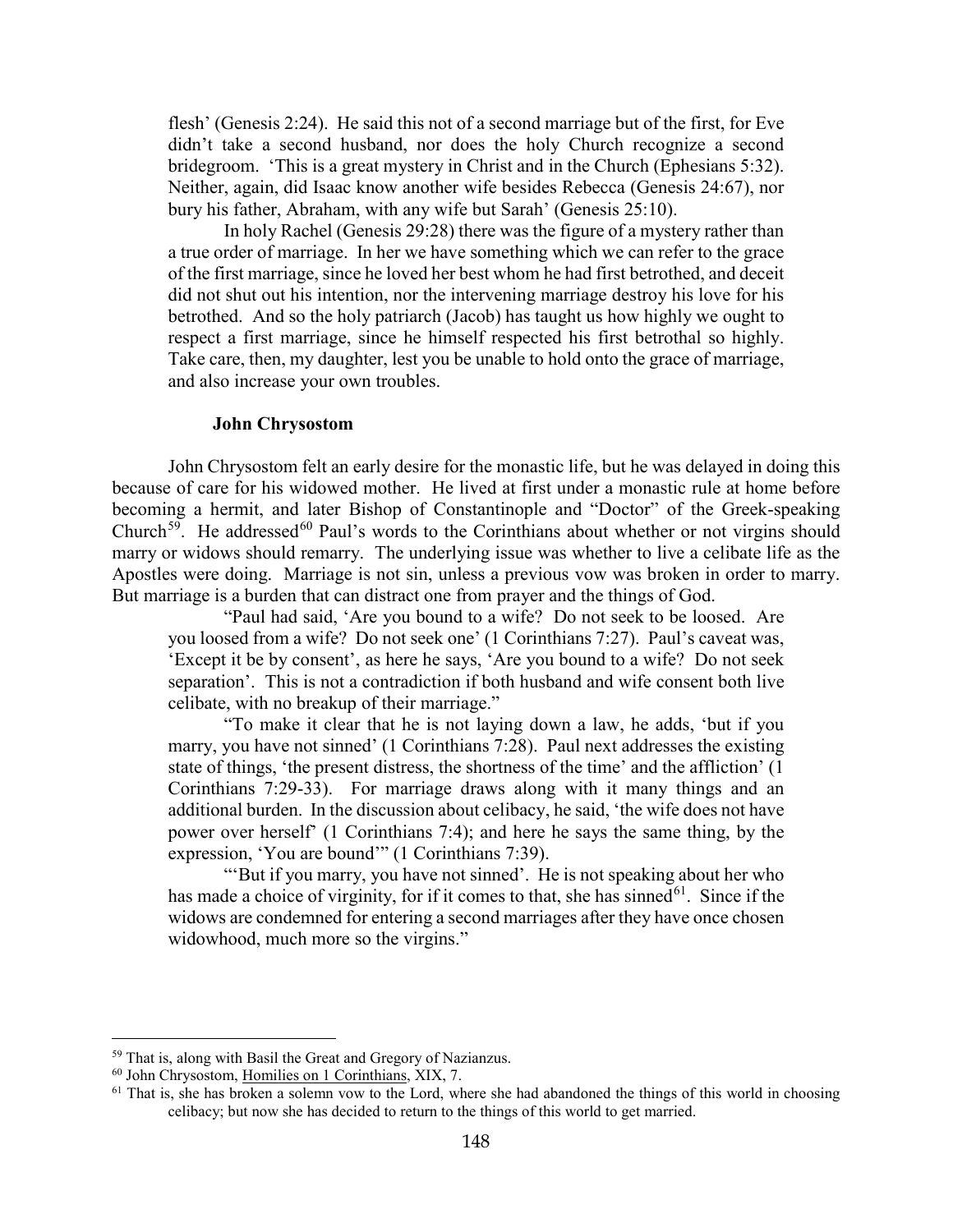John Chrysostom commended<sup>[62](#page-29-0)</sup> celibate widows for choosing a hard life over a second marriage. He also encouraged us to help the widows in their hardship, and thus store up for ourselves treasure in heaven.

"The Apostles had cast away all wickedness from their souls, and had accompanied Christ with a pure mind; therefore He said according to the word of the Prophet, 'he that is washed is clean already' (John 13:10-11). For in that place also it does not mean the 'washing' of water, practiced by the Jews; but the cleansing of the conscience."

"Let us be clean also and learn we to do well. 'Judge for the fatherless, plead for the widow; and come, let us reason together, says the Lord' (Isaiah 1:17). There is frequent mention in the Scriptures of widows and orphans, but we make no account of this. Yet consider how great is the reward. 'Though your sins are as scarlet, I will whiten them as snow; though they are red like crimson, I will whiten them as wool' (Isaiah 1:18). For a widow is an unprotected being, therefore He takes much care for her. For they, when it is in their power to contract a second marriage, endure the hardships of widowhood through fear of God. Let us all then, both men and women, stretch forth our hands to them, that we may never undergo the sorrows of widowhood; or if we should have to undergo them, let us lay up a great store of kindness for ourselves. Not small is the power of the widow's tears, it is able to open heaven itself. Let us not trample on them, nor make their calamity worse, but assist them by every means. If we do so, we shall surround ourselves much safety, both in the present life, and in that which is to come. For not here alone, but there also will they be our defenders, cutting away most of our sins by reason of our benevolence towards them, and causing us to stand boldly before the judgment-seat of Christ."

John Chrysostom addressed<sup>[63](#page-29-1)</sup> the issue of married couples living a celibate life in order to attain a better prayer life. It must be by consent of both, or it could lead to adultery by the spouse with less self-control. Lack of sexual relations can be a tyranny for those with less self-control; Paul said to withdraw from this pain in order that we aren't subverted to sin.

"Consider an actual case. Suppose a wife lives celibate without the consent of her husband; if he commits fornication, or though abstaining from fornication frets and grows restless, gets heated and quarrels, and gives all kind of trouble to his wife; where is all the gain from the fasting and the celibacy, if a breach is being made in their love for each other? This spells much trouble, and suggests that a great war will arise! When man and wife are at variance in a house, the house will be no better off than a ship in a storm, when the captain is on bad terms with the helmsman. Therefore Paul says, 'Do not deprive one another, unless it is by consent for a season, that you may give yourselves unto prayer' (1 Corinthians 7:5). It is prayer with unusual earnestness that he here means. For if he is forbidding those who have intercourse with one another to pray, how could 'pray without ceasing' (1 Thessalonians 5:17, Ephesians 6:18) have any place? It is possible then to live with a wife and yet pay attention to prayer. But by abstinence prayer is made more perfect. Paul did not say merely, 'That you may pray'; but, 'That you may give

<span id="page-29-0"></span><sup>62</sup> John Chrysostom, Homilies on John, LXX, 2-3.

<span id="page-29-1"></span> $63$  John Chrysostom, Homilies on 1 Corinthians, XIX, 3.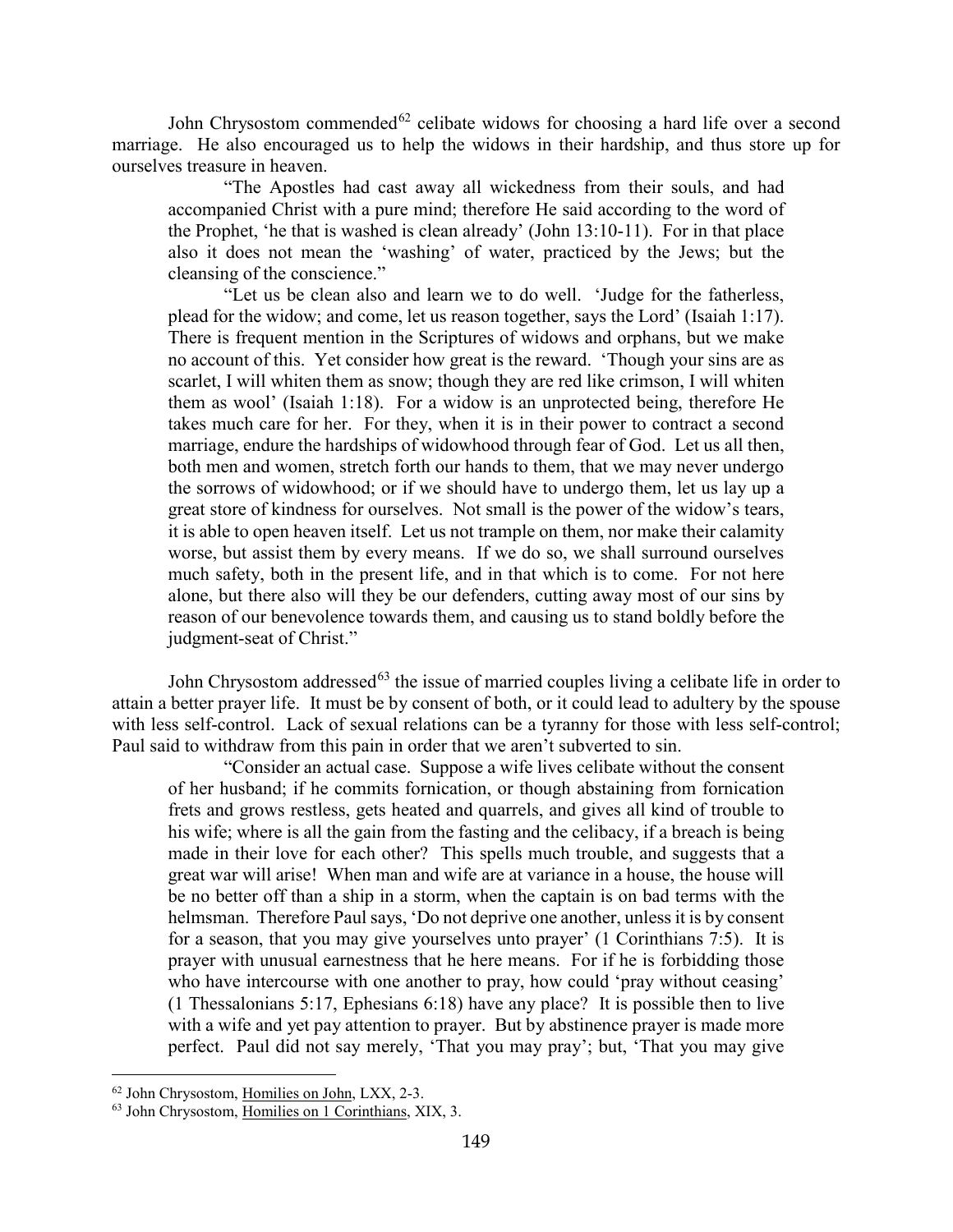yourselves to it'; as though marital relations might cause not uncleanness, but much preoccupation."

"Paul followed his advice about depriving one another with coming together again, that Satan does not tempt you because of your lack of self-control (1 Corinthians 7:5). Understand that it is not the devil only who causes this crime of adultery, but also you're your lack of self-control."

"Paul said this by way of permission, not of commandment. He wished that all men could be like himself, in a state of abstinence. This he does in many places when he is advising about difficult matters; he brings forward himself, and says, 'Be imitators of me'" (1 Corinthians 4:16, 11:1).

"Paul said to the unmarried and to widows, 'it is good for them if they continue as I do' (1 Corinthians 7:8); that is, celibate. 'But if they do not have selfcontrol, let them marry?' Do you see the strong sense of Paul, how he both signifies that celibacy is better, and yet he puts no force on the person who cannot attain to it; fearing that something offensive to God arises?"

"Paul stated that 'it is better to marry than to burn' (1 Corinthians 7:9). He indicates how great is the tyranny of sexual desire. What he means is something like this: 'If you have to endure much violence and burning desire, withdraw yourself from your pain, in order that you aren't subverted."

#### **Jerome**

<span id="page-30-0"></span>Jerome, a celibate by choice, devoted himself to an ascetic life after his baptism. He was the Abbot of a monastery in Bethlehem, devoted his life to study, and is referred to as a "Doctor" of the Latin-speaking Church<sup>[64](#page-30-1)</sup>. He wrote letters to several women, urging them to seriously consider celibacy. Following is an excerpt of a letter he wrote<sup>[65](#page-30-2)</sup> to the young widow Salvina, a lady of the Imperial Court, and whom he had never met, on the occasion of the death of her husband. Jerome encouraged Salvina to live up to the standard for widows that Paul spoke of in his pastoral letters. Salvina evidently followed Jerome's advice. She raised her two young children and consecrated her life to celibacy and deeds of piety, and later became one of John Chrysostom's deaconesses.

"Salvina, you have those to nurse, who may well represent to you your absent husband. 'Children are a heritage of the Lord; and the fruit of the womb is his reward' (Psalm 128:3 LXX). In the place of one husband you have received two children, and thus your affection has more objects than before. All that was due to him you can give to them. Temper grief with love, for if he is gone they are still with you. It is no small merit in God's eyes to bring up children well. Listen to Paul's counsel, 'Do not let not a widow be taken into the number less than 60 years old, having been the wife of one man, well reported for good works. If she has brought up children, lodged strangers, washed the saints' feet, relieved the afflicted, and diligently followed every good work' (1 Timothy 5:9-10). Here you learn the roll of the virtues, which God requires of you, what is due to the name of widow, which you bear, and by what good deeds you can attain to in that second

<span id="page-30-1"></span><sup>&</sup>lt;sup>64</sup> That is, along with Ambrose of Milan, Augustine and Gregory the Great.

<span id="page-30-2"></span><sup>65</sup> Jerome, Letter to Salvina, LXXIX, 7.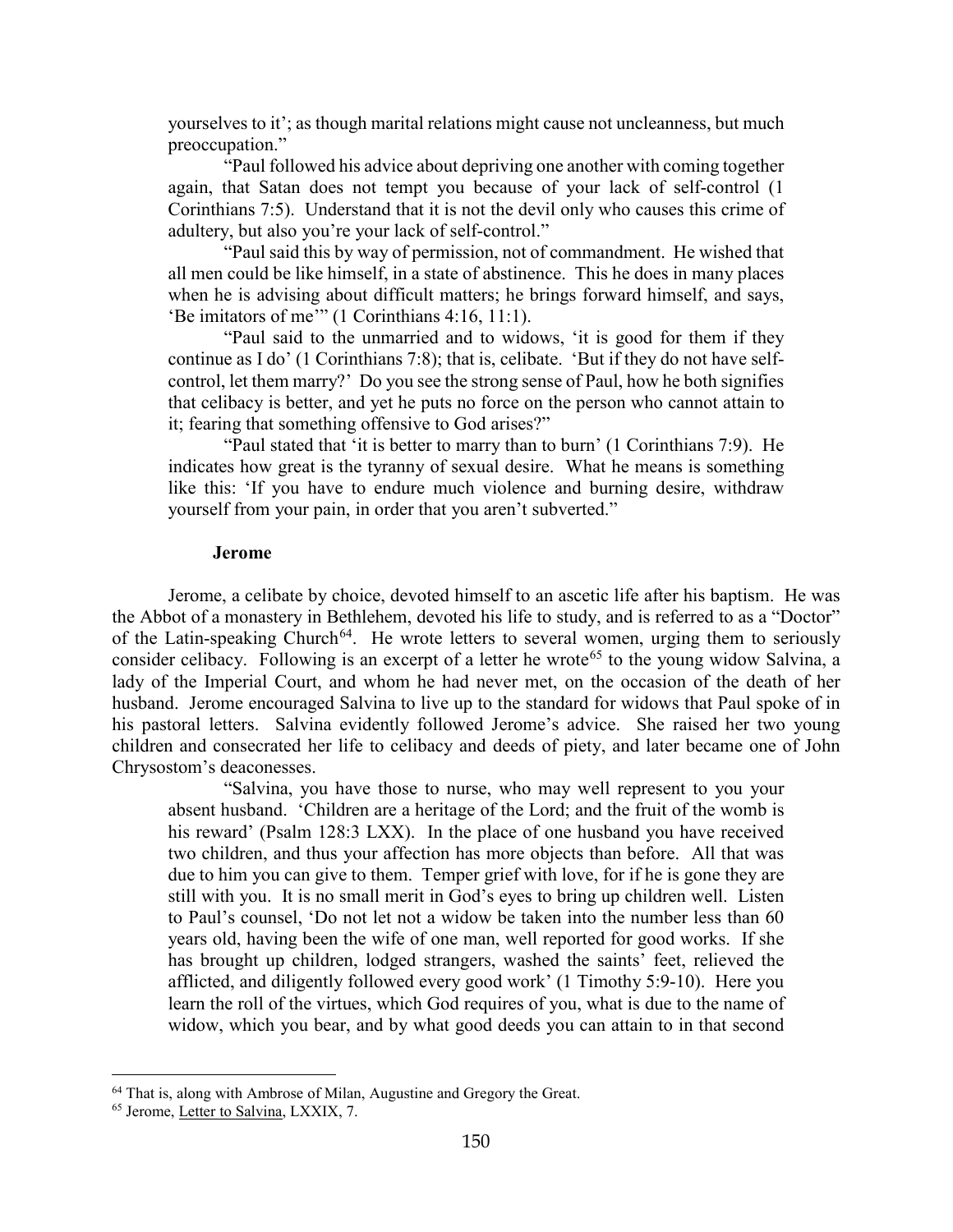degree<sup>[66](#page-31-0)</sup> of chastity, which is still open to you. Do not be disturbed because Paul allows none to be chosen as a widow less than 60 years old, neither suppose that he intends to reject those who are still young. Believe that you are indeed chosen by him who said to his disciple, 'Let no man despise your youth' (1 Timothy 4:12), your lack of age that is, not your want of abstinence. If this is not his meaning, then all who become widows less than 60 years old will have to take husbands. Paul is training a Church that still untaught in Christ, and making provision for people of all stations but especially for the poor, the charge of whom had been committed to himself and Barnabas (Galatians 2:9-10). Thus he wishes only those to be supported by the exertions of the Church, who cannot labor with their own hands, and who are really widows (1 Timothy 5:3), approved by their years and by their lives. The faults of his children made Eli the priest an offense to God. On the other hand He is appeased by the virtues of such as 'continue in faith, charity and holiness with chastity' (1 Timothy 2:15). 'O Timothy', he cries, 'keep yourself pure' (1 Timothy 5:22). Far be it from me to suspect you capable of doing anything wrong; still it is only a kindness to admonish one whose youth and opulence might lead her into temptation. You must take what I am going to say as addressed not to you but to your girlish years. A widow 'that lives in pleasure is dead while she lives' (1 Timothy 5:6). So speaks the 'chosen vessel' (Acts 9:15) and the words are brought out from his treasure who could boldly say, 'Do you seek a proof of Christ speaking in me?' (2 Corinthians 13:3) Yet they are the words of one who in his own person admitted the weakness of the human body, saying, 'The good that I will to do, I do not do; but the evil I will not to do, that I practice' (Romans 7:19). And again, 'Therefore I discipline my body and bring it into subjection, lest, when I have preached to others, I myself should become disqualified' (1 Corinthians 9:27). If Paul is afraid, which of us can venture to be confident? If David, the friend of God, and Solomon, who loved God (1 Kings 3:3), were overcome like other men, if their fall is meant to warn us and their penitence to lead us to salvation, who in this slippery life can be sure of not falling?"

"You have buried every favor in your husband's tomb; over his bier you have cleansed with tears a face stained with rouge and white lead. You have exchanged a white robe and jeweled boots for a somber tunic and black shoes; and only one thing more is needed: perseverance in fasting. Let paleness and squalor be your jewels from now on. Do not pamper yourself with a bed of down or kindle your young blood with hot baths. If common glass is worth so much, what must be the value of a pearl of great price? If some Gentile widows can condemn all sensual indulgence, what must we expect from a Christian widow who owes her chastity not to one who is dead but to one with whom she shall reign in heaven?"

Jerome set<sup>[67](#page-31-1)</sup> celibacy as a higher standard than married life, but only if freely chosen and not forced. He described Old Testament life as revolving around marriage, children and working the land and had a different standard of blessedness. As a result of the Cross, we have returned to Paradise, where mankind lived celibate prior to the Fall. Jerome quoted Paul as also preferring celibacy for anyone who could live that way by his/her own choice. Some of the Prophets foresaw

<span id="page-31-0"></span><sup>&</sup>lt;sup>66</sup> The three degrees of chastity that Jerome refers to are virgin, widow, and wife.

<span id="page-31-1"></span><sup>67</sup> Jerome, Letter to Eustochium, XXII, 19-21.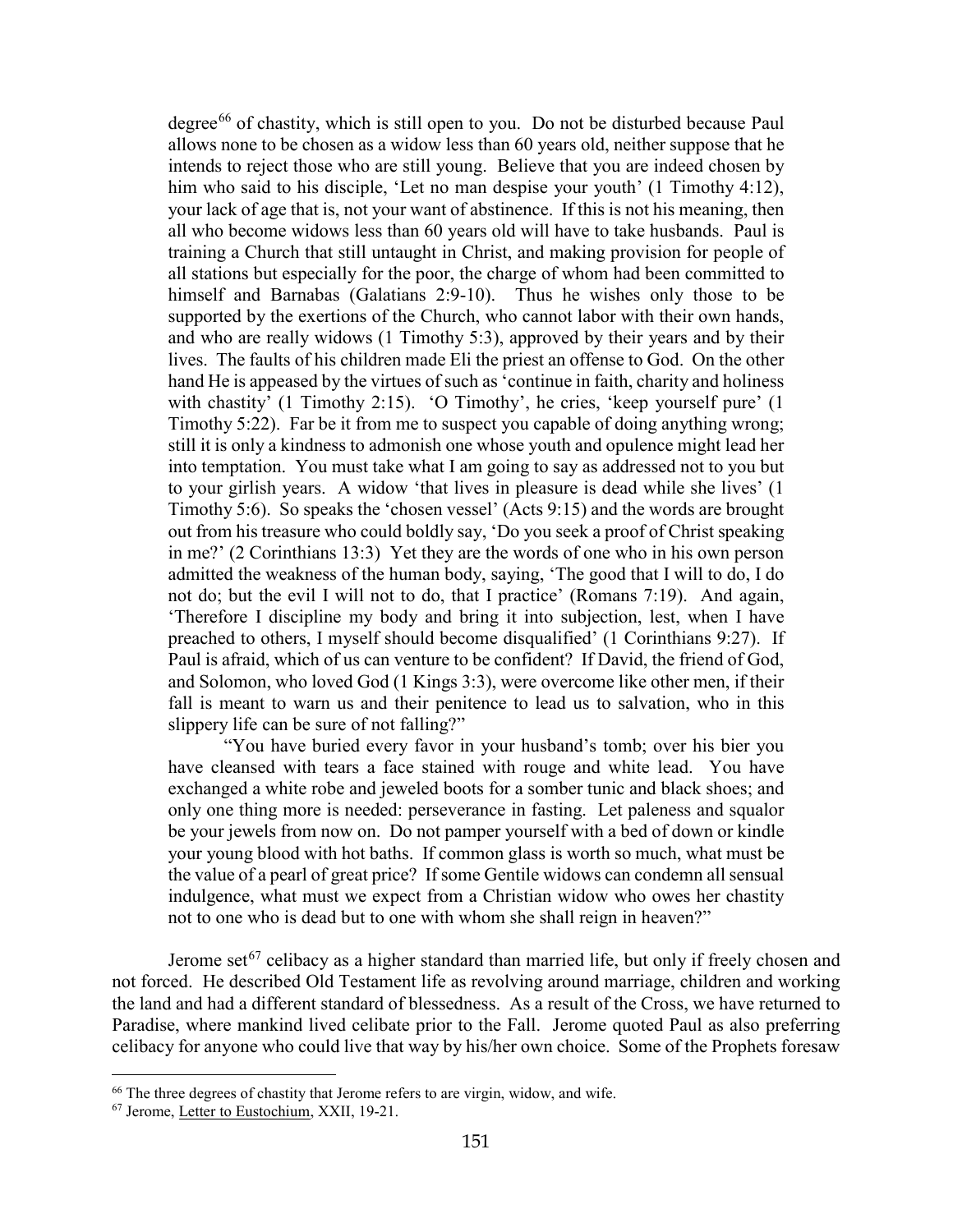this and lived celibate lives; being unmarried, their focus was on the things of the Lord and on how to please Him, rather than on how to please their spouse.

"Someone may say, 'Do you dare detract from marriage, which is a state blessed by God?' I do not detract from marriage when I set celibacy before it. No one compares a bad thing with a good. Married women may congratulate themselves that they come next to virgins. 'Be fruitful', God says, 'and multiply, and fill the earth' (Genesis 1:28). He who desires to fill the earth may increase and multiply if he will. But the train to which you belong is not on earth, but in heaven. The command to increase and multiply first finds fulfillment after the expulsion from paradise, after the nakedness and the fig leaves, which speak of sexual passion. Let them marry and be given in marriage who eat their bread in the sweat of their brow; whose land produces thorns and thistles (Genesis 3:18-19), and whose crops are choked with briars. My seed produces fruit a hundredfold. 'All men cannot receive God's saying, but they to whom it is given'".

"Some people may be celibate from necessity; I am one of free will (Matthew 19:11-12). 'There is a time to embrace and a time to refrain from embracing. There is a time to throw stones, and a time to gather stones together' (Ecclesiastes 3:5). Now that out of the hard stones of the Gentiles, God has raised up children to Abraham (Matthew 3:9), they begin to be 'holy stones rolling upon the earth' (Zechariah 9:16 LXX). They pass through the whirlwinds of the world, and roll on in God's chariot on rapid wheels. In paradise Eve was a virgin, and it was only after the coats of skins that she began her married life".

"Now paradise is your home too. Keep your birthright and say, 'Return to your rest, O my soul' (Psalm 116:7). To show that celibacy is natural while marriage only follows guilt, what is born of marriage is virgin flesh, and it gives back in fruit what in root it has lost. 'There shall come forth a rod out of the stem of Jesse, and a flower shall grow out of his roots' (Isaiah 11:1 LXX). The rod is the mother of the Lord — simple, pure, undefiled; drawing no germ of life from without but fruitful in singleness like God Himself. The flower of the rod is Christ, who says of Himself, 'I am the rose of Sharon and the lily of the valleys' (Song of Solomon 2:1). In another place He is foretold to be 'a stone cut out of the mountain without hands' (Daniel 2:45), a figure by which the prophet signifies that He is to be born a virgin of a virgin. For the hands are here a figure of marriage as in the passage, 'His left hand is under my head and his right hand embraces me' (Song of Solomon 2:6). It agrees, also, with this interpretation that the unclean animals are led into Noah's ark in pairs, while an uneven number of the clean is taken" (Genesis 7:2).

"I praise marriage, but it is because they give me virgins. I gather the rose from the thorns, the gold from the earth, the pearl from the shell. 'Will the ploughman plough all day? Or will he prepare the seed beforehand, before he tills the ground?' (Isaiah 28:24 LXX) Shall he not also enjoy the fruit of his labor? Marriage is honored more when what is born of it is loved. Why, mother, do you resent your daughter's virginity? She has been reared on your milk; she has come from your womb; she has grown up on your bosom. Your watchful affection has kept her a virgin. Are you angry with her because she chooses to be a king's wife and not a soldier's? She has conferred on you a high privilege; you are now the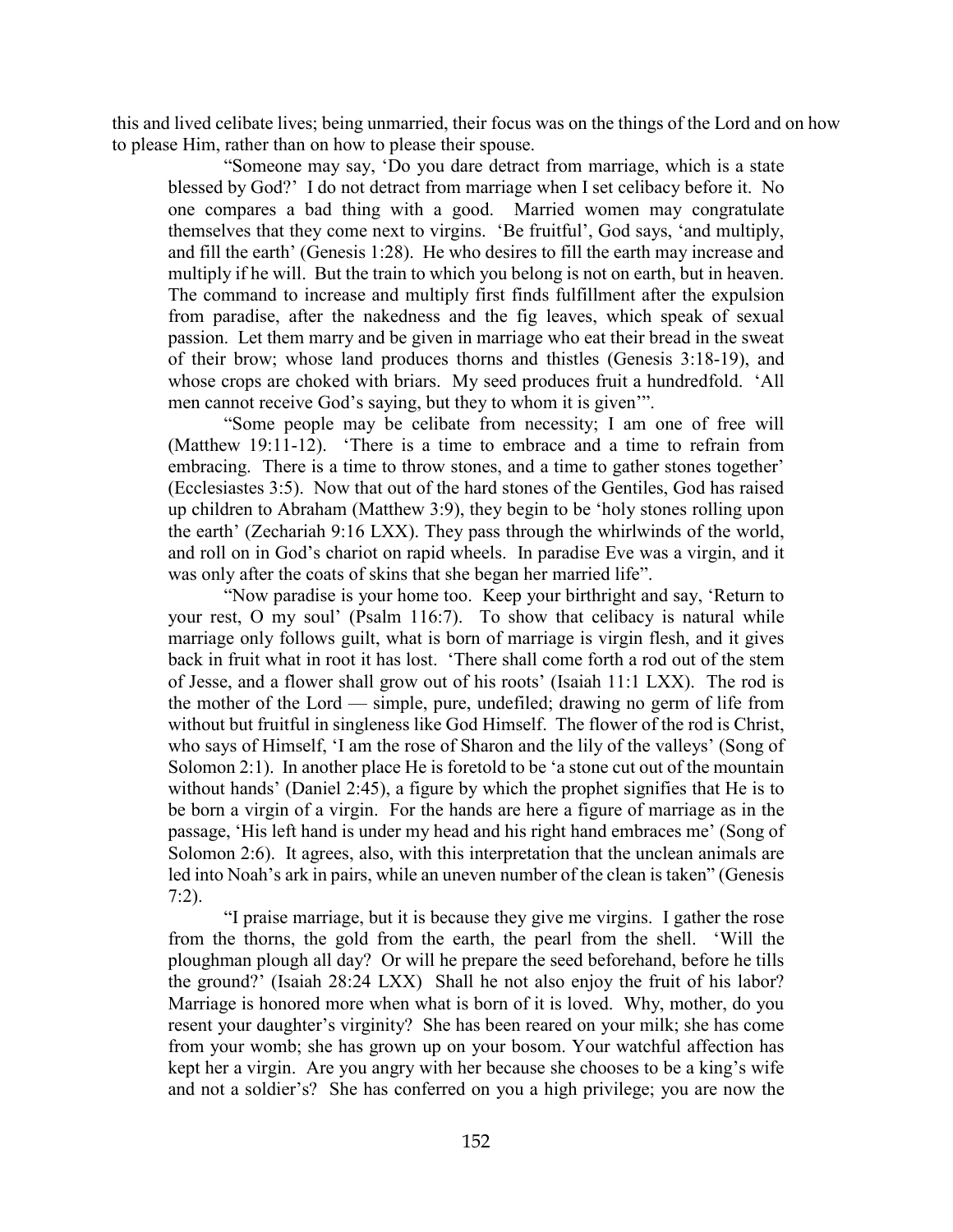mother-in-Law of God. 'Concerning virgins', Paul says, 'I have no commandment of the Lord' (1 Corinthians 7:25). Why was this? His own celibacy was due to his free choice, not to a command. When Paul discussed celibacy and perpetual chastity, he used the words, 'I wish that all men were as I myself'. And farther on, 'I say, therefore, to the unmarried and widows, it is good for them if they remain even as I' (1 Corinthians 7:7-8). And in another place, 'have we not power to lead about wives even as the rest of the apostles?' (1 Corinthians 9:5) Why then has he no commandment from the Lord concerning celibacy? Because what is freely offered is worth more than what is extorted by force, and to command celibacy would have been to abolish marriage. It would have been a hard act to compel opposition to nature and to extort from men the angelic life; and not only so, it would have been to condemn marriage, which is a divine ordinance."

"The old Law had a different ideal of blessedness: 'Blessed is he who has seed in Zion and a family in Jerusalem' (Isaiah 31:9 LXX); and 'Cursed is the barren who can't have children' (Isaiah 54:1 LXX); and 'Your children shall be like olive plants around your table' (Psalm 128:3). Riches too are promised to the faithful and we are told that 'there was not one feeble person among their tribes' (Psalm 105:37). But now to celibates it is said, 'Don't say, I am a dry tree' (Isaiah 56:3); that is, having no children, for instead of sons and daughters you have a place forever in heaven. Now the poor are blessed (Matthew 5:3), now Lazarus is set before Dives in his purple (Luke 16:19). Now he who is weak is counted strong (1 Corinthians 4:10). But in those days the world was still sparsely populated; accordingly, only those were considered happy who could boast of children. It was for this reason that Abraham in his old age married Keturah (Genesis 25:1); that Leah hired Jacob with her son's mandrakes<sup>[68](#page-33-0)</sup> (Genesis 30:14-16), and that fair Rachel — a type of the church — complained of the closing of her womb (Genesis 30:1-2). But gradually the crop grew up and then the reaper was sent forth with his sickle. Elijah lived a celibate life, so also did Elisha and many of the sons of the prophets. To Jeremiah the command came, 'You shall not take a wife' (Jeremiah 16:2). He had been sanctified in his mother's womb (Jeremiah 1:5), and now he was forbidden to take a wife, because the captivity was near. Paul gives the same counsel in different words. 'I think that celibacy is good because of the present distress, namely that it is good for a man to be as he is' (1 Corinthians 7:26). What is this distress, which does away with the joys of marriage? Paul tells us later, 'The time *is* short, so that from now on even those who have wives should be as though they had none' (1 Corinthians 7:29). In Jeremiah's day, Nebuchadnezzar was coming. What good will marriage be to me if it is to end in slavery to the most arrogant king? What good will little ones be to me if their lot is to be that which the prophet sadly describes, 'The tongue of the sucking child cleaves to the roof of his mouth for thirst; the young children ask for bread and no man gives it to them?' (Lamentation 4:4) But now that a virgin has conceived (Isaiah 7:14) and has borne to us a child of whom the prophet says that 'Government shall be upon his shoulder, and his name shall be called the mighty God, the everlasting<sup>[69](#page-33-1)</sup> Father' (Isaiah 9:6), now the chain of the

<span id="page-33-0"></span> $68$  The mandrake is a plant of the nightshade family having narcotic properties.  $69$  Or the Father of the Ages.

<span id="page-33-1"></span>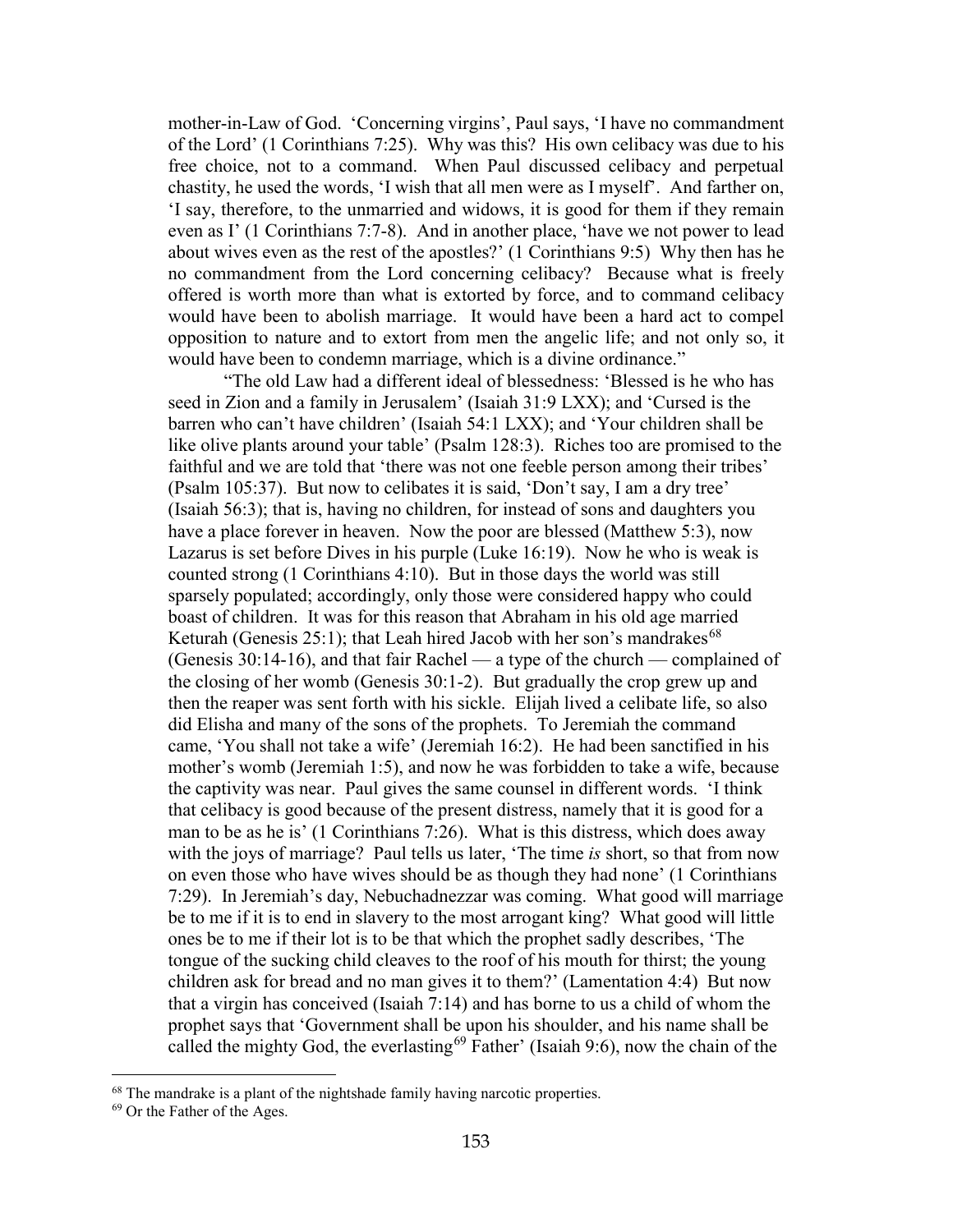curse is broken. Death came through Eve, but life has come through Mary. And thus the gift of celibacy has been given most richly upon women, seeing that it has had its beginning from a woman. As soon as the Son of God set foot on the earth, He formed for Himself a new household there; as angels in heaven adored him, angels might serve Him also on earth. Then chaste Judith once more cut off the head of Holofernes (Judith 13). Then Haman, whose name means iniquity, was once more hanged on the gallows of his own construction (Esther 7:10). Then James and John left father, net and ship and followed Jesus (Mark 1:19-20); neither kinship nor the world's ties, nor the care of their home could hold them back. Then were the words heard, 'Whoever will come after me, let him deny himself and take up his cross and follow me' (Mark 8:34). No soldier goes to battle with a wife. Even when a disciple would have buried his father, the Lord forbid him, and said, 'Foxes have holes and the birds of the air have nests, but the Son of Man has nowhere to lay His head' (Matthew 8:20). So you must not complain if you have little room in your house. In the same strain, Paul writes, 'He that is unmarried cares for the things that belong to the Lord, how he may please the Lord; but he that is married cares for the things that are of the world, how he may please his wife' (1 Corinthians 7:32-33). There is a difference also between a wife and a virgin. 'The unmarried woman cares for the things of the Lord that she may be holy both in body and in spirit. But she that is married cares for the things of the world how she may please her husband'" (1 Corinthians 7:34).

Jerome referred<sup>[70](#page-34-0)</sup> to honorable marriage, celibate widowhood and virginity as the yields of thirty, sixty and a hundredfold (Matthew 13:23), which each come from one soil and one sowing. "Marriage is honorable and the bed undefiled"; we allow marriage, but we prefer virginity. Celibate widows, who are placed in a position of distress and tribulation, are in an extremely trying position, since when one has once tasted pleasure, it is difficult to abstain from its enticements. So the reward of doing this is proportionately greater. Similarly with virgins, who have abandoned tasting pleasure completely. This does not condemn marriage, but shows the proportionately greater reward for celibacy.

Jerome noted<sup>[71](#page-34-1)</sup> that Paul allowed second marriages, but he qualified this with the advice that people will be happier if they don't. In urging abstinence, Paul appeals to his experience in sensing the Will of God.

"Paul allows second marriages, but only to such women as are resolved to do so, such as cannot control themselves. Lest 'when they have begun to grow sensuous against Christ they marry, having condemnation because they have rejected their first faith' (1 Timothy 5:11-12), and he makes this concession because many 'are turned aside after Satan' (1 Timothy 5:15). But they will be happier if they remain as widows. To this he immediately adds his apostolic authority, 'after my judgment'. Moreover, lest any should consider that authority, being human, to be of small weight, he goes on to say, 'and I think also that I have the Spirit of God' (1 Corinthians 7:40). Thus, where he urges men to abstinence he appeals not to

<span id="page-34-0"></span><sup>70</sup> Jerome, Letter to Pammachius, XLVIII, 2.

<span id="page-34-1"></span><sup>71</sup> Jerome, Letter to Pammachius, XLVIII, 8.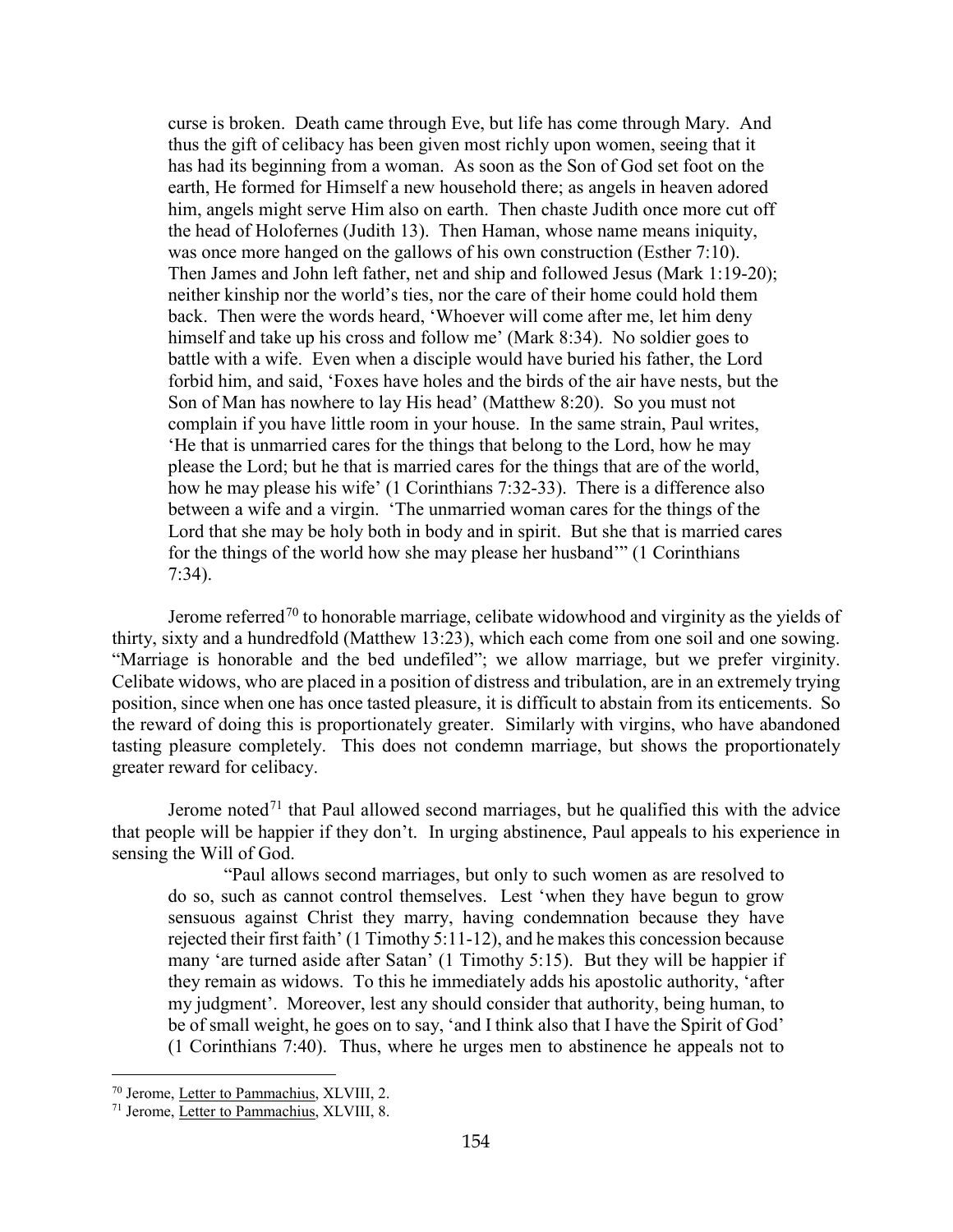human authority, but to the Spirit of God. But when he gives them permission to marry he does not mention the Spirit of God, but allows prudence to turn the balance, relaxing the strictness of his code in favor of individuals according to their several needs. Having first mentioned that second marriages are allowed by Paul, we added, 'As marriage is permitted to virgins by reason of the danger of fornication, and as what in itself is not desirable is thus made excusable, so by reason of the same danger widows are permitted to marry a second time. For it is better that a woman should know one man, though he should be a second husband or a third, than that she should know several at the same time."

Jerome noted<sup>[72](#page-35-0)</sup> Paul's words to unmarried men warning them not to touch a woman to avoid being consumed by lust. If as Solomon said all the things of this life are vanity, this doesn't mean that heavenly things are vanity also. It is merely in comparison to heavenly things that the things of this life are of less value.

"Notice Paul's carefulness. He does not say: 'It is good for a man not to have a wife,' but, 'It is good for a man not to touch a woman' (1 Corinthians 7:1); there is danger in the touching of a woman, where he who touches cannot escape. I am not expounding the Law as to husbands and wives, but simply discussing the general question of sexual intercourse, in comparison with celibacy, the life of angels. The Preacher says, 'all is vanity' (Ecclesiastes 1:2). But if all created things are good, as being the handiwork of a good Creator, how is it that all things are vanity? If the earth is vanity, is heaven vanity too? Are the angels, thrones, dominations, powers, and the rest of the heavenly creatures vanity also? No; if things, which are good in themselves as being the handiwork of a good Creator, are called vanity, it is because they are compared with things which are better still. For example, put the moon beside the sun, and it no longer looks bright; compare the sun with Christ, and it is darkness. Now it was in a similar sense that I declared it to be a bad thing to touch a woman — I did not say a wife — because it is a good thing not to touch one. I call virginity fine grain, marriage barley, and fornication cow-dung. Surely both fine grain and barley are creatures of God.

Jerome took<sup>[73](#page-35-1)</sup> his lead from Ambrose, Bishop of Milan, who wrote a three-volume set "Concerning Virgins" and another book "Concerning Widows".

"What I have said about virginity and marriage diffusely, Ambrose has stated tersely and pointedly, compressing much meaning into a few words. He describes virginity as a means of recommending abstinence, marriage as a remedy for lack of self control. And when he descends from broad principles to particular details, he significantly holds out to virgins the prize of the high calling, yet comforts the married. While eulogizing the one class, he does not despise the other. Marriage he compares to the barley bread set before the multitude, virginity to the body of Christ given to the disciples. There is much less difference, it seems to me, between barley and fine grain than between barley and the Body of Christ. Finally, he speaks of marriage as a hard burden, to be avoided if possible, and as a badge of the most unmistakable servitude."

<span id="page-35-0"></span><sup>72</sup> Jerome, Letter to Pammachius, XLVIII, 14.

<span id="page-35-1"></span><sup>73</sup> Jerome, Letter to Pammachius, XLVIII, 14.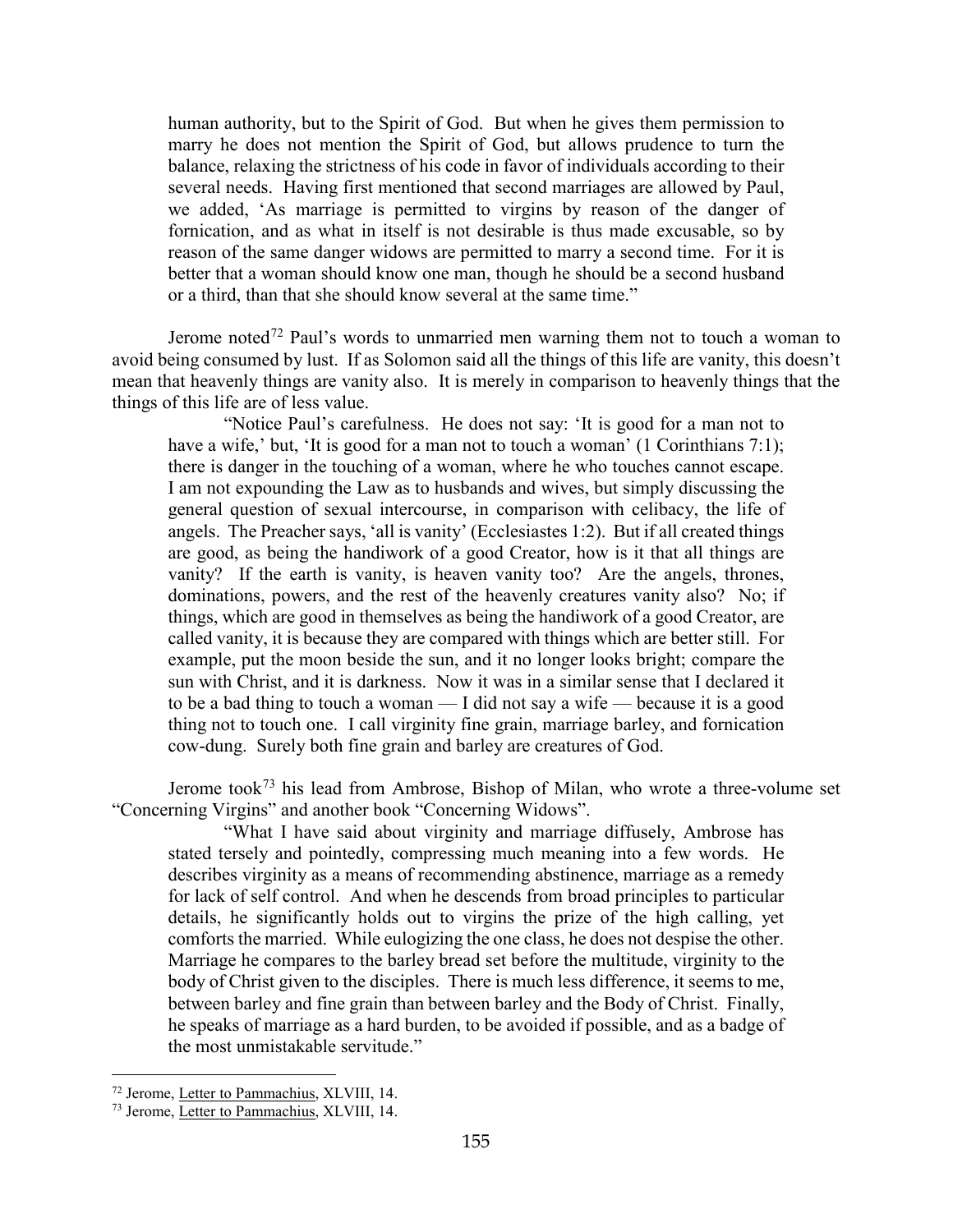Jerome elaborated<sup>[74](#page-36-0)</sup> on Paul's advice to the unmarried and widows, that they remain celibate as he does; but if they can't control themselves, it is batter to marry than to commit fornication. The comparison is abstinence is better, marriage is good and fornication is bad.

"'I say to the unmarried and widows, it is good for them if they remain as I do. But if they cannot control themselves, let them marry; for it is better to marry than to burn' (1 Corinthians 7:8-9). This section I have interpreted thus: 'When Paul has granted to those who are married the use of marriage, and has made clear his own wishes and concessions, he shifts to those who are unmarried or widows, and sets before them his own example. He calls them happy if they remain as he is; but he goes on, 'if they cannot control themselves, let them marry'. He thus repeats his former advice, 'to avoid fornication,' and 'that Satan doesn't tempt you for your inability to control yourself' (1 Corinthians 7:5). When he says, 'If they cannot control themselves, let them marry,' he gives as a reason for his words that 'it is better to marry than to burn.' It is only good to marry, because it is bad to burn. But take away the fire of lust, and he will not say 'it is better to marry.' For a thing is said to be better in comparison to something, which is worse, and not simply in contrast with what is admittedly good. It is as though he said, 'It is better to have one eye than none'".

"Paul wishes unmarried women and widows to abstain from sexual intercourse, incites them to follow his own example, and calls them happy if they remain as he is. But if they cannot control themselves, and are tempted to quench the fire of lust by fornication rather than by abstinence, it is better to marry than to burn. I have made this comment: 'It is good to marry, simply because it is bad to burn'. This is not my view; I am just explaining Paul's precept, 'It is better to marry than to burn'; that is, it is better to take a husband than to commit fornication. If marriage is only a little better than the evil to which it is preferred, it cannot be that unblemished perfection and blessedness which suggest a comparison with the life of angels. Suppose I say, 'It is better to be a virgin than a married woman'; in this case I have preferred what is better over what is good. But suppose I go a step further and say, 'It is better to marry than to commit fornication'; in that case I have preferred, not a better thing to a good thing, but a good thing to a bad one. While virginity is related to marriage as better is to good, marriage is related to fornication as good is to bad."

Jerome wrote<sup>[75](#page-36-1)</sup> to Demetrias, a noble Roman lady who had just chosen celibacy, about some principles to guide her in her new lifestyle. Many writers, both Greek-speaking and Latinspeaking, have advocated celibacy, but most writers have addressed only those who haven't chosen yet; Jerome addressed those who have already made the choice.

"It is about thirty years since I published a treatise<sup>[76](#page-36-2)</sup> on the preservation of virginity, in which I felt constrained to oppose certain vices and to expose the wiles of the devil for the instruction of the virgin, to whom it was addressed. My language then gave offense to a great many, for everyone applied what I said to himself, and

<span id="page-36-0"></span><sup>74</sup> Jerome, Letter to Pammachius, XLVIII, 17.

<span id="page-36-1"></span><sup>&</sup>lt;sup>75</sup> Jerome, Letter to Demetrias, CXXX, 19.

<span id="page-36-2"></span><sup>76</sup> Jerome, Letter to Eustochium, XXII.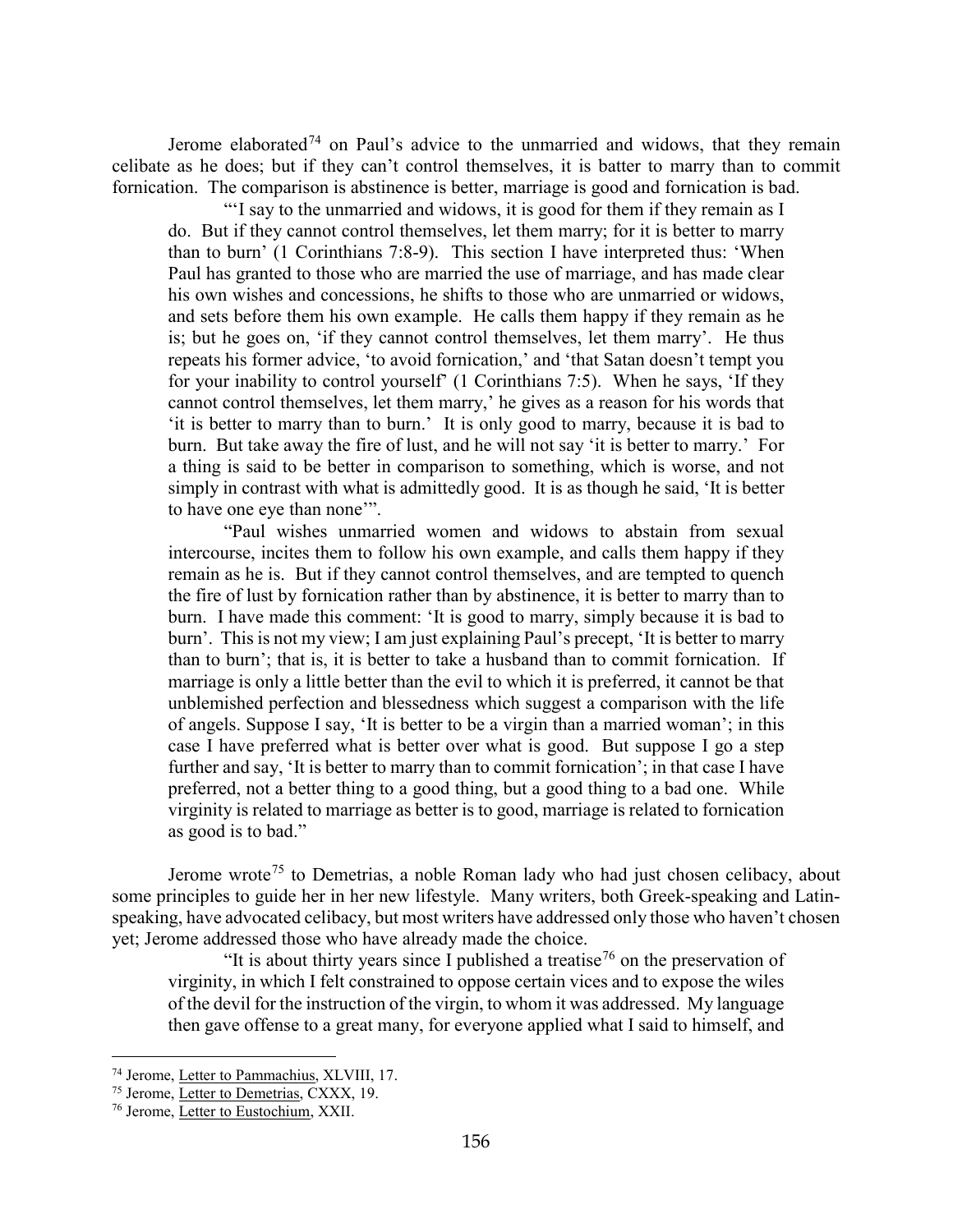instead of welcoming my admonitions, turned away from me as if I was an accuser of his deeds. I have also written short exhortations to several virgins and widows, and in these smaller works I have gathered together all that there is to be said on the subject. I am reduced to the alternative of repeating exhortations, which seem superfluous or of omitting them to the serious injury of this treatise. The blessed Cyprian<sup>[77](#page-37-1)</sup> has left a noble work on virginity; and many other writers, both Greekspeaking and Latin-speaking, have done the same. The celibate life has been praised both with tongue and pen among all nations and particularly among the Churches. Most of those, who have written on the subject, have addressed themselves to such as have not yet chosen virginity, and who need help to enable them to choose rightly. But I, and those to whom I write, have made our choice; and our one object is to remain constant to it. Therefore, as our way lies among scorpions and adders, among snares and poisons, let us go forward staff in hand, our belt on and shoes on our feet (Exodus 12:11). We desire to come to the sweet waters of the true Jordan, and enter the land of promise and go up to the house of God. Then we shall sing with the prophet, 'Lord, I have loved the beauty of Your house and the place where Your glory dwells' (Psalm 26:8 LXX); and again, 'one thing have I desired of the Lord, that will I seek after; that I may dwell in the house of the Lord all the days of my life'" (Psalm 27:4).

#### <span id="page-37-0"></span>**Jerome and the Western Church**

In the early 4<sup>th</sup> Century, a difference of opinion arose between East and West regarding whether priests should live a celibate life. The Bishops of the West felt that since the Apostles did so, the priests should do so also. The Bishops of the East, however, felt that this was too great a burden on the priests. This topic was discussed at the  $1<sup>st</sup>$  Ecumenical Council in Nicaea in c. 325 AD; since agreement could not be reached, it was decided that this should be left to the Bishop of each region whether his priests would be celibate. This difference between East and West has remained to this day.

Jerome, writing in c. 394 AD, reflected<sup>[78](#page-37-2)</sup> recent decisions of the Western (Latin-speaking) Church to require celibacy for priests and deacons as well as bishops. The Eastern Church has never required priests or deacons to be celibate. The Latin-speaking Church ordered a celibate clergy to imitate the lives of the Apostles.

"The apostles were either virgins or, though married, lived celibate lives. Those persons who are chosen to be bishops, priests, and deacons are either virgins or widowers<sup>79</sup>; or at least when once they have received the priesthood, are vowed to perpetual celibacy<sup>[80](#page-37-4)</sup>.

<span id="page-37-1"></span><sup>77</sup> See Jerome, Letter to Eustochium, XXII, 22 for this and other references.

<span id="page-37-2"></span><sup>78</sup> Jerome, Letter to Pammachius, XLVIII, 20.

<span id="page-37-3"></span> $79$  Jerome was writing from the viewpoint of the Western, or Roman, Church. In the Eastern Church, priests are allowed to marry, but only before they receive the priesthood. If their wife passes away, they must either ramain celibate or give up the priesthood.

<span id="page-37-4"></span> $80$  This rule of celibacy for the clergy in the Western Church was first established at the local Council of Elvira (Spain) in Canon 33 (c. 300-306 AD) and at the local Council of Carthage in Canon 3 (c. 390 AD). When this issue was brought to the 1<sup>st</sup> Ecumenical Council at Nicaea in Canon 80 (c. 325 AD), it was rejected by the bishops of the Eastern Church as being too great a burden on the priests and their wives. The agreement at the 1<sup>st</sup> Ecumenical Council was to leave the decision for celibacy to the Bishops. Pope Siricius (c. 385 AD), issued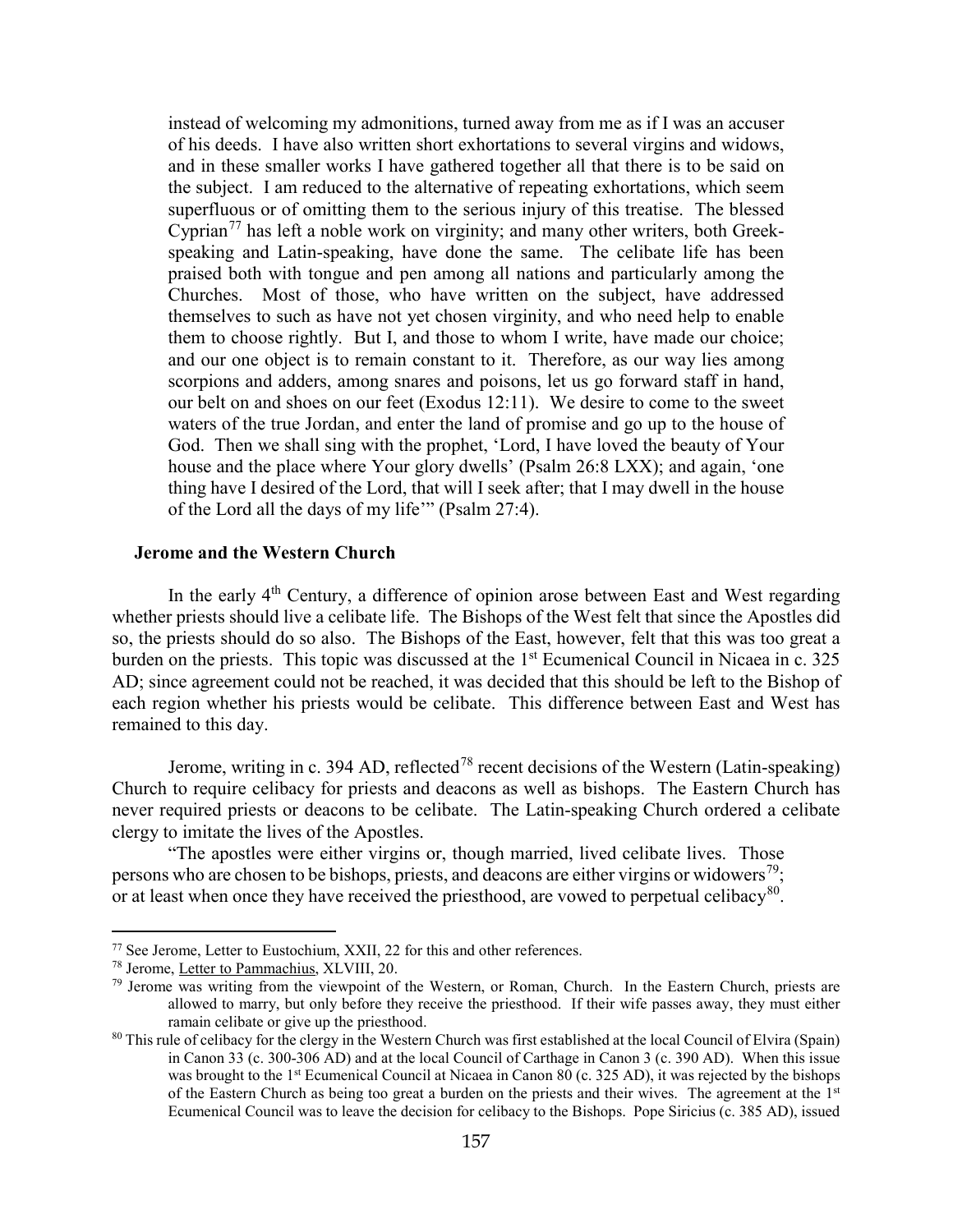Why do we delude ourselves and feel bothered if, while we are continually straining after sexual indulgence, we find the palm of celibacy denied to us? We wish to fare sumptuously, and to enjoy the embraces of our wives, yet at the same time we desire to reign with Christ among virgins and widows. Shall there be but one reward, then, for hunger and for excess, for filth and for finery, for sackcloth and for silk?"

Some heretics $81$ , who claimed that any form of marriage should be condemned, harassed Jerome for his views. In fact, Jerome spoke<sup>[82](#page-38-1)</sup> of a threefold graduation in honor, with virgins at the top followed by celibate widows and married women. He didn't undervalue the merit of wives who live in chastity with their husbands; he just thought that virgins and celibate widows would receive a greater reward from God.

"It is only heretics who condemn marriage and tread under foot the ordinance of God; we listen with gladness to every word said by our Lord in praise of marriage. For the Church does not condemn marriage, but only subordinates it. It does not reject it altogether, but regulates it, knowing that 'in a great house there are not only vessels of gold and of silver, but also of wood and of clay; and some to honor and some to dishonor. If a man cleanses himself, he shall be an honorable vessel and prepared for every good work' (2 Timothy 2:20-21). I listen with gladness to every word Paul said in praise of marriage. Whether you like it or not, marriage is subordinated to virginity and widowhood. Even when marriage continues to fulfill its function, the Church does not condemn it, but only subordinates it; it does not reject it, but only regulates it. It is in your power to mount the second step of chastity. Why are you angry if, standing on the third and lowest step, you will not hurry to go up higher?"

Jerome took $83$  his lead from John's vision on Patmos where the 144,000 virgins, the first fruits to God and to the Lamb, were the only ones able to sing a new song before the Throne of God (Revelation 14:1-4). If these are the first fruits, celibate widows and married women must come in second and third place respectively. Married women, on the other hand, are bound to their husbands in labor, childbearing and servitude.

"I have spoken of virginity as gold and of marriage as silver. In discussing the 144,000 sealed virgins who were not defiled with women, I have tried to show that all who have not remained virgins are reckoned as defiled when compared with the perfect chastity of the angels and of our Lord Jesus Christ. If anyone thinks it hard that I have placed the same interval between virginity and marriage as there is between fine grain and barley, let him read the book of the holy Ambrose 'On Widows', and he will find, among other statements concerning virginity and marriage, the following: 'Paul has not expressed his preference for marriage so unreservedly as to quench in men the aspiration after virginity. He begins with a recommendation of abstinence, and it is only subsequently that he stoops to mention the remedies for its opposite. To the strong he has pointed out the prize of their

official statements that clerical sexual abstinence was an Apostolic practice that must be followed by ministers of the Western Church.<br><sup>81</sup> For example, Tatian, the chief of the Encratites, stated that Jerome also condemned marriage.

<span id="page-38-1"></span><span id="page-38-0"></span><sup>82</sup> Jerome, Letter to Pammachius, XLVIII, 9-11.

<span id="page-38-2"></span><sup>83</sup> Jerome, Letter to Pammachius, XLVIII, 14.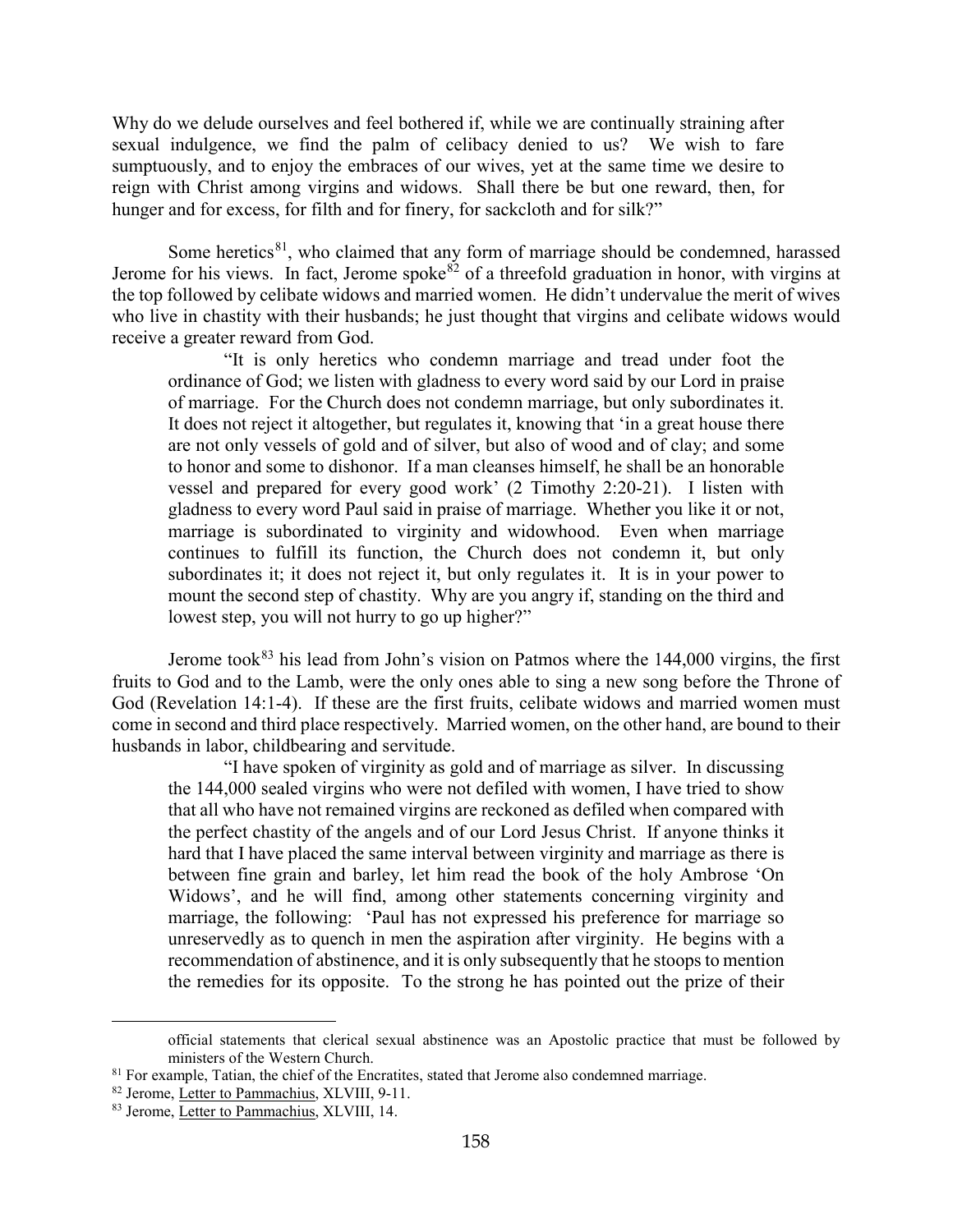upward calling (Philippians 3:14), yet he doesn't want any to faint on the way (Matthew 15:32). While he applauds those who are leaders, he does not despise those who bring up the rear. For he had himself learned that the Lord Jesus gave to some barley bread, lest they should faint by the way, but offered to others His own body, that they should strive to attain His kingdom (Matthew 26:26, 29). 'The nuptial tie, then, is not to be avoided as a crime, but to be refused as a hard burden. For the Law binds the wife to bring forth children in labor and in sorrow. Her desire is to be to her husband that he should rule over her (Genesis 3:16). It is not the widow, then, but the bride, who is handed over to labor and sorrow in childbearing. It is not the virgin, but the married woman, who is subjected to the sway of a husband'. And in another place, 'You are bought with a price; do not be therefore the slaves of men' (1 Corinthians 6:20, 7:23). You see how clearly he defines the servitude of the married state. And a little farther on: 'If, then, even a good marriage is servitude, what must a bad one be, in which husband and wife cannot sanctify, but only mutually destroy each other?"

#### <span id="page-39-0"></span>**Care for Widows and Orphans in the Church**

Care for widows and an orphan in the Church was a major priority. Gregory the Great, Pope of Rome, reminded  $84$  people,

"If our Lord Himself by the testimony of Holy Scripture declares Himself to be the husband of widows and father of orphans (Isaiah 1:17, Psalm 68:5), we also, the members of His body, ought with the soul's supreme effort to set ourselves to imitate the head, enforce justice, and stand by orphans and widows as need arises.

Ambrose of Milan stated<sup>[85](#page-39-2)</sup> that the property of widows and of the faithful should be defended, even if doing so brings danger and wrath from government authorities. As an example, he used the case of Onias the priest defending the property of the widows against Heliodorus and King Antiochus during the time of the Maccabees<sup>[86](#page-39-3)</sup>. Antiochus had heard that there was a lot of money stored in the Temple to help the widows; Heliodorus was sent to confiscate it on the king's behalf. While the priests and the people prayed that the Lord would stand by His Laws that He enacted for helping the poor, Heliodorus surrounded the Treasury with his army. Suddenly three angels, dressed as soldiers, appeared and started punching Heliodorus repeatedly until he was nearly dead. Finally some of the friends of Heliodorus begged Onias, the High Priest, to spare Heliodorus' life. When Onias asked for this, the beating stopped. One of the angels then told Heliodorus, 'Thank Onias the high priest, for your life. Having experienced a beating from God, go tell your friends how much you have learned about the sanctity of the Temple and the power of God'. Then the angels disappeared! A humbled Heliodorus offered a sacrifice, thanked Onias, and then returned to Antiochus saying, 'If you have an enemy, who is plotting against your power, send him to Jerusalem and you will receive him back thoroughly beaten up'.

Ambrose gave another example of the defense of the trust-money of widows by himself and others at Ticinum, when it was about to be confiscated by the emperor.

<span id="page-39-1"></span><sup>84</sup> Gregory the Great, Epistles, LXII.

<span id="page-39-2"></span><sup>85</sup> Ambrose of Milan, Duties of the Clergy, II, xxix, 144-151.

<span id="page-39-3"></span><sup>86</sup> 2 Maccabees 3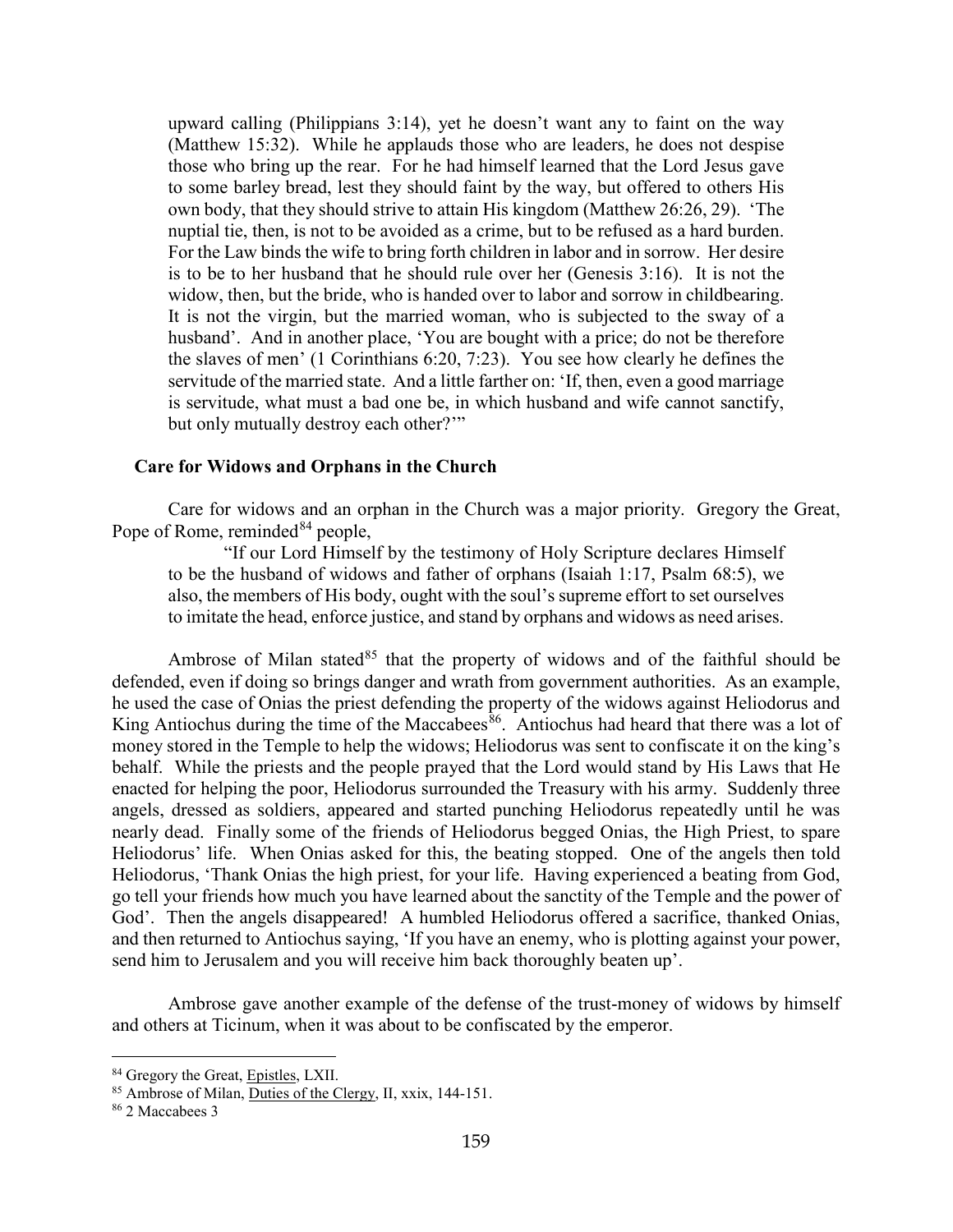"Great care must be taken that the property entrusted by widows remains inviolate. It should be guarded without causing complaint, not only if it belongs to widows, but to anyone at all. For good faith must be shown to all, though the cause of the widow and orphans come first."

"Therefore, my sons, we must show good faith in the case of trust-money, and care, too, must be shown. Your service will glow the brighter if the oppression of a powerful man, which some widow or orphan cannot withstand, is checked by the assistance of the Church, and if you show that the command of the Lord has more weight with you than the favor of the rich."

"Remember also how we entered in a contest against the royal attacks, on behalf of the trust-money belonging to widows in the recent case of the Church at Ticinum, which was in danger of losing the widow's trust-money that it had received. For when he who wanted to claim it on some imperial edict demanded it, the clergy caved in. They supposed that they could not oppose the emperor's orders. The plain words of the edict were read; the orders of the chief officer of the court were there; he who was to act in the matter was at hand. They handed it over."

"However, after taking counsel with me, the bishop took possession of the rooms to which he knew that the widows' property had been carried. As it could not be carried away, it was all set down in writing. Later on we again demanded proof of the authenticity of the document. The emperor repeated the order, and would meet us himself in his own person. We refused. When the force of the divine Law, a long list of passages and the danger of Heliodorus were explained, at length the emperor became reasonable. Afterwards, an attempt was made to seize it again, but the good bishop anticipated the attempt and restored to the widow all he had received. So faith was preserved, and the oppression was no longer a cause for fear."

Leo the Great, Pope of Rome, connected $87$  the Lenten Fast with alms for widows, orphans and others. The measure of one's mercy and goodness does not depend on the size of one's means, and there is no difference in the works of rich or poor, where the purpose of the workers is the same.

"We are taught by our Redeemer's precept, 'Man does live on bread alone, but on every word of God' (Deuteronomy 8:3). It is right that Christian people, whatever the amount of their abstinence, should rather desire to satisfy themselves with the 'Word of God' than with bodily food. Let us with ready devotion and eager faith enter the celebration of the solemn fast, not with barren abstinence from food, or the disease of avarice, but in bountiful benevolence. We wish to be those of whom the Truth speaks, 'blessed are they who hunger and thirst after righteousness, for they shall be filled' (Matthew 5:6). Let works of piety be our delight, and let us be filled with those kinds of food, which feed us for eternity. Let us rejoice in the replenishment of the poor, whom our bounty has satisfied. Let us delight in the clothing of those whose nakedness we have covered with needful clothing. Let our humaneness be felt by the sick in their illnesses, by the weak in their infirmities, by the exiles in their hardships, by the orphans in their destitution, and by solitary widows in their sadness. In helping them, there is no one that cannot

<span id="page-40-0"></span><sup>87</sup> Leo the Great, Sermons, XL, 4.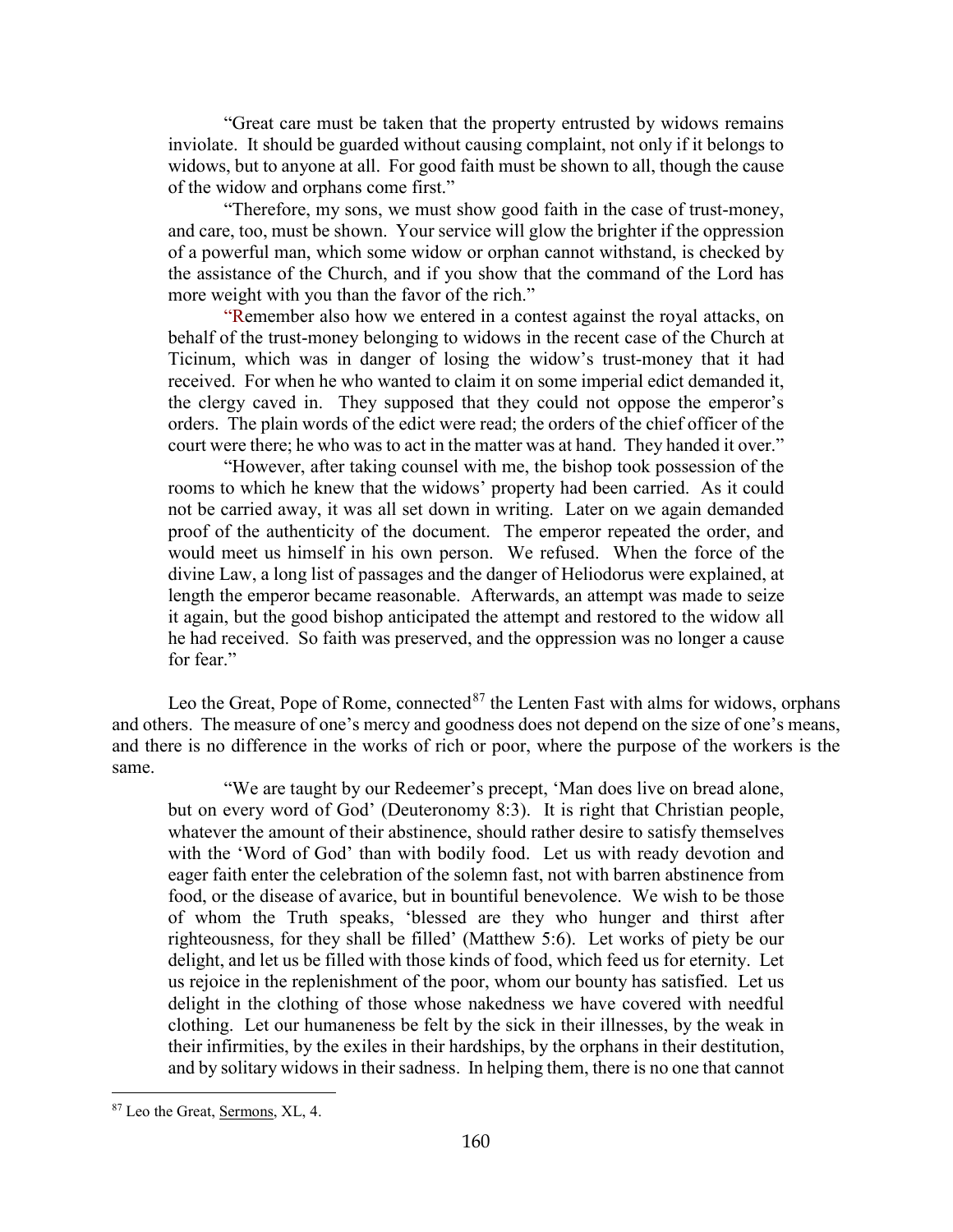carry out some amount of benevolence. For no one's income is small, whose heart is big; and the measure of one's mercy and goodness does not depend on the size of one's means. Wealth of goodwill is never lacking, even in a slender purse. Doubtless the expenditure of the rich is greater, and that of the poor smaller, but there is no difference in the fruit of their works, where the purpose of the workers is the same."

John Chrysostom suggested<sup>[88](#page-41-1)</sup> leaving provisions in the wills of the departed for a portion of their estate to be given to the orphans, widows and the needy. By leaving Christ as his heir, the departed will store up for himself treasure in heaven.

"We hear people finding fault with almsgiving. What excuse can we have at funerals, when we adorn a body, which is consumed by corruption and worms, and neglect Christ, when He is thirsting, going about naked, and a stranger? Let us perform the funerals for the departed, as is good both for them, and us to the glory of God. Let us give alms for their sake; let us send with them the best provision for the way. For if the memory of admirable men, though dead, has protected the living, much more will almsgiving affect this. For, 'I will defend', it says, 'this city for My Own sake, and for My servant David's sake' (2 Kings 19:34). This has even raised the dead, as when the widows stood round showing what things Dorcas had made, while she was with them (Acts 9:39). When therefore one is about to die, let the friend of that dying person prepare the funeral, and persuade the departing one to leave some things to the needy. With these garments let him send him to the grave, leaving Christ as his heir. For if they who write kings among their heirs, leave a safe portion to their relations, when one leaves Christ heir with his children, consider how great good he will draw down upon himself and all his relatives. These are the right sorts of funerals, these profit both those who remain and those who depart. If we are buried like this, we shall be glorious at the Resurrection."

#### <span id="page-41-0"></span>**Comparing the Treatment of Widows in the Old Testament**

The Lord Himself said that He was 'a Father of the fatherless, and a Judge of the widows (Psalm  $68:5$ ). John Chrysostom stated $89$  that because of this, multiple tithes were commanded from Israel under the Old Covenant, one of which was for widows. If we close our heart to such almsgiving, we deserve the place reserved for the devil and his angels.

"Why does God threaten those, who have not done works of mercy that they shall depart into the fire, 'prepared for the devil and his angels?' (Matthew 25:41) Because nothing so provokes God to wrath! Since it is our duty to love our enemies, he who turns away even from those that love Him shall be worthy of punishment, and is in this respect worse than the heathen. The greatness of the sin will make such a one go away with the devil. 'Woe to him, it is said<sup>[90](#page-41-3)</sup>, who does not give alms'; if this was the case under the Old Covenant, much more is it under the New. If, where the getting, enjoying and caring for wealth was allowed, there was such

<span id="page-41-1"></span><sup>88</sup> John Chrysostom, Homilies on John, LXXXV, 6.

<span id="page-41-2"></span><sup>89</sup> John Chrysostom, Homilies on Ephesians, IV, Moral.

<span id="page-41-3"></span><sup>&</sup>lt;sup>90</sup> See Proverbs 15:27, Daniel 4:27.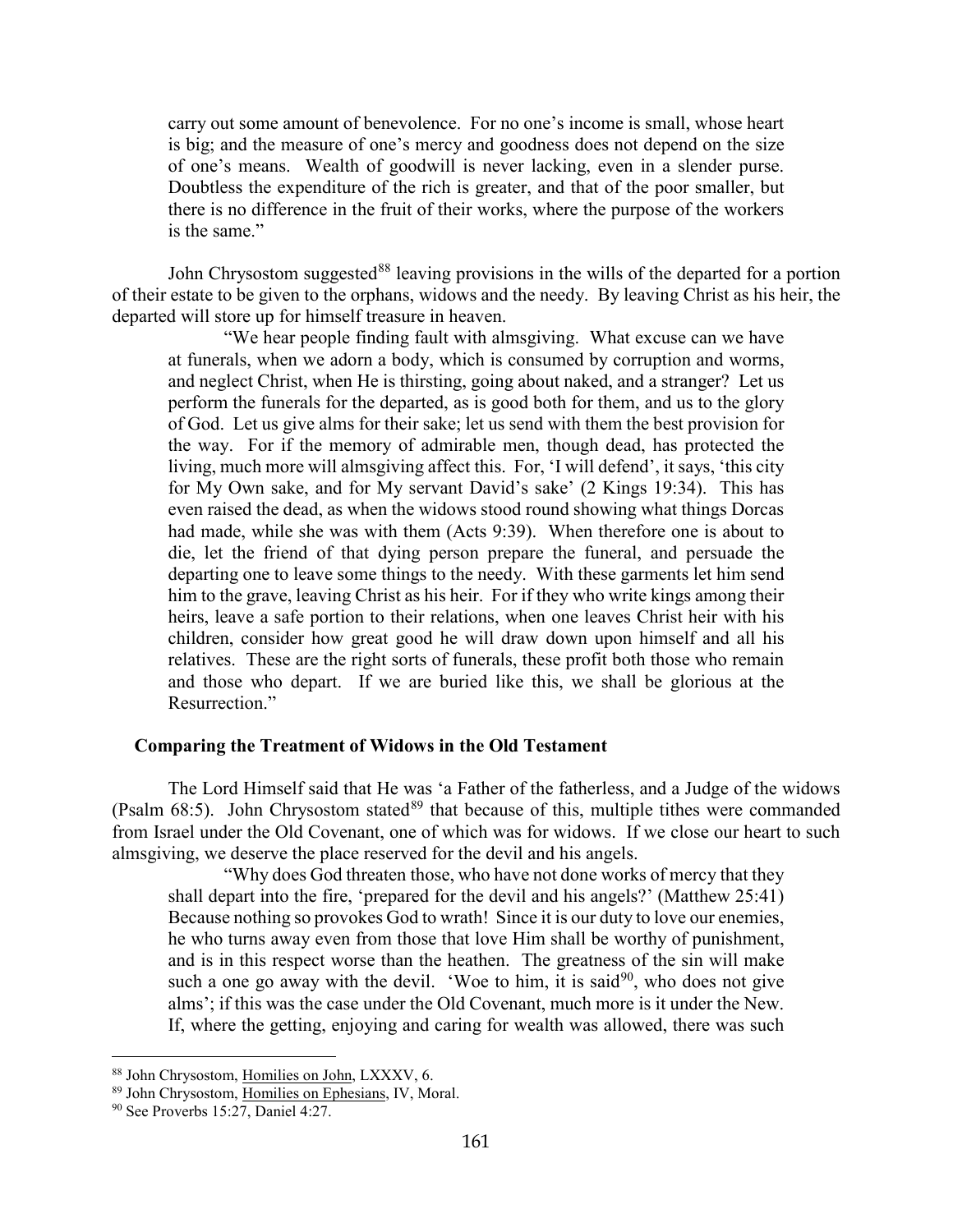provision made for the helping the poor, how much more in this Dispensation, where we are commanded to give away all we have? What did they of old not do? They gave tithes, and tithes again upon tithes<sup>[91](#page-42-1)</sup> for orphans, widows, and strangers. What a load of disgrace it is, if what the Jews accepted has come to be unacceptable in the case of the Christians? If there was danger then in omitting tithes, think how great it must be now."

#### <span id="page-42-0"></span>**Behavior of Widows in the Church**

How did Paul expect the widows in the Church to behave? Cyprian and John Chrysostom have some interesting insights into what Paul was advocating as he addressed widows in his Pastoral Epistles.

Cyprian gave three good examples of how widows should act in their service to God. First, He noted $92$  that the widows in Joppa, before Peter arrived, served a very useful role in service to the Church by weaving cloaks and giving alms (Acts 9:39). In addition, by their weeping and entreating, they drew Peter's aid to raise Tabitha, not by their words, but by her own deeds. She who had given to suffering widows the help they needed to live, deserved to be recalled to life by the widows' petition.

As a second example, Cyprian also considered<sup>[93](#page-42-3)</sup> in the Gospel the widow who gave the two mites. She remembered the heavenly precepts, doing good even amid the difficulties of poverty, casting two mites, which were all that she had, into the treasury. When the Lord observed her work not for its abundance, but for its intention, considering not how much, but from how much, she had given, He said, 'Truly I say to you, that widow has cast in more than everyone into the offerings of God. All these have cast in out of their abundance; but she out of her poverty has cast in all she had' (Luke 21:1-4). Greatly blessed and glorious woman, who even before the Day of Judgment was praised by the voice of the Judge! Let the rich be ashamed of their barrenness. The widow, needy in means, is found rich in works. Although everything that is given for alms is conferred upon widows and orphans, she gives, who ought to receive, that we may know what punishment awaits the barren rich man, when by this instance even the poor ought to labor in good works. In order that we may understand that their labors are given to God, and that whoever performs them deserves well of the Lord, Christ calls this 'the offerings of God'. He intimates that the widow has cast in two mites into the offerings of God, that it may be more abundantly evident that he who has pity on the poor lends to God.

As a third example, Cyprian used<sup>[94](#page-42-4)</sup> the widow of Zarephath. In the drought and famine, having consumed everything, she made of the little meal and oil, which was left, a small loaf. After eating this, she was about to die with her children; Elijah came and asked that something should first be given him to eat, and then of what remained, she and her children should eat. She did not hesitate to obey; the mother did not prefer her children to Elijah in her hunger and poverty.

<span id="page-42-1"></span><sup>&</sup>lt;sup>91</sup> Under the Old Covenant, there were three tithes: one for the priests, one for the Festivals, and another every three years for the orphans, widows and strangers. References

<span id="page-42-2"></span><sup>&</sup>lt;sup>92</sup> Cyprian, Treatises, VIII, 6.

<span id="page-42-3"></span><sup>93</sup> Cyprian, Treatises, VIII, 15.

<span id="page-42-4"></span><sup>&</sup>lt;sup>94</sup> Cyprian, Treatises, VIII, 17.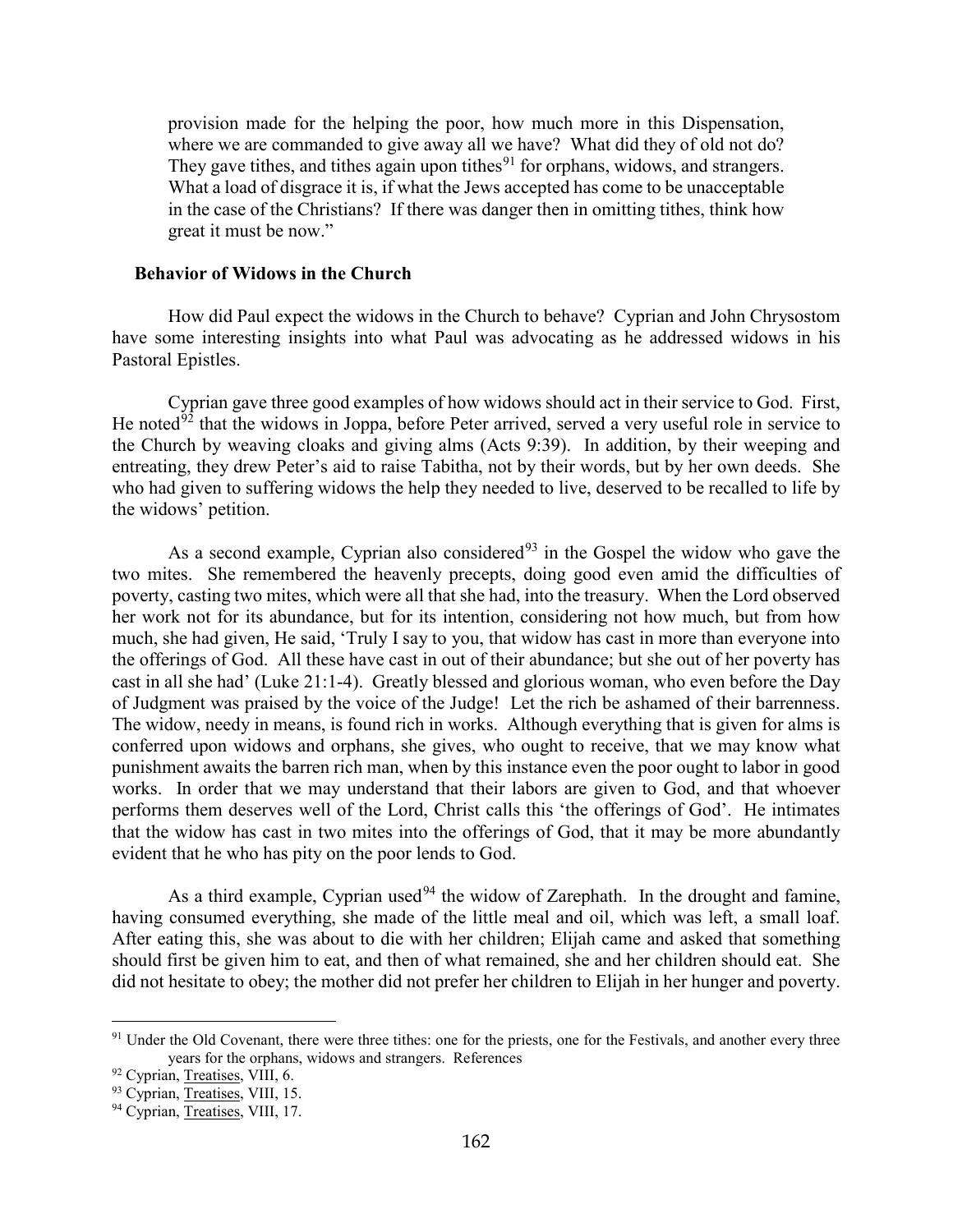What was done pleased God; promptly she presented the food that Elijah asked for. The whole out of a little was given, and another was fed before her hungry children. Even in poverty food is not thought of before mercy; in a saving work, the life according to the flesh is despised, the soul according to the spirit is preserved. Therefore Elijah, being the type of Christ, and showing that according to His mercy He returns to each their reward, answered, 'Thus says the Lord, the vessel of meal shall not fail, and the cruse of oil shall not be diminished, until the day that the Lord gives rain upon the earth' (1 Kings 17:10-16). According to her faith in the divine promise, those things, which she gave, were multiplied to the widow; and her righteous works and acts of mercy were rewarded, the vessels of meal and oil were filled. The mother did not take away from her children what she gave to Elijah, but rather she conferred upon her children what she did kindly and piously. And she did not as yet know Christ; she had not yet heard His precepts; she did not, as redeemed by His cross and passion, repay meat and drink for His blood. So that from this it may appear how much he sins in the Church, who, preferring himself and his children to Christ, preserves his wealth, and does not share an abundant estate with the poverty of the needy.

John Chrysostom went into some depth regarding Paul's words about who is truly a widow. Paul's emphasis is a widow who is celibate, dedicated to fasting and prayer, and who has no family nearby to lean on for support.

"A woman may have lost<sup>[95](#page-43-0)</sup> her husband, and yet not be truly a widow. In order to be a virgin, it is not enough to be a stranger to marriage, but other things are necessary, such as blamelessness and perseverance. So the loss of a husband does not constitute a widow, but patience, with chastity and separation from all men. Such widows he justly asks us honor, and support. They need support, being left desolate, and having no husband to stand up for them. Their state appears to the multitude despicable and poverty-stricken. Therefore he wishes them to receive the greater honor from the Priest, and the more so, because they are worthy of it."

"A widow, who has not made<sup>[96](#page-43-1)</sup> a choice of a worldly life, is a widow indeed; she who trusts in God as she ought, and continues constant in prayer night and day, is a widow indeed. She, who has children, could be a widow indeed, for he commends her who raises children, as she ought. But if anyone does not have children, she is desolate, and he consoles her saying, that she is most truly a widow, who has lost not only the consolation of a husband, but also that arising from children, yet she has God in their place. She is not worse off being childless; but He consoles her, in that she is without children. What he says amounts to this: Don't grieve, when it is said that a widow ought to bring up children, as if, because you have no children, you are inferior. You are a widow indeed."

In contrast to the life that Paul advocated, Chrysostom noted that Paul stated that some widows use their state to promote a worldly life that is more sensuous. For this case, Paul advocates that the widows remarry in order to bring some control to the sin that would result.

"Many, who have children, choose<sup>[97](#page-43-2)</sup> the state of widowhood, not to cut off the occasions of a worldly life, but rather to enhance them, that they may do what they will with the greater license, and indulge the more freely in worldly lusts.

<span id="page-43-0"></span><sup>95</sup> John Chrysostom, Homilies on 1 Timothy, XIII, v. 3.

<span id="page-43-1"></span><sup>&</sup>lt;sup>96</sup> John Chrysostom, Homilies on 1 Timothy, XIII, v. 4.

<span id="page-43-2"></span><sup>97</sup> John Chrysostom, Homilies on 1 Timothy, XIII, v. 4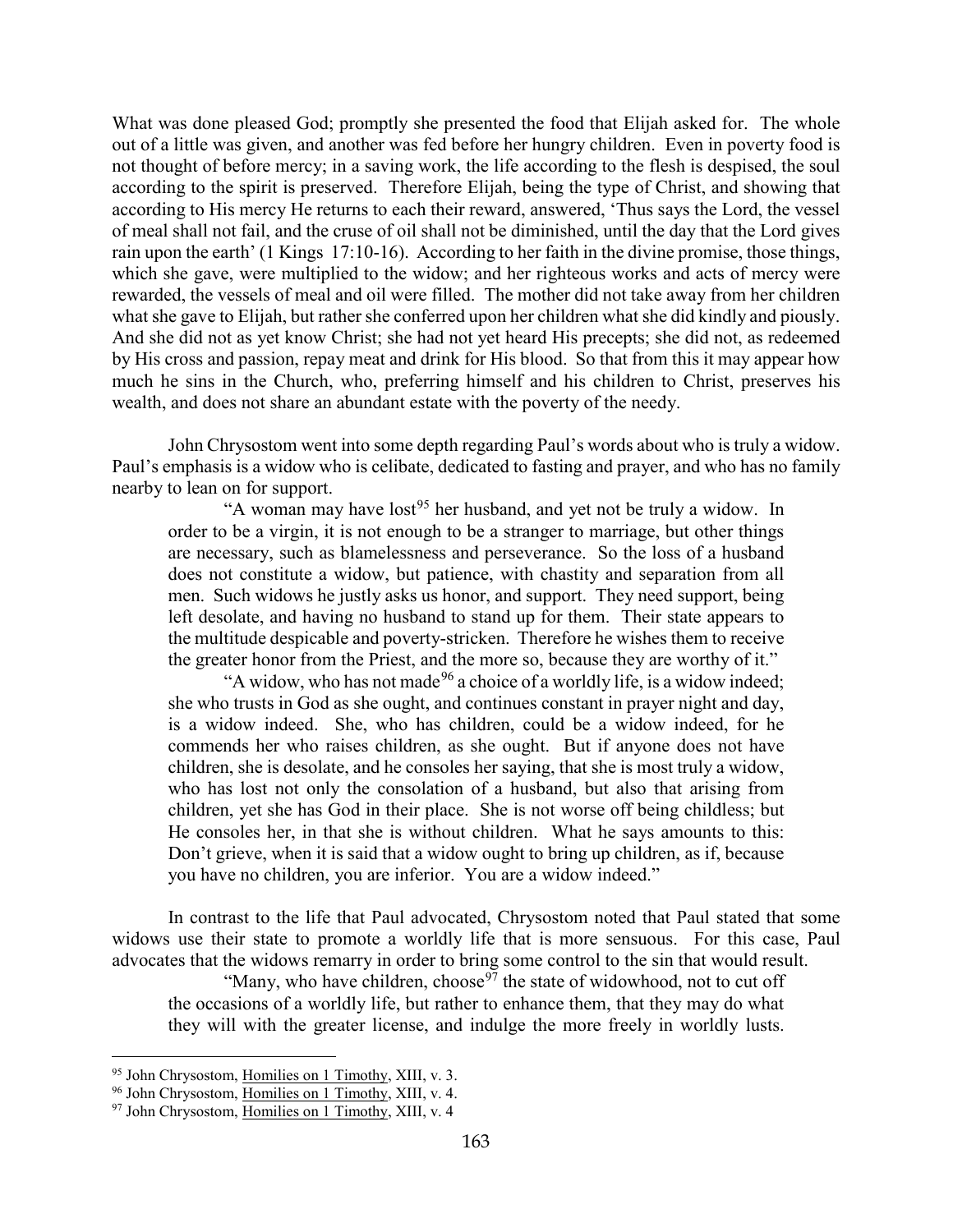Therefore Paul says, 'She that lives in pleasure is dead while she lives' (1 Timothy 5:6). Let us see what is the state of the dead, versus the living, and in which shall we place such a widow? Those, who are living, perform the works of true life, of that future life. Christ has declared what are the works of that future life, with which we ought always to be occupied. 'Come; inherit the kingdom prepared for you from the foundation of the world. For I was hungry, and you gave me food; I was thirsty, and you gave me drink' (Matthew 25:34-36). The living differ from the dead, not only in that they see the sun and breathe the air, but in that they are doing some good. If the living do no good, they are no better than the dead. That you may understand this, hear how it is possible that even the dead should live. For it is said, 'God is not the God of the dead, but of the living' (Matthew 22:32). Men, who live in pleasure, are dead while they live, for they live only for their belly. In their other senses they are not alive. He doesn't see what he ought to see, he doesn't hear what he ought to hear, he doesn't speak what he ought to speak. Nor does he perform the actions of the living. But like the dead man, who is stretched out on a bed, with his eyes closed, perceives nothing that is passing; so it is with this man, or rather worse. For the dead man is equally insensitive to good and evil, but the man who lives in pleasure is sensitive only to evil things."

"That some of the younger widows had already fallen away<sup>[98](#page-44-0)</sup> is plain, in that he says, 'When they have begun to grow sensuous against Christ, they will marry' (1 Timothy 5:11); and again, 'For some have already turned aside after Satan' (1 Timothy 5:15). That is, they have become scornful and luxurious. Though they chose widowhood, it was not the choice of their judgment. A widow, by the state of widowhood, is espoused to Christ, for He has said, 'I am the defender of the widows and the father of the orphans' (Psalm 68:5). Paul shows that the young widows do not choose being widows, as they ought; however he bears with them. When he says, 'they have cast off their first faith' (1 Timothy 5:12), by faith he means, fidelity to their covenant. As if he had said, 'They have been false to Christ, they have dishonored Him, and transgressed His covenant'".

"For idleness is the teacher of every sin. While it is unbecoming for a married woman 'to go from house to house', and 'not only idle, but tattlers and busybodies, speaking things which they ought not' (1 Timothy 5:13). When the care for the husband is withdrawn at the husband's death, and the care to please God does not constrain them toward godliness, they naturally become idlers, tattlers, and busybodies. For he who does not attend to his own concerns will be meddling with those of others, even as he who minds his own business will take no account of and have no care about the affairs of another. And nothing is so unbecoming to a woman, as to busy herself in the concerns of others. This is a great sign of impudence and forwardness. 'I will therefore', Paul says, since they themselves wish it, 'that the younger widows marry, bear children, guide the house"" (1 Timothy 5:14).

"They ought to be concerned for the things of God; they ought to preserve their faith. But since they do not do this, it is better to avoid a worse course. Their remarrying does not dishonor God, but at least they do not fall into the practice of idleness when they are married. From a widowhood of idleness, no good could

<span id="page-44-0"></span><sup>98</sup> John Chrysostom, Homilies on 1 Timothy, XV, vv. 11-15.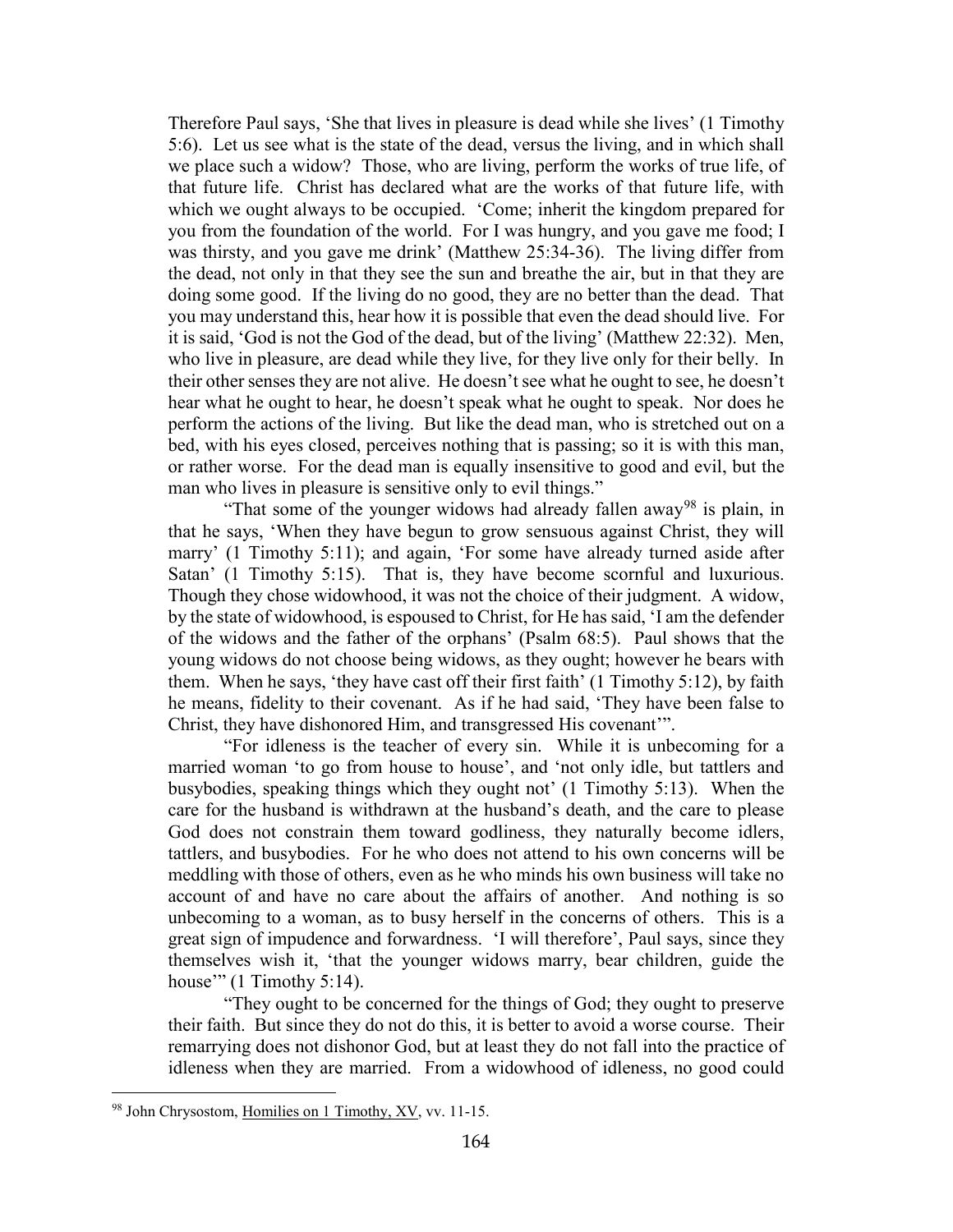arise, but good may come out of this marriage. By marrying, the women will be able to correct their indolence and vanity of mind; marriage is a safeguard for them."

"If remaining a widow and having<sup>[99](#page-45-0)</sup> the same pomp, the same show, the same attire, as you had while your husband was living, it would be better for you to marry. It is not the union that is objectionable, but the multitude of cares that accompany it. On this account 'some have turned aside after Satan', because they have not been able to live properly as widows."

On the other hand, Chrysostom noted<sup>[100](#page-45-1)</sup> that Paul spoke of the requirements for true widowhood almost as strictly as the requirements for the Bishop.

"Paul mentioned the qualities, which would render a woman worthy to be reckoned among the widows (i.e. and be supported by the Church). Are we to receive her just for her years? There is no merit in that; it is not her own doing that she is 60 years old. Even if she has reached those years, she may not yet, without good works, be reckoned among the widows. Is she 'well reported for good works, if she has brought up children' (1 Timothy 5:10); especially they must be brought up well; as he said before, 'If they continue in faith, love, and holiness' (1 Timothy 2:15). But what if she is poor? This does not prevent her from bringing up children, lodging strangers, relieving the afflicted. She is not more destitute than the widow, who gave the two mites. He exhorts them to contribute bodily service, for women are peculiarly fitted for such service, such as making the bed for the sick."

"Paul requires almost as much strictness as of the Bishop himself, for he says, 'If she has diligently followed every good work' (1 Timothy 5:10). He means that, if she could not herself perform it, she shared and cooperated in it. When he cuts off luxury, he would have her continually persevering in prayer. Such was Anna; such strictness he requires of widows, greater even than of virgins. When he speaks of 'that which is appropriate', and 'that she may wait on the Lord without distraction' (1 Corinthians 7:35), he gives a summary of all virtue. It is not merely avoiding a second marriage; many other things are necessary. He discourages second marriages so that he would have her occupied in spiritual things, transferring all her care to virtue. Marriage is not an impure state, but one of much occupation. He speaks of their leisure, not of their being more pure by remaining unmarried. Marriage certainly implies secular engagement. If you abstain from marriage that you may have leisure for the service of God, and yet do not so employ that leisure, it is of no advantage to you, to perform services to strangers, and to the Saints. If you don't do this, you abstain from marriage not for any good end, but as though you condemned marriage."

"Observe, the hospitality he speaks of is not merely a friendly reception, but one given as if one were receiving Christ Himself. The widows should perform these services themselves, not commit them to their handmaids. For Christ said, 'If I your Master and Lord have washed your feet, you ought also to wash one another's feet'" (John 13:14).

<span id="page-45-0"></span><sup>&</sup>lt;sup>99</sup> John Chrysostom, Homilies on 2 Timothy, VII.

<span id="page-45-1"></span><sup>100</sup> John Chrysostom, Homilies on 1 Timothy, XIII, v. 9-10.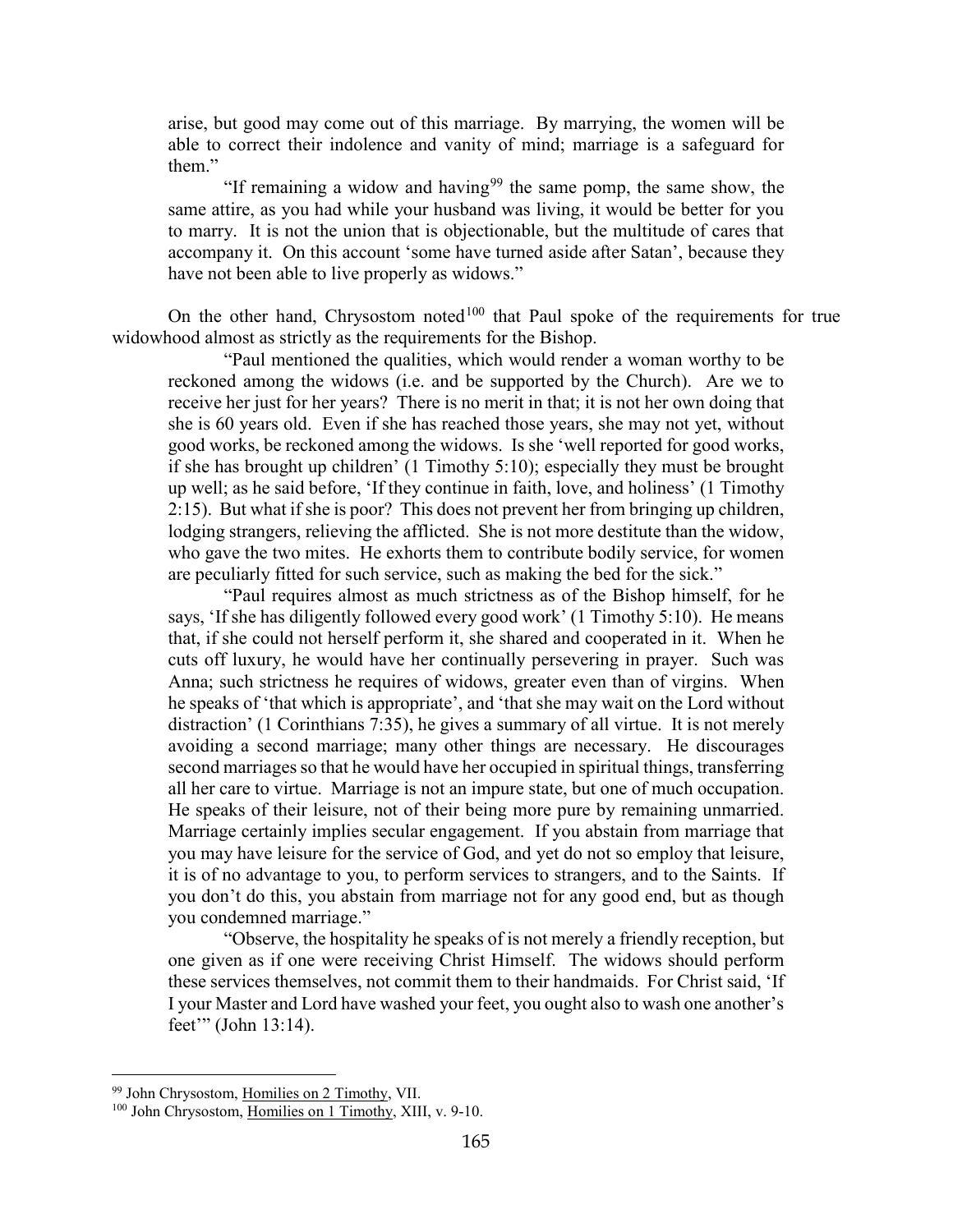#### <span id="page-46-0"></span>**The Ministry of the Word**

When the Twelve said, "It is not desirable that we should leave the word of God and serve tables", what did they mean by "leaving the Word of God?" Their impact on Jerusalem had been incredible. The life of the Church had developed very quickly, and an amazingly mature life of the Church had developed in the first year after Pentecost. John Chrysostom characterized<sup>[101](#page-46-1)</sup> the Early Church after Pentecost as full of wonder, from the character of the Apostles, but also from the virtuous character of the people. It was like earth had become a heaven, even though there was danger from their enemies.

Cyril of Jerusalem quickly summarized<sup>[102](#page-46-2)</sup> the working of the Holy Spirit in the Early Church. The healing from Peter's shadow (Acts 5:15) was not an isolated event, but represented the spirit of the times.

John Chrysostom noted<sup>[103](#page-46-3)</sup> that when, "All that believed were together, and had all things in common" (Acts 2:44), this early Christian community was a collection of cheerful givers. The result was very beneficial not just to them but also to the community. They immediately obtained a reward, that is, the 'hundredfold' that Jesus spoke of (Mark 10:29-30), for having left everything for Christ's sake. In this case, the reward was 'the favor with all the people' (Acts 2:47).

"They had become angels all of a sudden, all of them; continuing in prayer and hearing, they saw that spiritual things are common, no one there had more than another, and they speedily came together, to the same thing in common. This does not mean that they were together in one place, but that this was an angelic commonwealth, not to call anything of theirs their own. The root of evils was cut out; by what they did, they showed what they had heard. This was what Peter said, 'Save yourselves from this perverse generation' (Acts 2:40), and 'daily continuing with one accord in the temple' (Acts 2:46). Daily they went up as to a sacred place, and frequently we find Peter and John doing this; for at present they disturbed none of the Jewish observances<sup>[104](#page-46-4)</sup>. Observe the increase of piety; they abandoned their riches, rejoiced and had great gladness, for greater were the riches they received without labor."

This was the "ministry of the Word", and the Twelve were getting a very strong reaction from the Sanhedrin. Chrysostom noted<sup>[105](#page-46-5)</sup> that the Sanhedrin thought that the Apostles were bloodthirsty and bent on revenge for Jesus' crucifixion. "You have filled Jerusalem with your teaching and intend to bring this Man's blood on us" (Acts 5:28). But yet the Apostles did not answer with defiance (Acts 5:29), even with the whole city backing them (Acts 5:26) and being endowed with so great Grace at Pentecost. Instead they pleaded with them that they, too, might obtain forgiveness (Acts 5:31). Hearing this, the Sanhedrin "was furious and plotted to kill the

<span id="page-46-1"></span><sup>101</sup> John Chrysostom, Homilies on Acts, XII.

<span id="page-46-2"></span><sup>102</sup> Cyril of Jerusalem, Catechetical Lectures, XVII, 21-22, 25-27.

<span id="page-46-3"></span><sup>103</sup> John Chrysostom, Commentary on Acts, VII, v. 46.

<span id="page-46-4"></span><sup>&</sup>lt;sup>104</sup> This is interesting to note that their worship in the Temple did not bother the Jewish leaders, only their teaching about Jesus. This suggests that they used a liturgy similar to the Old Testament liturgy, and even participated in the on-going Temple liturgy.

<span id="page-46-5"></span><sup>105</sup> John Chrysostom, Homilies on Acts, XIII.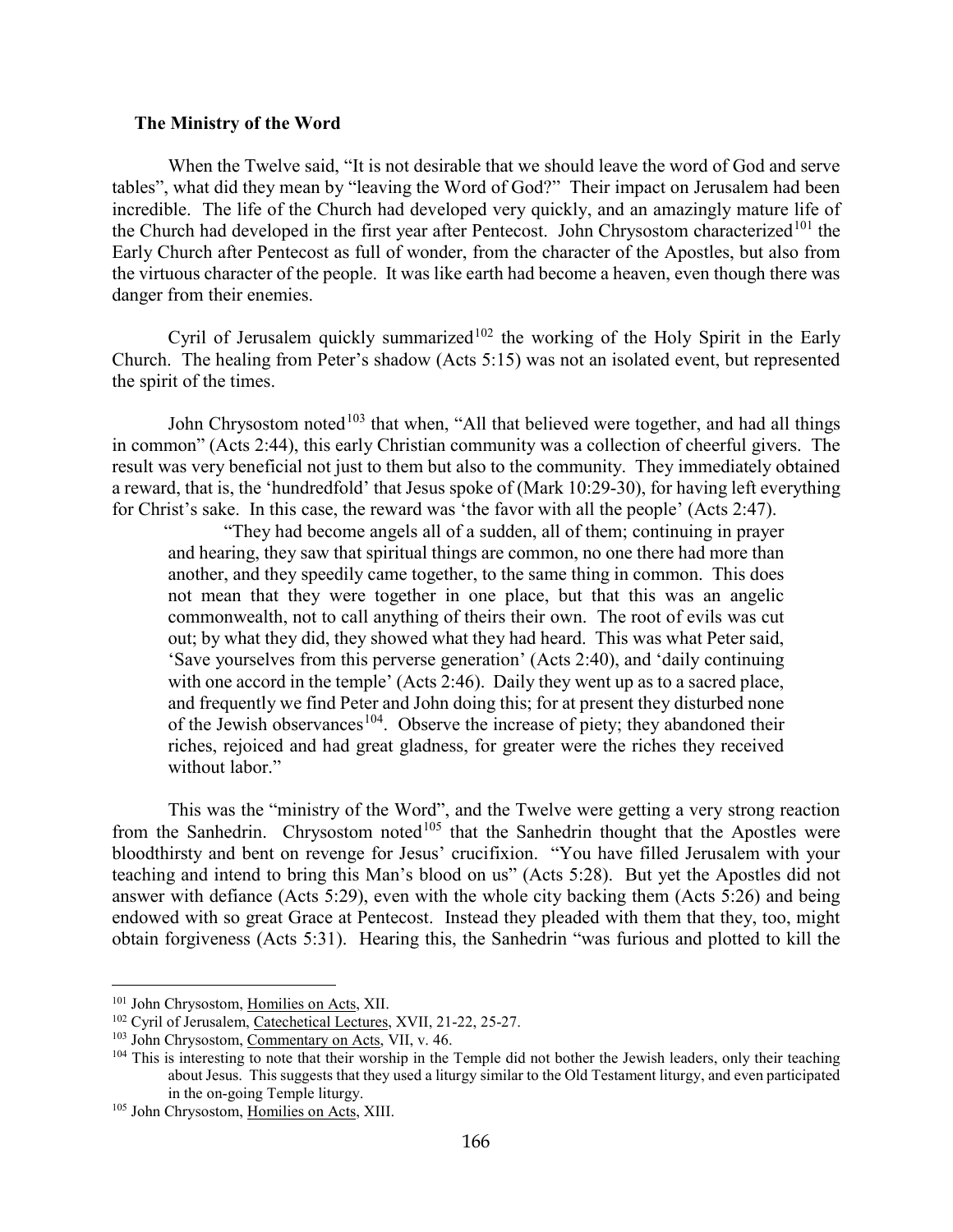Apostles" (Acts 5:33). Yet what was there that was deserving of death? Such was their intoxication; they did not even see what had taken place.

As a result of all this, the Twelve couldn't just stop what they were doing and start serving tables. They had much greater responsibilities in Jerusalem; plus they were making preparations to "go and make disciples of all the nations" (Matthew 28:19). The Twelve had divided the world up into regions, and had drawn lots to determine where each Apostle would go. A few months after choosing the first Seven Deacons, they would be scattered (Acts 8:1) and would leave on their various missionary journeys. Thus, the choosing of the first Seven Deacons was a turning point in the life of the Church.

John Chrysostom noted $106$  that it was the Twelve that had the "ministry of the Word" committed to them, at least initially. The deacons needed great wisdom, however.

"Do not think, because the deacons did not have the word committed to them, that they had no need of wisdom; they did need it, and greatly also. 'But we will give ourselves continually to prayer, and to the ministry of the word' (Acts 6:4). They pleaded for themselves, beginning and ending with this, 'Will give ourselves continually'. The Twelve needed to do what they did, not in any chance way, but to be continually doing them."

Gregory the Great, Pope of Rome, compared  $107$  one important aspect of the ministry of the Word to the distribution of grain in a time of famine. Those who shrink back from doing it out of humility, hide their talent in the ground, and may be guilty of a brother's death.

"Those who are able to preach, but are afraid by reason of excessive humility, should consider by a lesser matter how faulty they are in a greater one. If they were to hide money from their poor neighbors, they would be promoters of their famine. They are guilty of hiding away the remedies of life from dying souls, by withholding the word of preaching from their sinning brethren. Solomon says well, 'Wisdom that is hidden, and treasure that is unseen, what profit is in them both'? (Ecclesiasticus 20:30) If there were a famine plaguing the people, and they kept hidden grain, they would be the authors of death. Let them consider what punishment is theirs, when souls are perishing from famine of the word, and they do not supply the bread of grace, which they have received. Solomon said, 'He that hides grain shall be cursed among the people' (Proverbs 11:26). To hide grain is to selfishly retain the words of sacred preaching. Everyone that does so is cursed, because through his fault of silence, he is condemned in the punishment of those, whom he might have corrected. If doctors were to see a wound that required attention, and yet refused to treat it, by their inactivity they would be guilty of a brother's death. Let them see in how a great guilt they are involved, knowing the wounds of souls, if they neglect to cure them by the treatment of words."

Ambrose stated<sup>[108](#page-47-2)</sup> that Paul's sense of the ministry of the Word was so strong that it dwarfed concern for his own life.

<span id="page-47-0"></span><sup>106</sup> John Chrysostom, Commentary on Acts, XIV, v 4.

<span id="page-47-1"></span><sup>&</sup>lt;sup>107</sup> Gregory the Great, <u>Book of Pastoral Rule</u>, III, 25.

<span id="page-47-2"></span><sup>&</sup>lt;sup>108</sup> Ambrose of Milan, "Epistle 63", Letters, 72-73.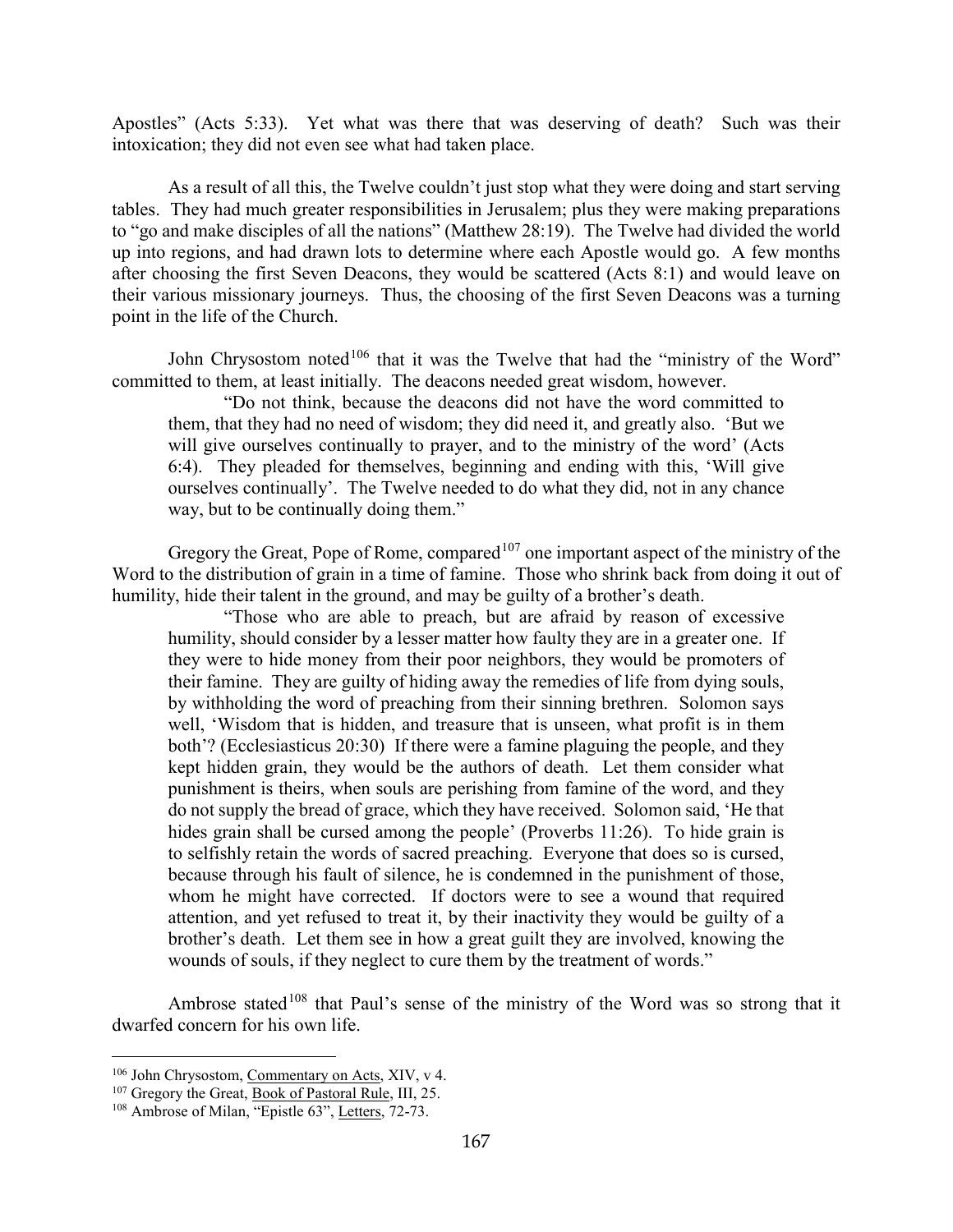"He follows Christ who is able to say, 'It is no longer I that live, but Christ lives in me' (Galatians 2:20). Paul denied himself, when, knowing that chains and tribulation awaited him in Jerusalem, he willingly offered himself to danger, saying, 'Nor do I count my life dear to myself, if only I can accomplish my course, and the ministry of the Word, which I have received from the Lord Jesus' (Acts 20:24). And at last, though many were standing around, weeping and begging him, he did not change his mind, so stern a censor of itself is ready faith."

#### <span id="page-48-0"></span>**Choosing the Seven Deacons**

"The Twelve summoned the multitude of the disciples and said: 'It is not desirable that we should leave the Word of God and serve tables. Therefore, brethren, seek out from among you seven men of good reputation, full of the Holy Spirit and wisdom, whom we may appoint over this business; but we will give ourselves continually to prayer and to the ministry of the Word'" (Acts 6:2-4). John Chrysostom stated<sup>[109](#page-48-1)</sup> that not just Stephen, but each of the Seven were "full of the Holy Spirit and wisdom", implying that all seven performed miracles, not just Stephen and Philip.

One might ask why the Twelve would appoint others for this, since the Lord had told them that the greatest in the Kingdom of Heaven is the servant of all (Matthew 18:4, 20:26-27). The answer is that the Lord had also told them to go to all nations with the Gospel (Matthew 28:19- 20), and they had to prepare for that.

Some have pointed out that these first seven are not called deacons in the Scripture. This is correct, but the Greek word *diakonos* is used to describe their activities. For example (Acts 6:1), the widows were "neglected in the daily deaconing" (i.e. *diakonia)*. The Twelve did not think it desirable that they should "leave the Word and deacon (i.e. *diakonein)* tables" (Acts 6:2). Instead the Twelve gave themselves "continually to prayer and to the deaconing (i.e. *diakonia)* of the Word (Acts 6:4). Modern usage refers to these seven as the first deacons, even though their role does not correspond to later deacons.

As the Church developed, the office of deacon, as distinct from that of a presbyter (or priest) and bishop, came into being. In this later context, a deacon had a defined liturgical role that these first seven don't seem to have. They were not deacons in the sense that we know deacons today. Chrysostom stated<sup>[110](#page-48-2)</sup> that their designation was neither Deacon nor Presbyter. However in Orthodox ordinations, a presbyter is first ordained as a deacon, then as a presbyter. A true Bishop still considers himself as a deacon at heart. (Compare 2 Timothy 4:5, Titus 1:7, Colossians 1:23, 25).

According to Hippolytus<sup>[111](#page-48-3)</sup>, all seven of these men had been members of the Seventy Apostles that Jesus sent out two by two in late 29 AD (Luke 10:1-20). Chrysostom pointed out<sup>[112](#page-48-4)</sup> that the Apostles did not choose them by lot - although they could have done that - but they wanted

<span id="page-48-1"></span><sup>109</sup> John Chrysostom, Commentary on Acts, XIV, v 2.

<span id="page-48-2"></span><sup>110</sup> John Chrysostom, Commentary on Acts, XIV, v 7.

<span id="page-48-3"></span><sup>&</sup>lt;sup>111</sup> Hippolytus, "On the Seventy Apostles", Ante-Nicene Fathers, Volume 5, Hendrickson Publishers, Peabody, MA, 1995.

<span id="page-48-4"></span><sup>112</sup> John Chrysostom, Commentary on Acts, XIV, v 3.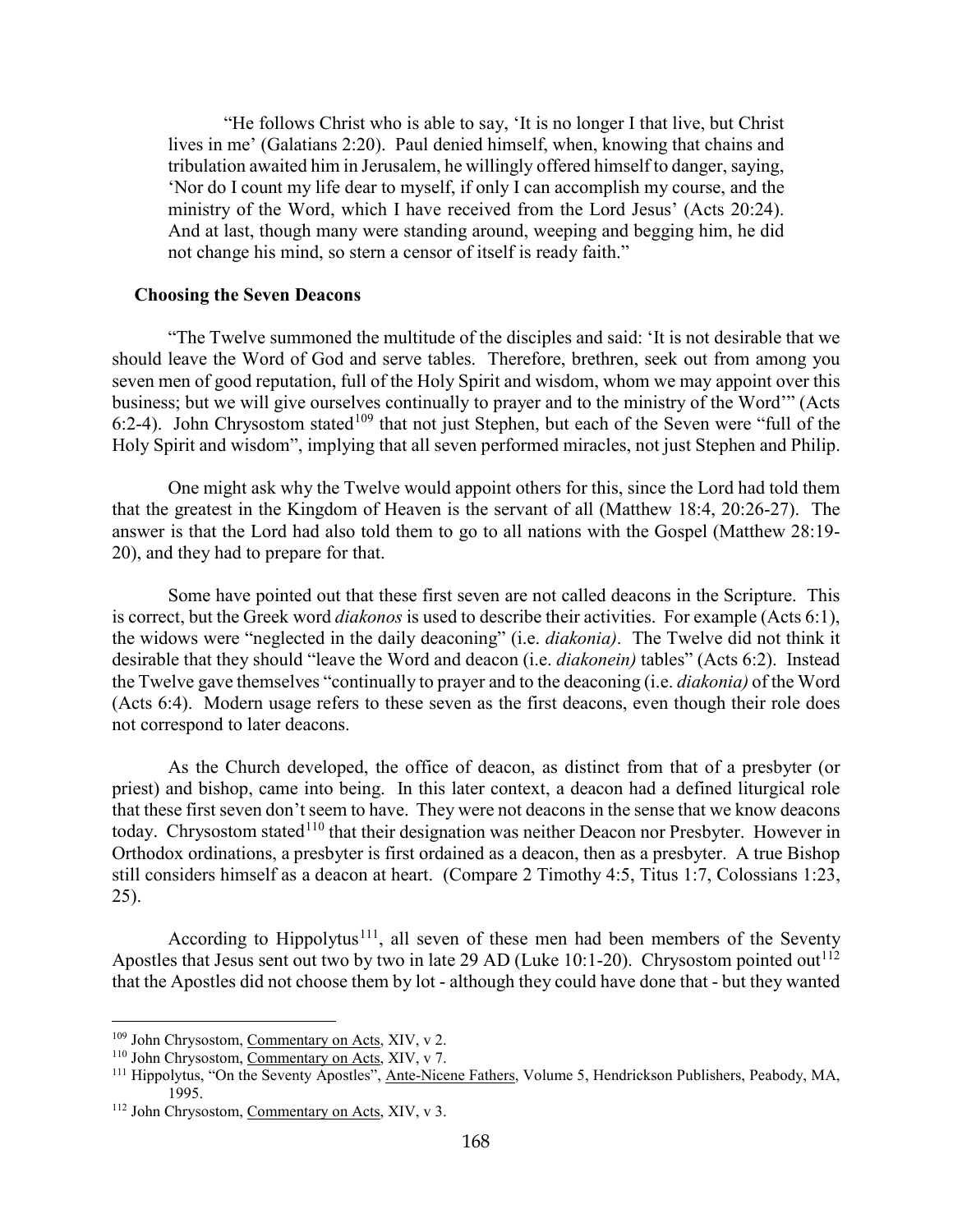the testimony of the people. The fixing of the number, the ordaining them, and the setting them for this kind of business rested with the Apostles. But the desire of the men they left to the people, just as God left it to Moses to choose elders from those he knew (Numbers 11:16).

John Chrysostom noted<sup>[113](#page-49-1)</sup> how necessary the ordination of the Seven Deacons was; it was the result of alms and good order.

"They separated the Seven from the multitude, and it is the people that draw them, not the Apostles that lead them. Observe how he avoids all that is superfluous: he does not tell in what way it was done (Acts 6:6), but that they were ordained (Greek: *echeirotonethesan*) with prayer; for this is the meaning of *cheirotonia*, (i.e. 'putting forth the hand') or ordination<sup>[114](#page-49-2)</sup>. The hand of the man is laid upon the person, but the whole work is of God, and it is His hand, which touches the head of the one ordained, if he is to be properly ordained. 'And the word of God increased, and the number of the disciples multiplied' (Acts 6 :7). Luke says this purposely to show how great is the virtue of alms and good order."

John Chrysostom stated<sup>[115](#page-49-3)</sup> that Titus later served as a deacon to the Apostle Paul in very much the same manner that the first seven deacons served James in Jerusalem. Both were appointed to this work to become a dispenser of the sacred money; and this was not a small matter. Both were chosen because of a good report from the people (Acts 6:3), and with both there was a vote of the people.

#### <span id="page-49-0"></span>**The Work of the Seven Deacons**

John Chrysostom also pointed out<sup>[116](#page-49-4)</sup> that these men needed a great deal of wisdom and discernment.

"This business was not simply handed over to them without further ceremony, but the Apostles prayed over them, that power might be given to them. But observe, if there were need of seven men for this, great in proportion must have been the sums of money that flowed in, great in proportion also the number of widows. So then, the prayers were not made in an off-hand way, but with much deliberate attention; and this office, as well as preaching, was thus brought to good effect".

Peter's criterion for selecting the seven men (Acts 6:3) was:

- 1. A good reputation
- 2. Full of the Holy Spirit
- 3. Full of wisdom

This implies that all seven men chosen had continued to perform miracles regularly. All of the Seventy had done so a year earlier (Luke 10:9), but when the Seventy returned from their mission, their ability to perform miracles had been temporarily suspended. Jesus had given them the authority to perform miracles, but they had not received the Holy Spirit yet. Following Pentecost, when they received the Holy Spirit, the ability to perform miracles returned.

<span id="page-49-1"></span><sup>113</sup> John Chrysostom, Commentary on Acts, XIV, v 5-6.

<span id="page-49-2"></span><sup>114</sup> See Acts 14:23, 2 Corinthians 8:19 for examples of the use of *cheirotonia* in context.

<span id="page-49-3"></span><sup>&</sup>lt;sup>115</sup> John Chrysostom, Homilies on 2 Corinthians, XVIII, v. 19.

<span id="page-49-4"></span><sup>116</sup> John Chrysostom, Commentary on Acts, XIV, vv 5-6.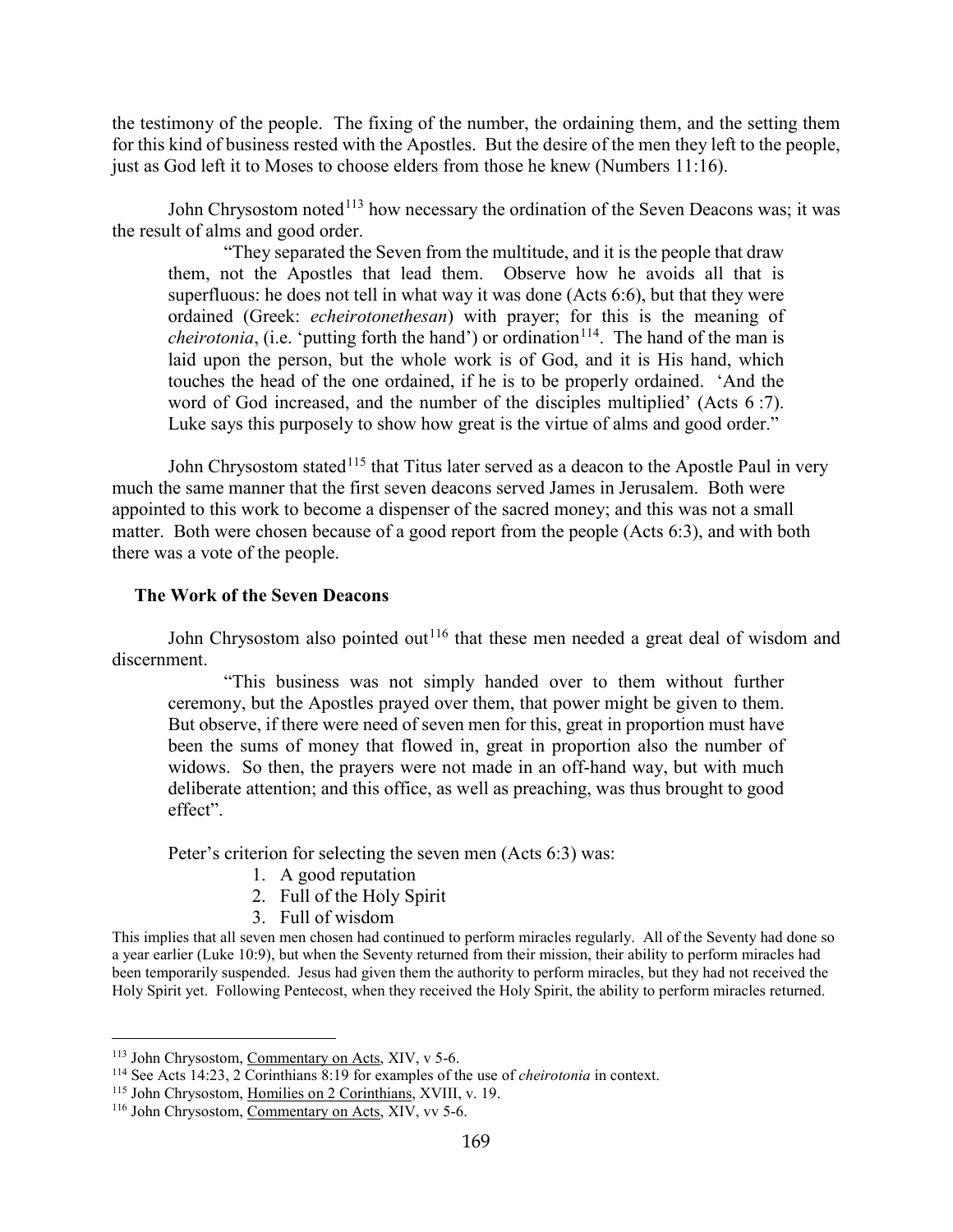Chrysostom also noted $117$  that Stephen (and the others) received rewards just for faithfully distributing the alms donated to the Church in Jerusalem. Similarly we can receive similar rewards, but more so if we distribute our own alms ourselves

"Instead of giving your alms to those in the Church to distribute alms, give it yourself, that you may have the reward not of giving merely, but of kind service. Give with your own hands. Here it is not required to handle the plow, to yoke the ox, to wait for the season, to break up the earth or to contend with the frost. No such trouble is required, where you sow for heaven, where there is neither frost nor winter. You sow in souls, where no one takes away what is sown, but it is firmly retained with all care and diligence. Cast the seed yourself; why deprive yourself of your reward. There is great reward in dispensing even what belongs to others. There is a reward not only for giving, but also for dispensing well the things that are given. Why will you not have this reward? That there is a reward for this, hear how we read that the Apostles appointed Stephen to the ministry of the widows" (Acts 6:5-7).

"Be the dispenser of your own gifts. Your own benevolence and the fear of God appoint you to that ministry. Vainglory is excluded. This refreshes the soul, this sanctifies the hands, and this pulls down pride. This teaches you philosophy, this inflames your zeal, and this makes you to receive blessings."

Cyril of Jerusalem noted $118$  that it was not just the Twelve Apostles who worked by the grace of the Holy Spirit, but also their first-born children, the seven Deacons, of whom Stephen was the first fruits of the martyrs.

It is interesting to note that the complaint against the Hebrews by the Greek-speaking widows that they were neglected in the daily distribution resulted in the ordaining of seven men with Greek names to oversee the entire daily operation. These men were Greek-speaking Jews except for Nicolas, who may have been a Gentile proselyte (Acts 6:5). The Greek-speaking widows were also Greek-speaking Jews; their being left out was probably not intentional, but it was rectified rather dramatically. The Apostles could have been democratic and chosen three Greeks and four Hebrews to oversee this, but they didn't. Care and attention for the poor was a very high priority in the early church (Galatians 2:10).

Their first task was to even out the daily food distribution. This was a considerable task since 3,000 people (mostly visitors from out of town) were added to the Church on Pentecost alone (Acts 2:41). Additional people were added to the Church daily after that (Acts 2:47) including 5,000 at one time (Acts 4:4). One can conclude that because many were from out-of-town and had no livelihood in Jerusalem, everyone "sold their possessions and divided them among all, as anyone had need" (Acts 2:45). Another interpretation is that everyone had begun to imitate the Apostles, who were following the words of Christ, "Sell whatever you have and give to the poor, and you will have treasure in heaven" (Mark 10:21). The Twelve had already done those things three years earlier (Matthew 19:27).

<span id="page-50-0"></span><sup>&</sup>lt;sup>117</sup> John Chrysostom, Homilies on 1 Timothy, XIV, Moral.

<span id="page-50-1"></span><sup>118</sup> Cyril of Jerusalem, Catechetical Lectures, XVII, 24.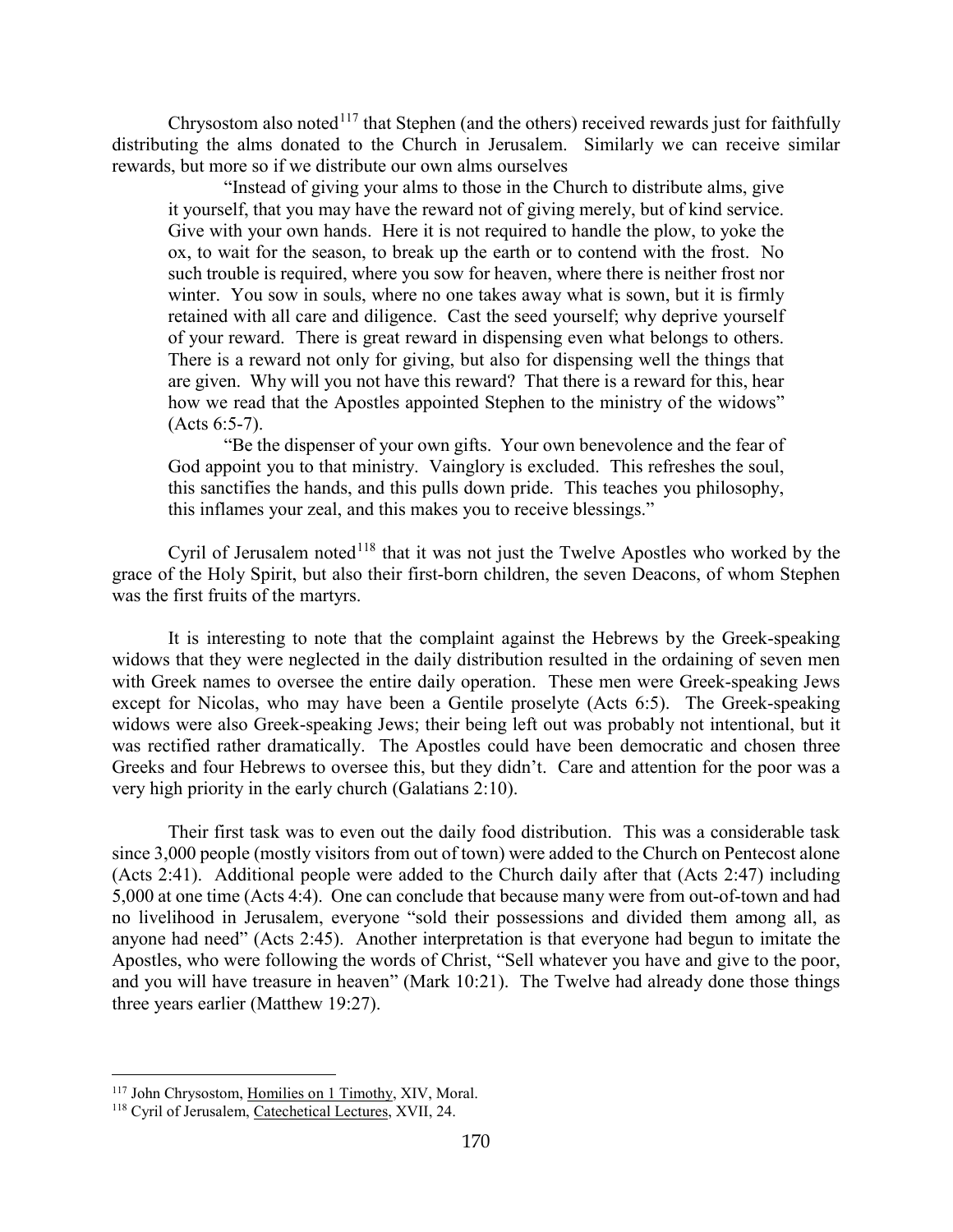As persecution developed later, especially at the hand of Saul (Acts 8:3), the Jewish leaders would raid houses occupied by Christians, drag people off to prison, and plunder the house of food and clothing. In Jerusalem and vicinity the long-term effect of the persecutions was the impoverishment of the Jerusalem church. By 57 AD, it was so bad that the Apostle Paul took up a major collection among the Gentile churches in Macedonia (Philippi, Thessalonica, Berea), Achaia (Corinth, Athens) and Galatia (Iconium, Lystra, Derbe), to bring relief to the Jerusalem church (Romans 15:25-27, 1 Corinthians 16:1-4, 2 Corinthians 8:1-4, Acts 24:17). The deacons and their successors were responsible for distributing what Paul brought.

#### <span id="page-51-0"></span>**The Expansion of the Roles of the Seven Deacons[119](#page-51-1)**

Meanwhile, in Jerusalem and vicinity the long-term effect of the persecutions was the impoverishment of the Jerusalem church. By 57 AD, it was so bad that the Apostle Paul took up a major collection among the Gentile churches in Macedonia (Philippi, Thessalonica, Berea), Achaia (Corinth, Athens) and Galatia (Iconium, Lystra, Derbe), to bring relief to the Jerusalem church (Romans 15:25-27, 1 Corinthians 16:1-4, 2 Corinthians 8:1-4, Acts 24:17). The successors to the first seven deacons were responsible for distributing what Paul brought.

The Deacons did more than just distribute food, however. As the Church was scattered, Deacon Philip went to Samaria (Acts 8:5) to preach. As a result of his preaching (sometimes called the Samaritan Pentecost), Peter and John were sent by Bishop James to check it out (Acts 8:14). After this, Philip was traveling toward Gaza when he came across the Ethiopian eunuch (Acts 8:26-27). In opening up the Scriptures to the eunuch, Philip prepared the Ethiopians to receive Matthew and Matthias who would go there soon. Then, Philip was bodily translated to Azotus (Acts 8:40); he finally settled in Caesarea. When Paul came through Caesarea in 57 AD, he stayed with Philip, who by then had four virgin daughters who were prophetesses (Acts 21:8-9). Philip later became Bishop of Tralles in Lydia in Asia Minor.

Like the rest of the Twelve and the Seventy, Philip practiced celibacy even though he was married. Peter had asked Jesus about this saying, "See, we have left all and followed You. Therefore what shall we have?" (Matthew 19:27) Jesus replied, "Everyone who has left houses or brothers or sisters or father or mother or wife or children or lands, for My Name's sake, shall receive a hundredfold, and inherit eternal life" (Matthew 19:29). The point was that the Twelve and the Seventy had left behind the things of this world, both possessions and pleasure, and they were rewarded for this. They didn't abandon they wife and children; instead their wives and children became part of their work. Just prior to these comments by the Lord, He had offered a young synagogue ruler (Matthew 19:16, Luke 18:18) the lot and reward of an apostle, but the young man went away sorrowful, because he couldn't give up his great possessions (Matthew 19:21-22).

When Philip went out with the Seventy, he traveled very simply, carrying nothing but the clothes on his back (Luke 10:4). Some of the Apostles took their wives and families with them when they were old enough to travel (1 Corinthians 9:5). Philip may not have done so when his children were very young. After he was ordained as a Deacon by the Twelve, Philip applied

<span id="page-51-1"></span><sup>&</sup>lt;sup>119</sup> For a more detailed study of the lives of the First Seven Deacons, see Mark Kern, The First Seven Deacons, St Athanasius Press, 2007.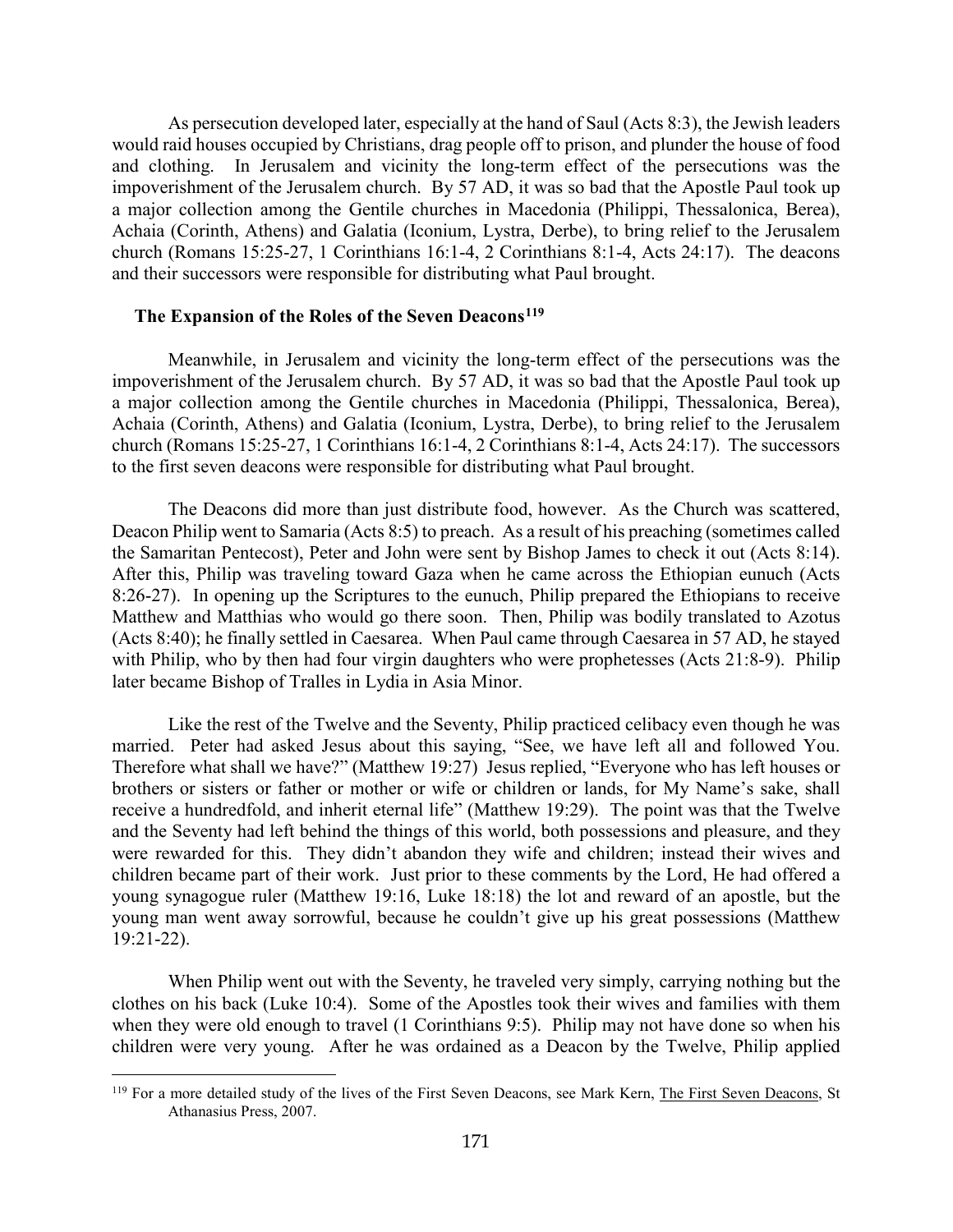himself to the work that he was called to do; that is, initially he dealt with the offerings of the faithful and attended to the concerns of the widowed, the orphaned and the needy. After his meeting with the Ethiopian eunuch, he remained in Caesarea until his children were grown.

After serving as a deacon in the Church in Jerusalem, Deacon Prochorus was ordained<sup>[120](#page-52-0)</sup> by the Apostle Peter to be the bishop of Nicomedia. For about 40 years, he was in the service of the Apostle John, both in Ephesus and on the Island of Patmos, much like Luke was in the service of Paul. After that he returned to Nicomedia where he exerted much effort and labor to convert the people to the Faith. He died a martyr's death in Antioch<sup>121</sup>, where he was slain by unbelievers after converting many pagans to Christ.

Deacon Nicanor was a black man that we know little about. Jesus chose him as one of the Seventy Apostles (Luke 10:1-17), and the saints in Jerusalem chose him as one of the first seven deacons for being "full of the Holy Spirit and wisdom" (Acts 6:3). This implies that he performed miracles along with the other six deacons. Along with Deacon Stephen, Nicanor was murdered<sup>[122](#page-52-2)</sup> by stoning along with 200 others.

After serving as deacon in Jerusalem, Timon was established<sup>[123](#page-52-3)</sup> by the Apostles as bishop of the city of Bostra[124](#page-52-4) in Arabia and suffered from the Jews and pagans for preaching the Gospel. He was thrown into a furnace, but by the power of God, he came out of it unharmed. The tradition of the Roman Church says that Timon died by crucifixion.

After serving as deacon in Jerusalem, which implies that he performed miracles along with the other six deacons, Parmenas zealously preached<sup>[125](#page-52-5)</sup> Christ in Macedonia, and Hippolytus lists<sup>[126](#page-52-6)</sup> him as Bishop of Soli. He died<sup>[127](#page-52-7)</sup> after being afflicted with an illness, and died before the eyes of the Apostles and was mourned and buried by them. Some are of the opinion that Parmenas suffered under Trajan (98-117) in the final year of his reign, and suffered martyrdom

Although Jesus chose Nicolas of Antioch as one of the Seventy Apostles (Luke 10:1-17), and the saints in Jerusalem chose him as one of the first seven deacons for being "full of the Holy Spirit and wisdom" (Acts 6:3), Nicolas later abandoned the Faith to follow the teachings of the sorcerer and arch heretic Simon Magus. This has rather dire implications since he performed

See also [http://www.oca.org/FSlives.asp](http://www.oca.org/), July 28, December 28.

<span id="page-52-0"></span><sup>120</sup> Nickolai Velimirovic, Prologue From Ochrid, Lazarica Press, Birmingham, 1986, July 28. See also <u>http://www.oca.org/FSlives.asp</u><br><sup>121</sup> See http://www.ocafs.oca.org, January 4<sup>th</sup>.

<span id="page-52-2"></span><span id="page-52-1"></span><sup>&</sup>lt;sup>122</sup> Nickolai Velimirovic, Prologue From Ochrid, Lazarica Press, Birmingham, 1986, July 28. Hippolytus, On the Seventy Apostles, 9.

[http://www.goarch.org/en/chapel/saints.asp?contentid=144,](http://www.goarch.org/en/chapel/saints.asp?contentid=144) July 28.

<span id="page-52-3"></span><sup>&</sup>lt;sup>123</sup> [http://www.oca.org/FSlives.asp,](http://www.oca.org/FSlives.asp) July 28.

Nickolai Velimirovic, Prologue From Ochrid, Lazarica Press, Birmingham, 1986, July 28. [http://www.goarch.org/en/chapel/saints.asp?contentid=144,](http://www.goarch.org/en/chapel/saints.asp?contentid=144) July 28.

Hippolytus, On the Seventy Apostles,10.

<span id="page-52-4"></span> $124$  Also called Bastoria.<br> $125$  See www.oca.org.

<span id="page-52-5"></span>

<span id="page-52-6"></span> $126$  Hippolytus, On the Seventy Apostles,11.

<span id="page-52-7"></span> $127$  See http://www.ocafs.oca.org, July 28<sup>th</sup>.